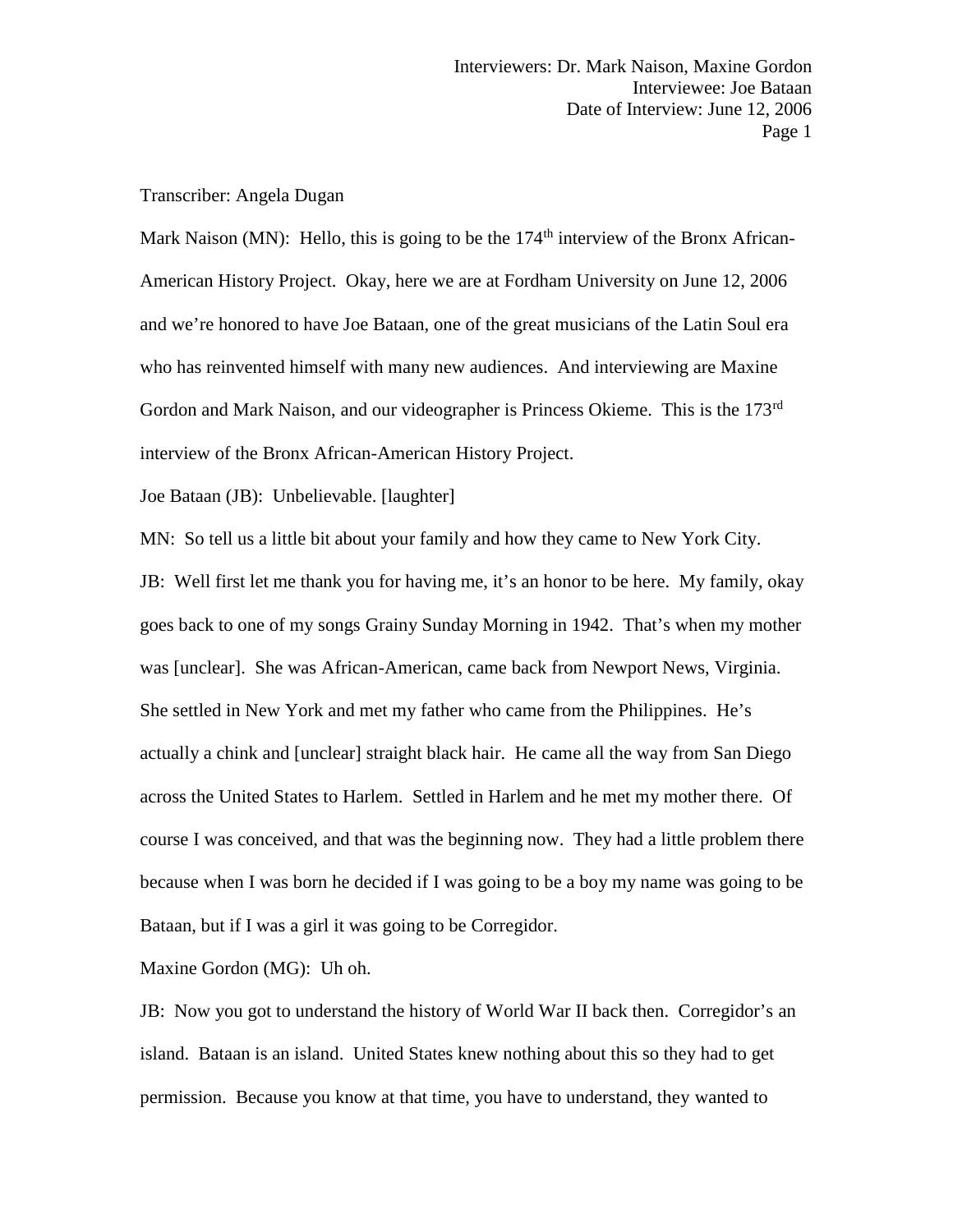know what that name meant. Was it something involving war-like profanity [unclear], so we had to look up [unclear] in the dictionary. And of course the name Bataan is my first name. Actually people think it's my last name and people think it's my first name. And it means the word youth. And so there in Harlem Hospital, the town was brewing [laughter] the rest is I guess a little history.

MN: Now what sort of work was your father doing when you were born?

JB: Well as I told you he took his brother's papers and joined the navy and when he came over here he got an accountable and I guess he could. Back then for Filipinos coming in, they do work in the fields just like the Chicanos did in California, but he came here and he was a short-order cook. Turned out to be very good at it. I mean he cooked at all these Jewish resorts so he was in high demand. He did a lot of seasonal work. Have you heard of seasonal work it's- -that's like merchant marine, going away and coming back? Well he did that cooking. So he would go to the Catskills.

MN: Oh wow!

JB: And in the summertime and in the winter he'd go down to Florida, so he always missed the cold. But he didn't like the cold, and he would cook down some of the swankiest hotels in Florida. And I saw him maybe six months, but it was exciting. MG: What was is your last name?

JB: Okay that was funny because people keep asking me that. My last name is Nitalano. It has sort of an Italian ring to it and when I asked him questions about it he said they're not going to even expect. He said back then a lot of Americans came over to the Philippines and they integrated. And I guess the Spaniards, and what they were able to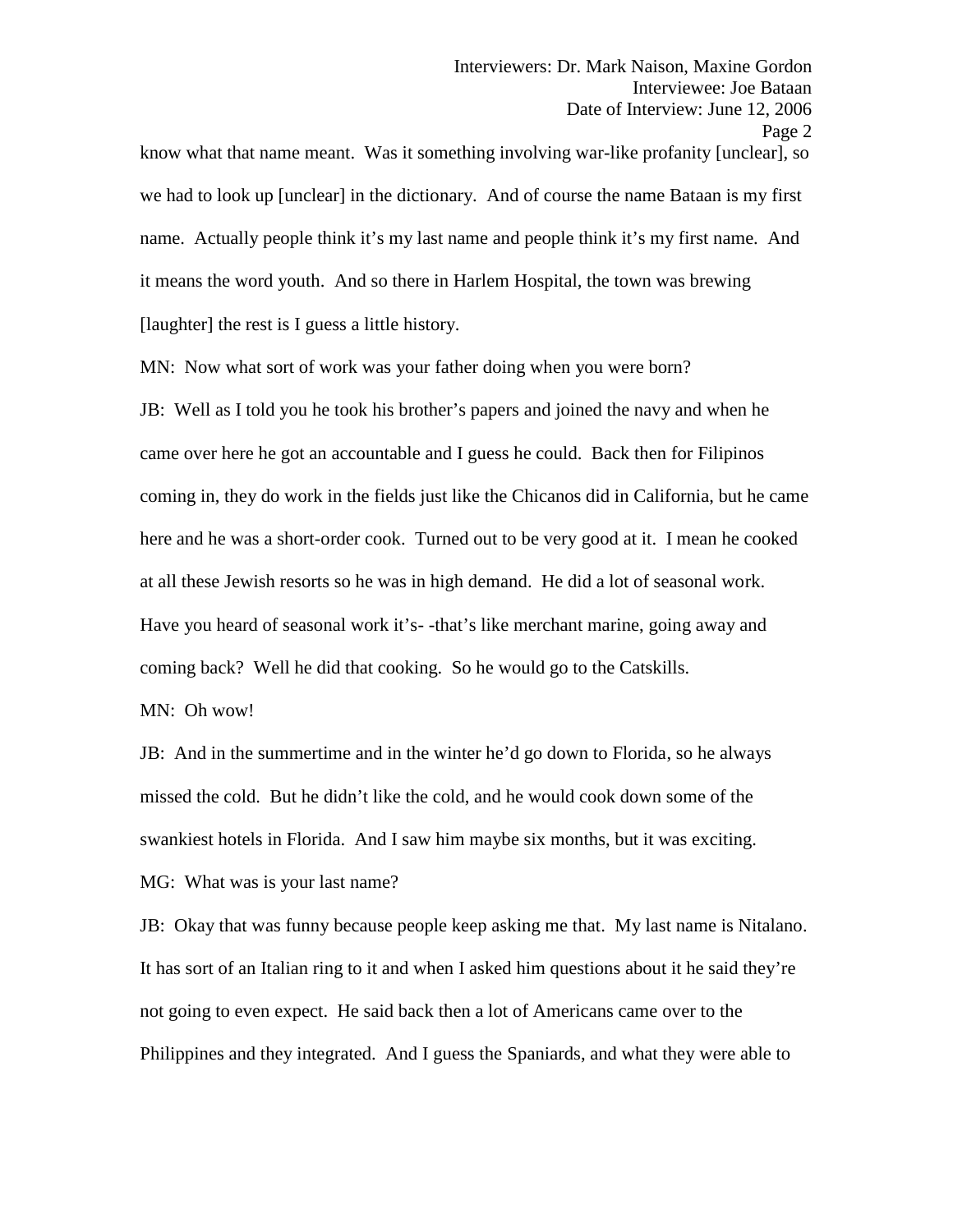do was change a lot of the history in the Philippines, but they could never change the language.

MN: What language did your father speak as his first language?

JB: It's Por- -well it's Tagalog. Tagalog. I guess English over here- -he used to tell me stories when he came to United States- -he used to ask for directions and people said which way to go [unclear] okay that way, and everybody else would point the other way so I guess that was a [unclear] back then. But you have to understand coming to this country, back then it was not a lot of time given to them except for the freedom that they were going to get here.

MN: Did your father speak any Spanish?

JB: Yes he did. It's amazing because until I studied the history, I had no knowledge that Filipinos spoke Spanish because they were conquered and occupied by the Spaniards until we had the Spanish-American War, where they got delivery, but they spoke Spanish. Their names are Spanish.

MN: His background was predominantly Chinese? He was a Chinese Filipino or did he have Polynesian ancestry also?

JB: Good question. As far as I know it's Filipino-Filipino. He wasn't a hawk- -that's what the hawks grew up in Pompinia. He had a proverb and it used to make me laugh. He said the Japanese are here, and the Chinese are here. He said the Filipinos are the good people. [laughter] I don't know why. Because it's like he said look, God is making man, and he made the first one and put him in the oven and he came out too light. He said I out the next one in he came out too dark. He said they put the Filipino and he came out [unclear] [laughter]. So what are you going to say? [laughter] Memories.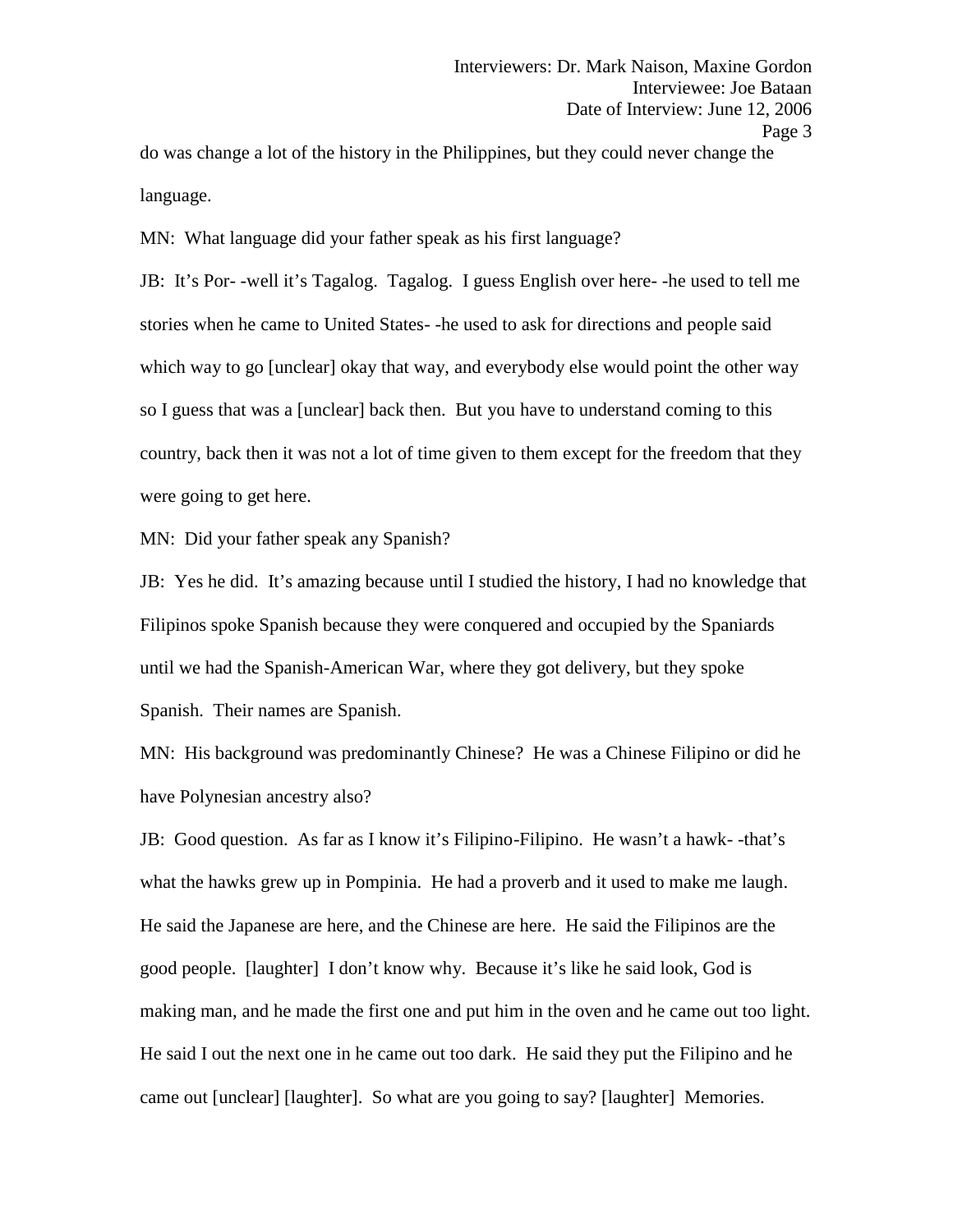MN: Was your family Catholic?

JB: My father was. My mother, she wasn't at all with anything. I mean, she wanted me to go to church, and she made me make my communion, and of course that was the norm back then in Spanish Harlem. Most families were Catholic. When they came here, at least the Spanish people and the Puerto Ricans [unclear].

MG: So your mother's African-American?

JB: Right.

MG: And your father's Filipino?

JB: Right.

JB: And so he identified as a Latino? That's why you lived in Spanish Harlem.

JB: No, no, no. It's a rarity. You didn't find many chinks or Filipinos like that living in Harlem.

MG: Right.

MN: Now some- -when you use the term chink, is that- -

JB: I don't call it derogatory; you know you have chinky eyes. You have to understand people couldn't tell Chinese, Japanese, and Filipinos apart- -and it took me awhile, it's the eyelids, it's how tall you are, and it's how close the eyes are. And for some reason you couldn't really talk, especially when you'd hear them talk. But the different sizes and I guess the arrogance of their culture, you can tell. And the walk. It's like Bruce Lee says when he says, man you see Chinese walking this way. Well he's not into nothing. If he walks straight then you know he demands respect. And a lot has to do with that. They do it in the karate, in the catas and they show their stance and how they stand up. And he says how they gained their respect, that's why a lot of the Chinese used to be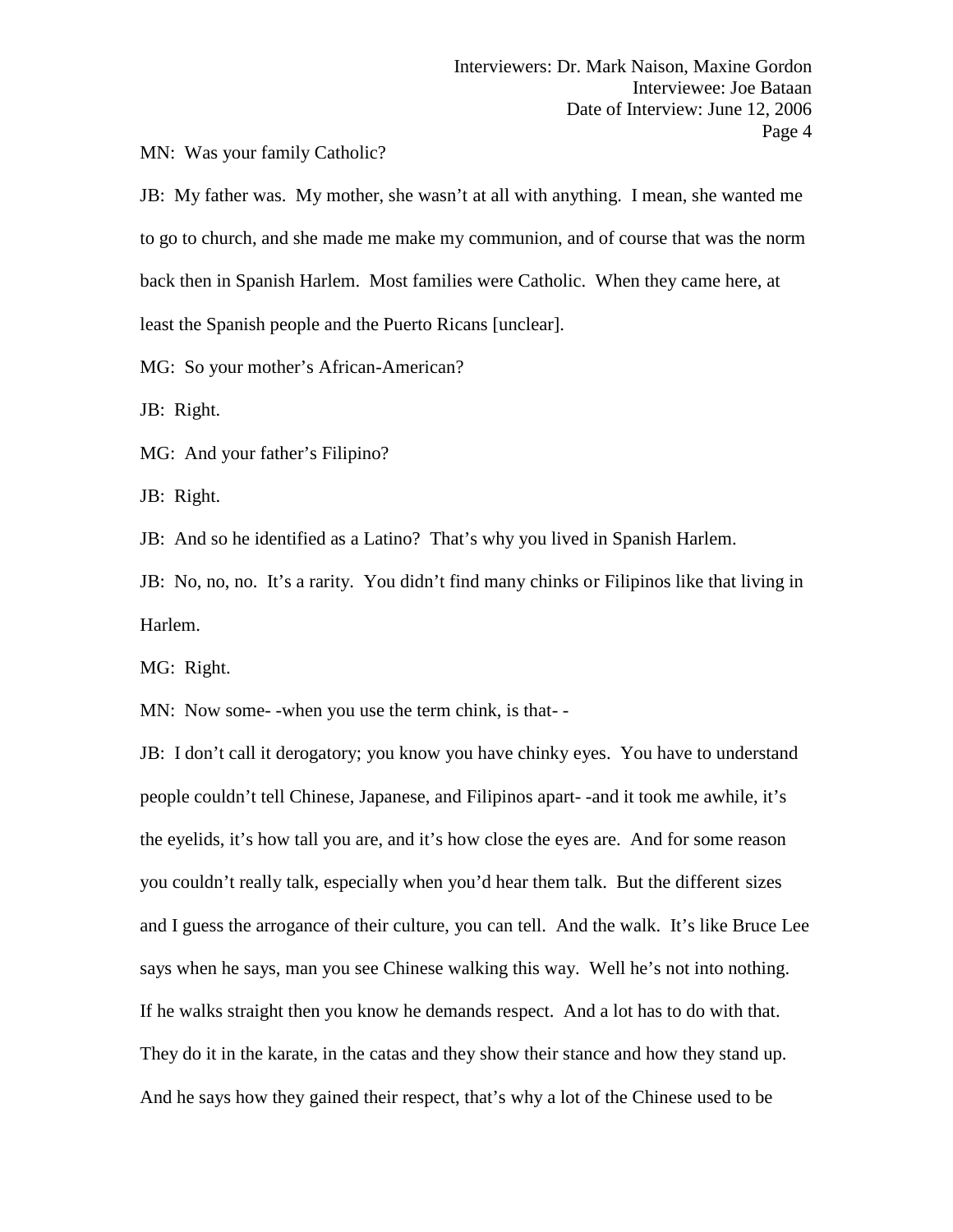weapons like the samurais had the sharp weapons. And that's who became dominant I guess in history.

MG: But the - -so how- -were their other Filipino people in the barrio?

JB: Yes but not that many.

MG: [unclear]

MG: Yes they used to play cards. Filipinos loved to gamble. And they used to have a card pledge where they'd play munta. And they would go out there in the nighttime. We didn't what it was, it was always private. But they would get together and I used to hear them talk. I never understood what they were saying, but- -

MG: You don't speak the language?

JB: No, excuse me, but the only word I ever learned was puta, and I knew that was a curse. But they used to laugh every time I used to say that. But every other word was that. It was just like what up, what up. They were very private, they didn't bother anybody. And of course if they were accepted in the neighborhood, nobody bothered them either. So the old ones had a handful of Irish. Maybe one or two are still left there, somebody names were Russian, but the [unclear] in East Harlem. And [unclear]

MG: And when did you learn Spanish?

JB: In East Harlem.

MG: In the neighborhood.

JB: Because they were speaking Spanish I had to learn. My wife was Puerto Rican, and I had to speak whatever she did. She grew up while speaking English. But growing up we had to learn quickly because, most of my playmates were Puerto Rican.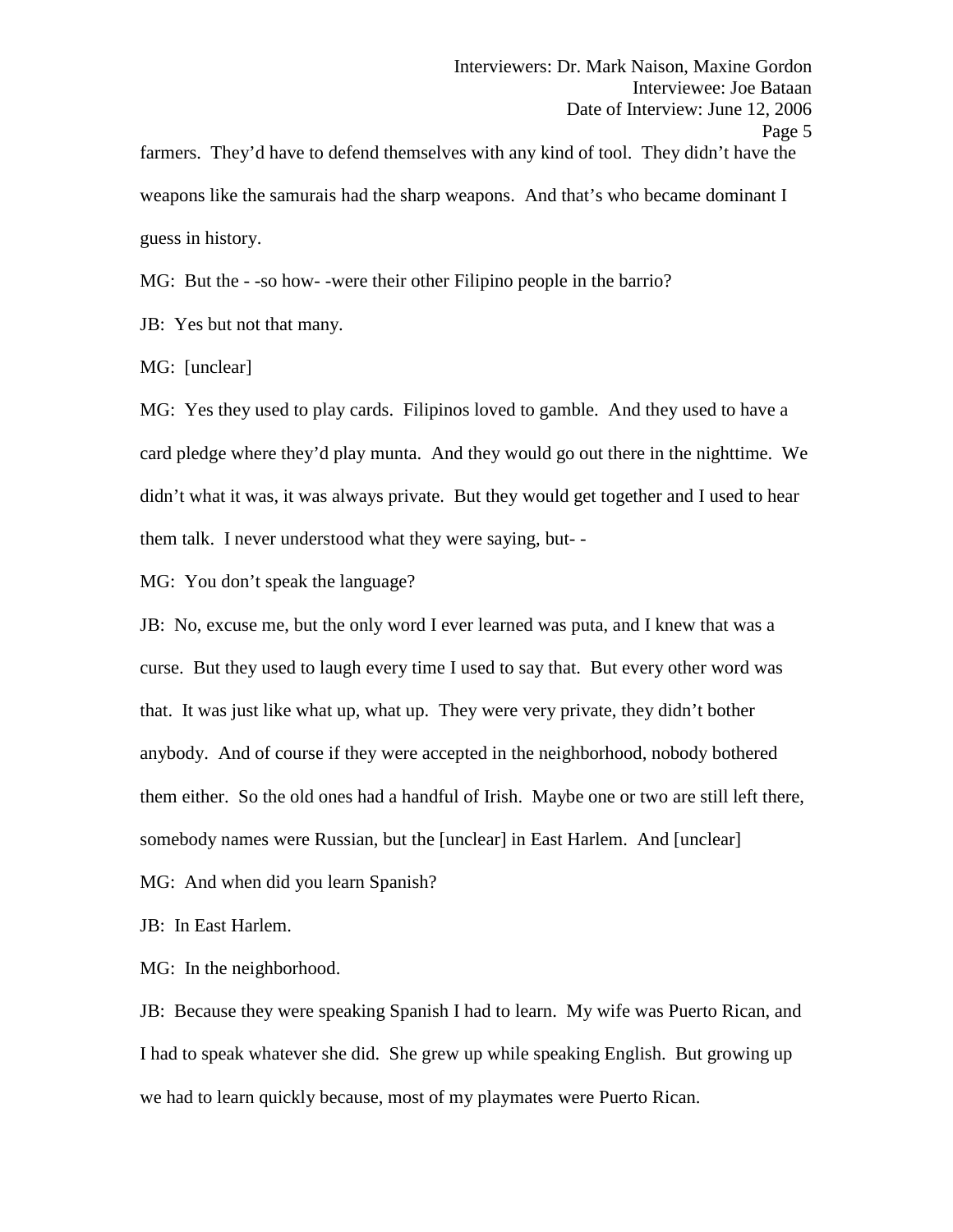MN: Now did the kids in the neighborhood speak Spanish in the street?

JB: Oh yes.

MG: In the barrio, yes.

JB: Yea, sure. I mean it was like, you would say it was half.

MN: So they moved back and forth from Spanish to English.

JB: It became Spanglish, and they called them nuyoricans.

MN: Can you speak some Spanglish for us?

JB: I don't know if this Spanish. I'd say [Spanish] - -I would talk to you and I would say [Spanish], and then I would say how you doing, and I would say yes [Spanish]. [laughter] I would always break it up and you would know if you went to Puerto Rico, they'd stop me and tell me you're around a lot of Puerto Ricans, you have to speak like the natives. [unclear]

MG: Not like nuyoricans.

JB: We'd speak Spanish, yes like nuyoricans. So that was always a standing joke between nuyoricans and people that lived in New York. [unclear]

MG: But I'm from the same year you are, so I speak nuyorican too.

JB: Okay. [laughs]

MG: If you're born in 1942, we all- -we have too.

JB: Baby, baby boomers. Yes.

MG: But what about on your mother's side? So in the barrio, you identify as Latino? You identify as Filipino, Black?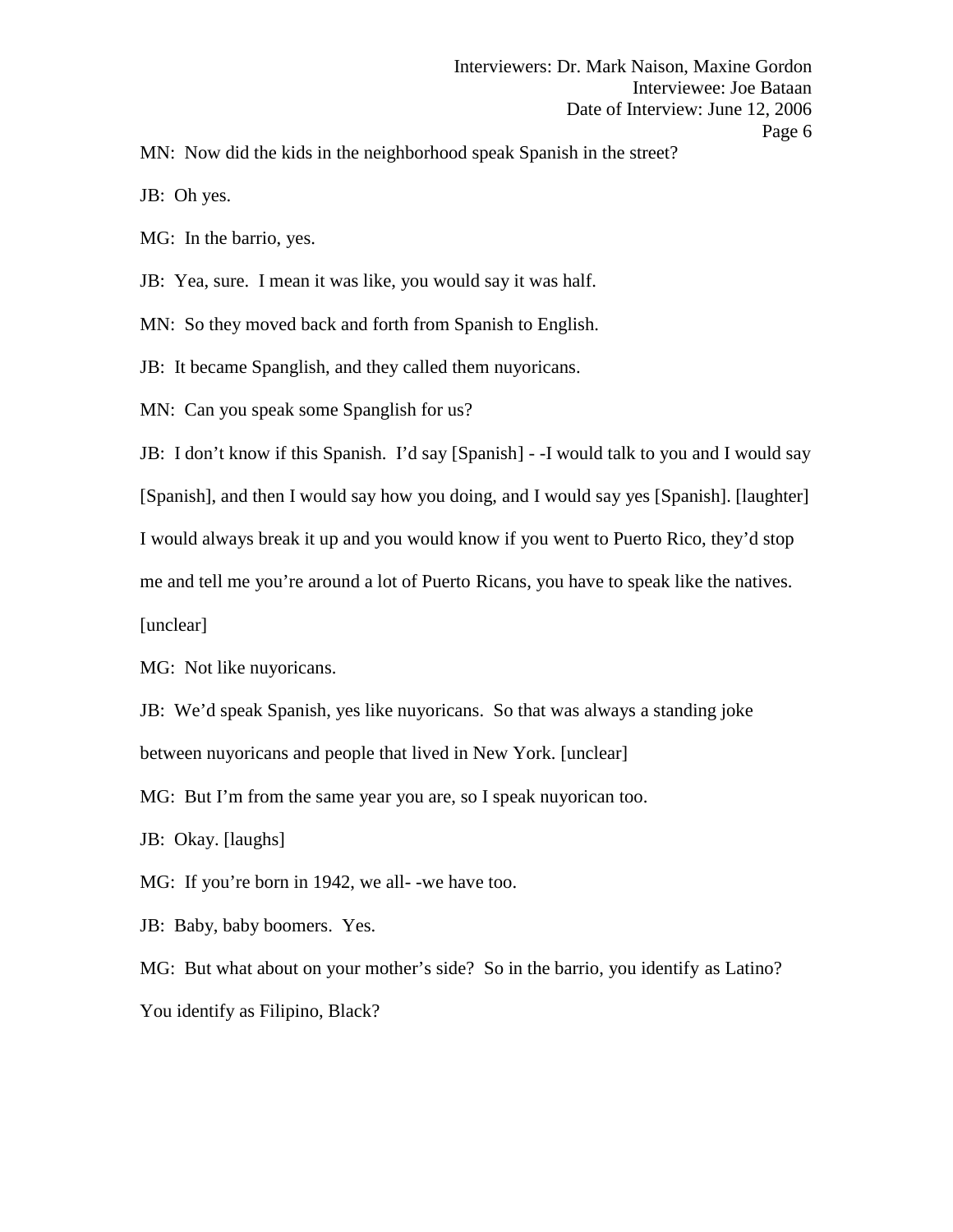JB: I never thought about things like that. This is very odd because I grew up in a predominantly Puerto Rican neighborhood, of course there were Blacks, there were Chinese, there were Jewish. And we went to school, and almost everybody - -<br>MG: Where did you go?

JB: P.S. 72 on 104<sup>th</sup> Street, Lexington and Park. And most everybody had to speak English in school. Now the kids that were handicapped were the ones that couldn't speak English. If you just came from Puerto Rico and you didn't know the language, they'd put you in a special class, right? And growing up there in [unclear], it was pretty easy for me. But then when I had to go out and play after school, then the language changed. Because everybody was predominantly Spanish, so I had to learn. So you hear the word, and the first word you learn of course, a curse word. [laughter]

MG: Of course.

JB: And at that time what we didn't have was the conventional balls to play with a bat. We'd pick up broomsticks, play with the cans. And we'd throw the cans at each other and we'd throw those cans as far as we could. Sometimes they would end up on the roof of the school and everything, but that was big to us. So the fear of growing up was eliminated by the rough games that we played. We used to play ring your leader, coca poa. We used to play Johnny and the pony.

MN: Johnny and the pony.

JB: Oh man these were great games because here it is, there's no bigger thrill than running on top of ten guys [laughter] that are all like a pony and trying to knock them down, and shaking them for [unclear]. Because TV wasn't dominant back then. We had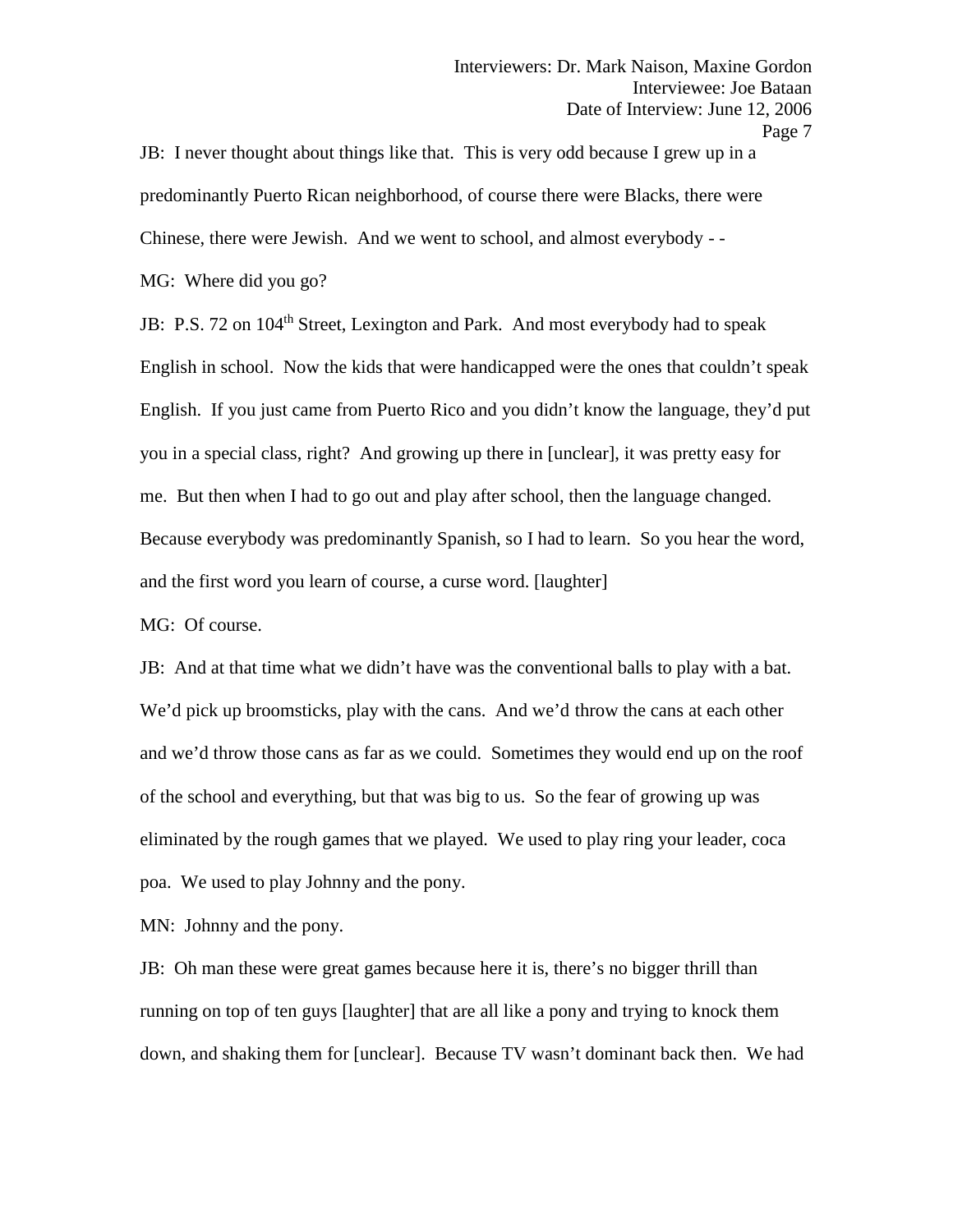all good fun. And then radio was great. Put on that radio Saturday morning, hear Top 40, was something you fell in love to. It was a romantic atmosphere [unclear]. MN: Now were most of the buildings five story walk-up tenements?

JB: Yes, most of them. Yes [unclear]. They were just, yes; five or six story was big. [laughs].

MN: Now you spend a lot of time on the stoop, the fire escape, or the roof? JB: Oh sure. We had to love law [laughter] on Park Avenue. Now the story about the love hall is that it had an echo chamber. You know how you go in there and your voice would project like an echo [makes echo noise]? So it was great to sing in. So everybody that thought they had aspirations of singing went to the love hall. Of course you brought your girlfriend- -you always wanted to make out in the hallways because you couldn't go home. You couldn't bring your girlfriend home, so you would go to the love hall. And everybody would tag their name on the love wall, and everybody knows everybody that went there from 1950 on. Meanwhile, we used to sing there, and that was like our starting ground. Aside from that, the subway station, because there was no greater echo than the subway. And you sang- -and a lot of those R&B groups back then like Snake, The Five Keys, a lot of those groups started right down there in the subway. MN: What were the first groups that you heard on the radio that made a big impression on you?

JB: You know, as funny as it might seem, it wasn't R&B groups. It was Gershwin, to me, it was Cole Porter because that's how we grew up. Our heroes were Black. You understand? We didn't have African studies in school [laughter]. That was foreign to us, alright? And so a corset to the Black Panthers called me up one day, and I wrote on the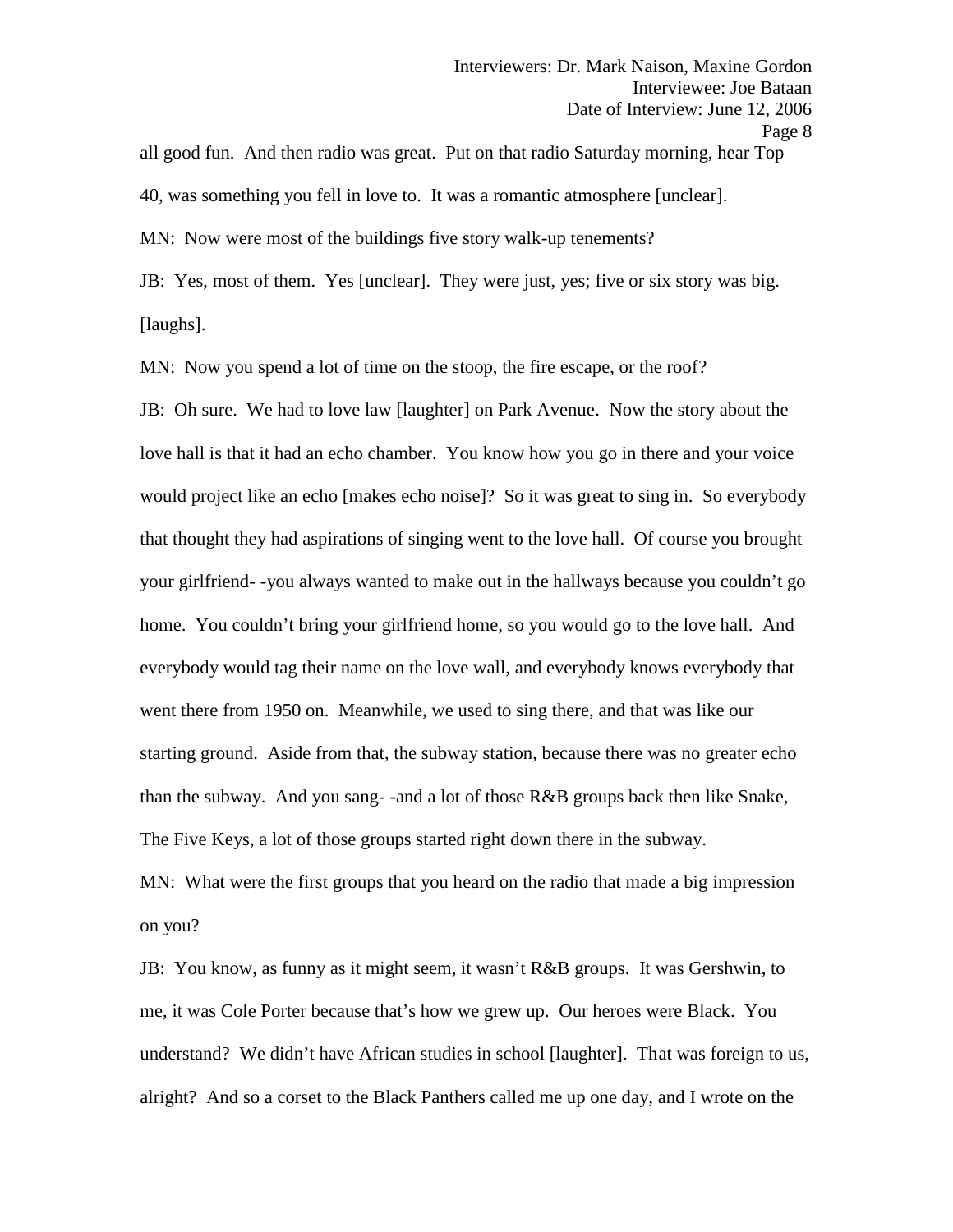back of my album cover- -and it would say the [unclear] more so than a chocolate bar of candy and George Washington and such and such. They said Joe, why are you using the White girls to depict what you're doing? And I never thought about it so I started getting conscious about what I said, and what I was talking about. So when I thought about it, we changed it to George Washington Carver [laughter]. But you know you had to satisfy so many people back then because you [unclear]. At that time the consciousness of the country was on a lot of things. There were a lot of issues. Education, drugs, marriage, schooling. There was a thing in California for schools probably to have Spanish as a second language. We didn't have that over here. We didn't know anything about Rosa Parks and things like that. We didn't know. Right here the only hero I ever knew was Jackie Robinson. He was a baseball player. He broke the color line. Thank God that we had him. And then gradually the Brooklyn Dodgers, the baseball team that was here in New York, was responsible for breaking a lot of the color lines.

MN: Did you root for the Dodgers?

JB: No. I was a Yankee fan.

MN: You were a Yankee fan. [laughter]

JB: And that's ironic because here are brothers and sisters that lived in the neighborhood were going to take me to a baseball game, and I hated baseball. And here I am in Evans Field in Brooklyn watching a game, and I see this exciting player that no one has ever played a game before, and it's Jackie Robinson.

MG: Wow.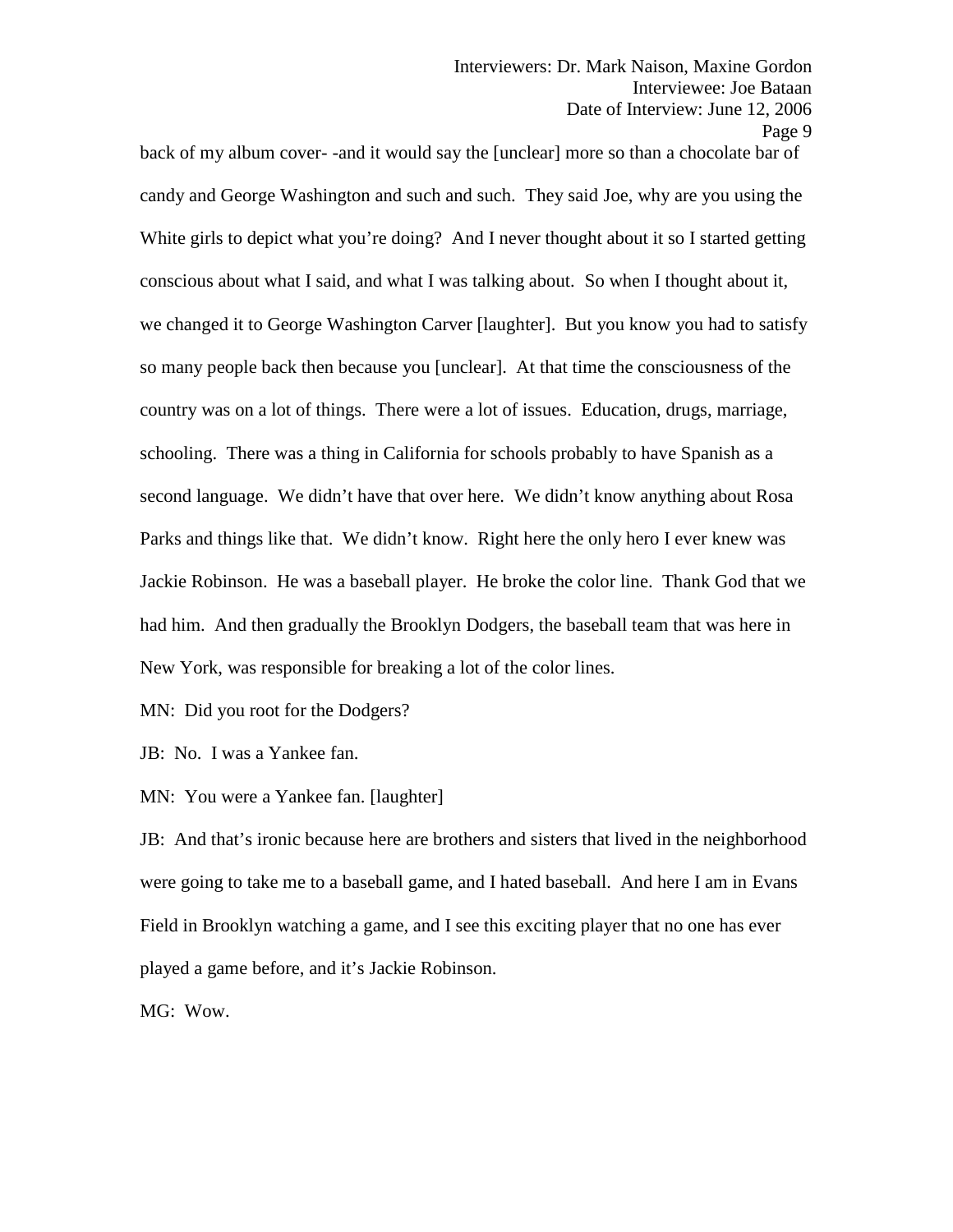but that was because of where I grew up. And then it wasn't until my consciousness reached out until I got older.

MG: When did you start singing?

JB: Oh boy. I was singing ever since I was 8 or 9 years old. They threw me out the choir. They said I had a frog in my voice. But the truth was that I couldn't sing with the girls, and I guess the teacher didn't know that the girls sing higher than the boys because they have a different pitch level. And here I am [sings in high voice], and I couldn't do it [unclear] try something else, and she threw me out. [laughs]

MN: And this was in school?

JB: Yes, P.S. 72. Because I kept blowing by trial and error. I was determined and I would imitate Nat King Cole. [crosstalk]

MG: I caught Nat King Cole in Chicago.

JB: Yes and all those guys. And any other guys that tried to play, and then eventually I became my own style. They said because I was a cross between being Black and being Puerto Rican. So my culture that came out was really Joe Bataan was a combination because I actually tried to pronounce my words. You see so that had a lot to do with my [unclear], I looked at it. But when it came down to whole soul, a lot of things I couldn't do because I didn't grow up in the church, or the gospel [unclear]. So that's another [unclear]. I had to research some my own and find out how I develop my style and what I found out, I was very gifted in one way. But I knew that the competition to become another Nat King Cole was just too tremendous. Going to be [unclear] was just too tremendous. So I developed my own style and that gave me a shortcut, so actually you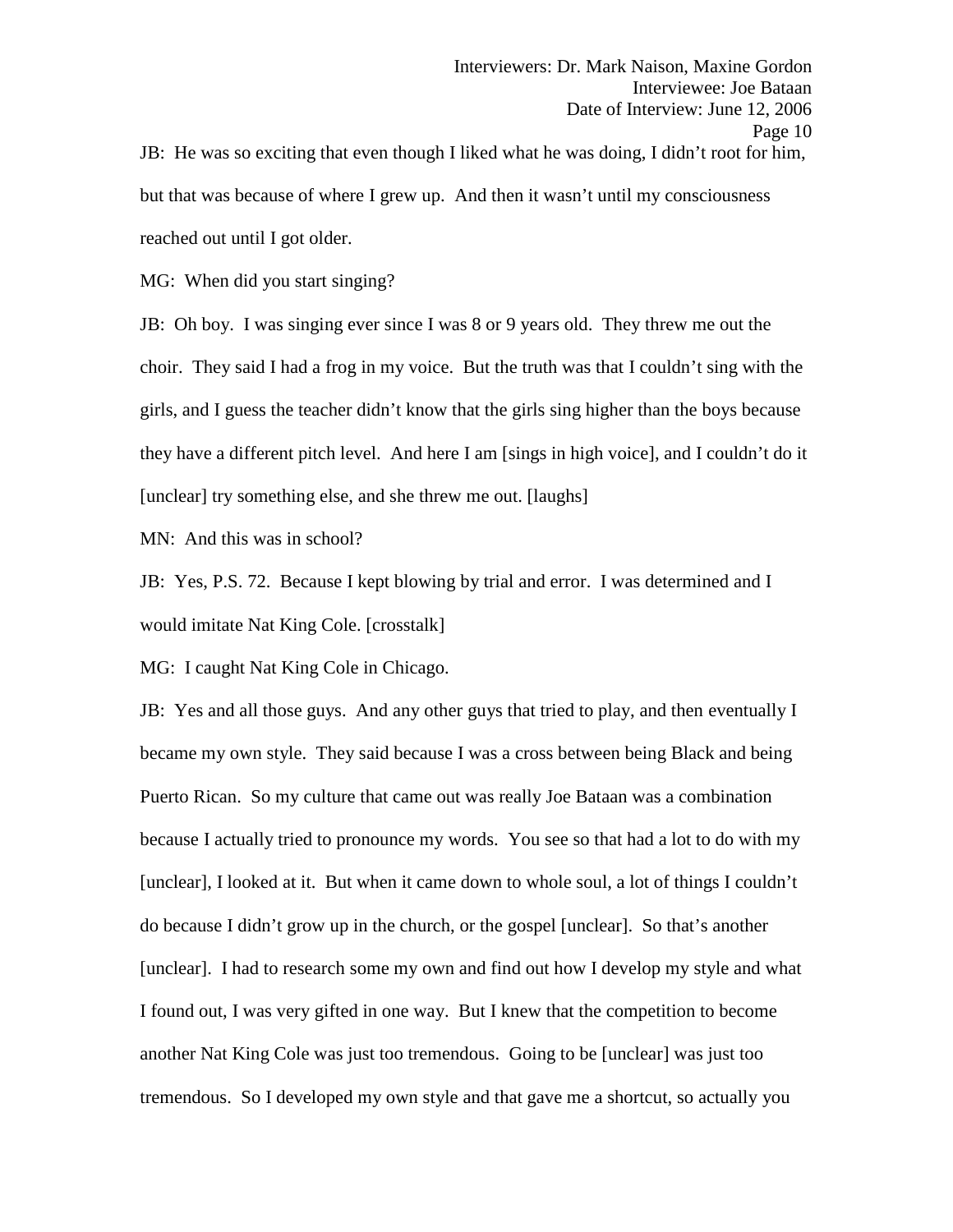would have thought that I was trying to make my entrance to music through the American feel, but actually the American feel dominated over the Latin. Latin hadn't even crossed over in New York. And then finally bridging that gap, I believe a lot of the [unclear] from my era were the beginning of Latin music crossing over into American [unclear].

MN: Now who were some of the Latin musicians you grew up hearing in East Harlem? JB: Eddie Parmerry, Joe Cuba, [unclear], Tino Rodriguez. They all [unclear]. MG: Yes.

JB: He was the sweetheart of Latin Music. He had such a golden voice. Then of course [unclear], then it was Frankie Lymon, the Flamingos, The Heartbeats, [unclear] The Limelighters, and putting that all together it was a combination of a style see because, when those songs, they never grew old, and I was able to research those songs and bring them back and people thought they were new. But they were actually old songs done differently, and I guess that –

MG: Did you do your own arrangements?

JB: Yes.

MG: You did?

JB: I'm a self-taught musician.

MG: You are [crosstalk]

MN: Now how did you learn to play the piano?

JB: While I was infirm for infirmatory. [crosstalk]. I was in West [unclear] New York State Vocational Institute.

MN: Wow.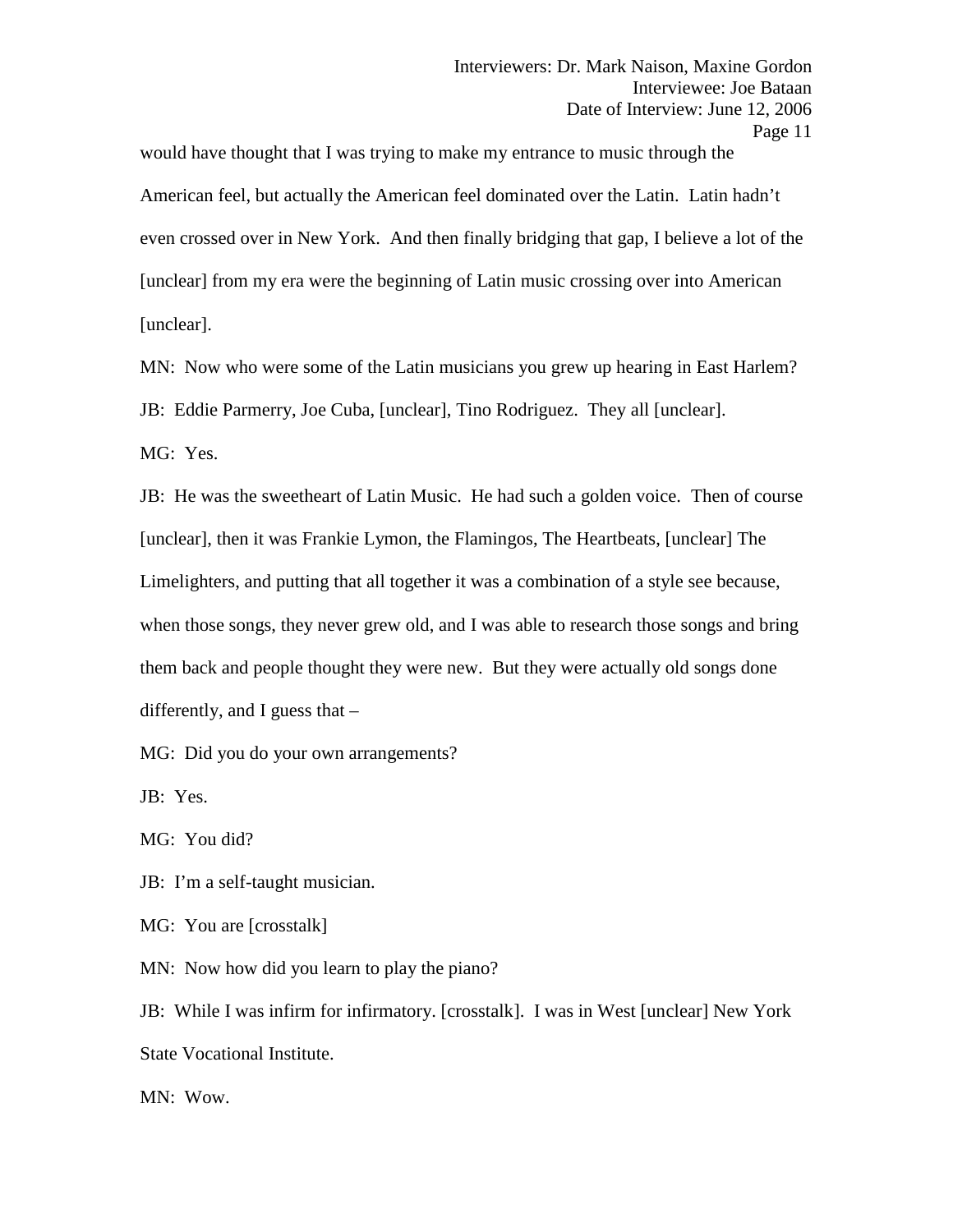JB: I was sent there for five years. I think I stole a car and I was involved in a robbery. And when I went up to the judge, my mother was there. She had spent all this money on this lawyer and he said he was going to get me out to come home. Of course my godfather was Italian and he didn't understand. That was a weird combination, don't ask me how. [laughter] He said, uh you're going to get this boy out right? Oh yes, excuse me I'm sorry [cell phone ringing]

MG: [laughs] It's okay.

JB: [on the phone] I'll have to call you back I'm doing an interview. Alright.

MG: [laughter]

MN: So you had an Italian godfather?

JB: Yes.

MG: From the neighborhood probably.

JB: Nooo.

MG: No?

JB: I don't know how he met my mother, but I never asked a lot of questions. But he was my godfather and my mother asked him for help. And he went to see that lawyer and said you better get this boy out or else. I didn't understand that [laughter] I didn't understand. But he liked me, because when I was younger he had fell of a ladder in Poughkeepsie, I guess my mother did cleaning for him and housework, and I ran and got help and he never forgot that.

MN: So your mother also worked, she did domestic work.

JB: Yes all her life. I mean I was the cleanest kid in the neighborhood because she was such handy at washing clothes. I changed my shirt three times a day.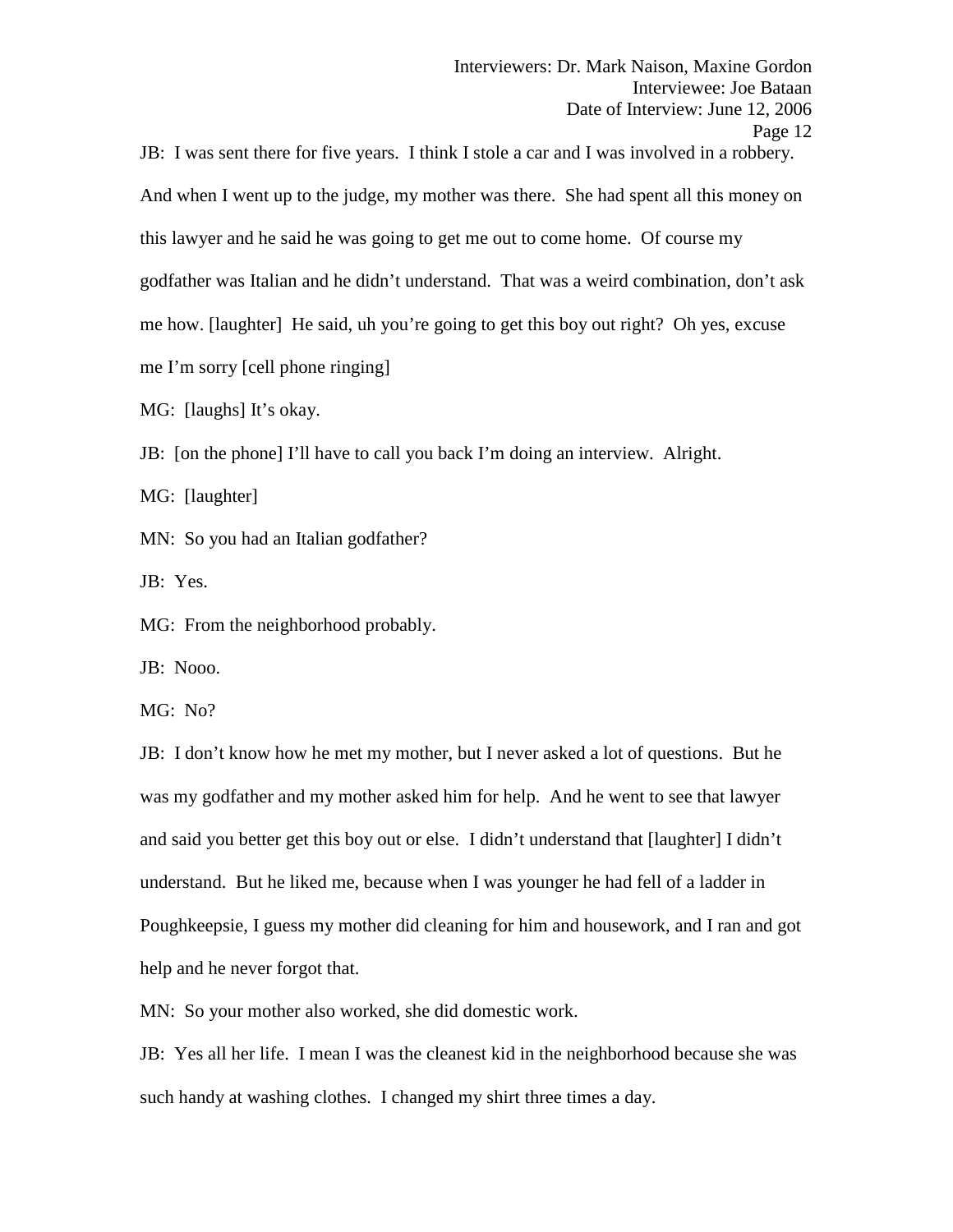MN: Now did she do day work or work for particular families.

JB: She worked for the Katz family, which she had to do their laundry. She cleaned the doctor's office.

MG: Downtown or the Bronx.

JB: No right around the neighborhood. She used to work downtown also. I guess I got my hustle from my mother. She was always [unclear]. She was no taller than 4'9''. MG: Whoa.

JB: And she was a bundle of energy. Everybody knew my mother in the neighborhood. They'd say there goes Maymay, there goes Maymay because threw all the neighborhood dances with me everybody hung up in my house.

MG: Oooohh.

JB: So I grew up before my time because everybody that was around me was older than me.

MN: Did she charge admission to the dances?

JB: Yes she did. We had a little cloak called the The Saransons she started, it became a baseball team.

MN: What was it called?

JB: Saransons.

MN: Saransons.

JB: Right. It became a baseball team, then a social club, and then they'd end up fighting. [laughter] Most of the clubs ended up that way [unclear]. Somebody would always come around and say we don't like you. Or they would say something to your girlfriend and that would evoke some kind of –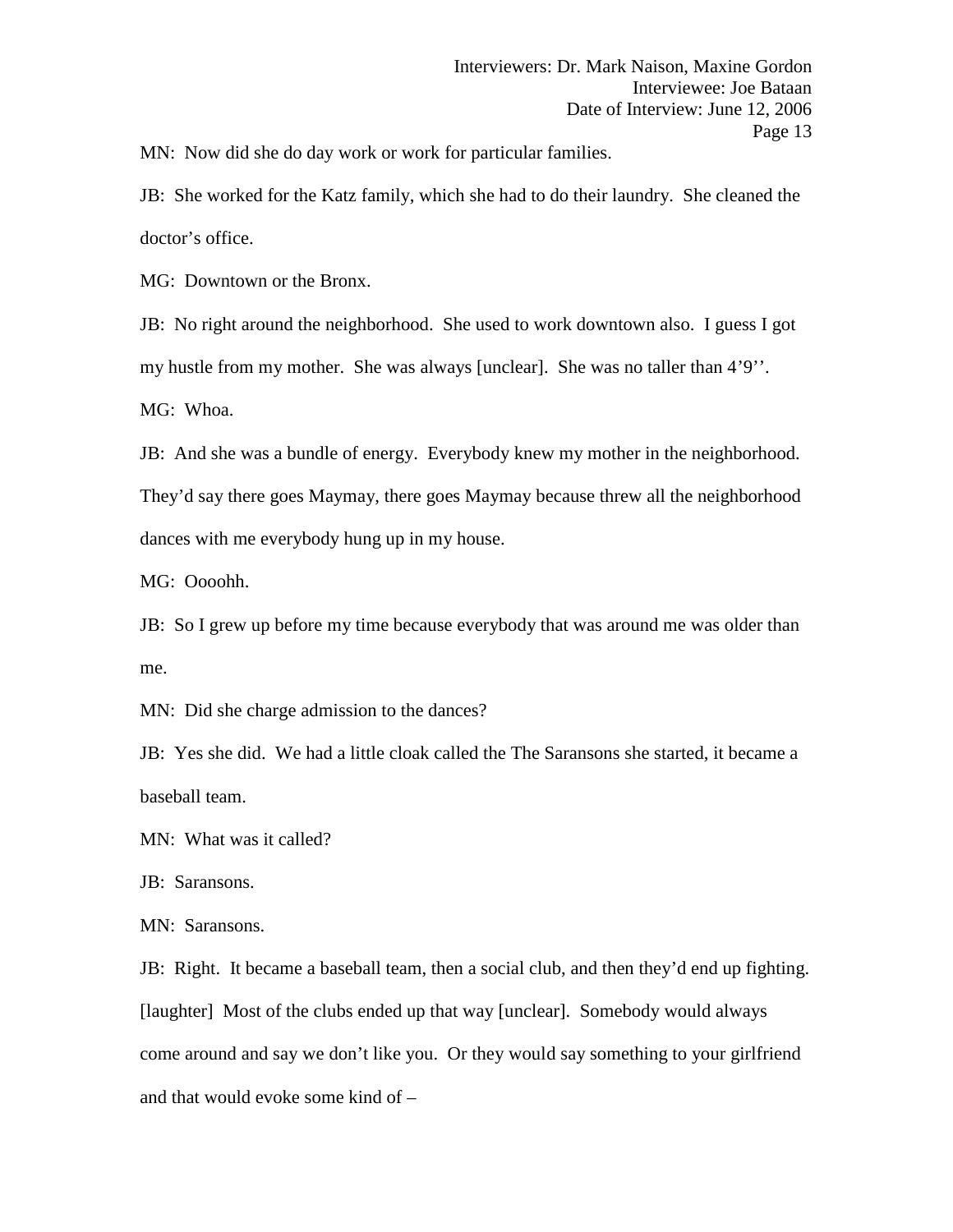MN: So how much would you charge for a party.

JB: Oh well back then it was a quarter.

MN: Did she have food?

JB: Yeeeaaahh. They had the chips and whatever they had, and money that we would use for dudes to buy sweaters. And finally we got our jackets maybe after waiting two years.

MG: [unclear] then?

JB: No I was just playing records. My mother threw the dances at the neighborhood school because back then they had to make that available to the community. [crosstalk] [unclear] every Friday we had dances. A lot of things back then were like that. We had the canteen and understreet, these different places that we threw dances. That was a big escape for a lot of people. We didn't have a lot of TV. Everybody didn't have a TV. MN: Right.

MG: Did you have live band or it was mostly records?

JB: Mostly records. Mostly records back then.

MG: you ever have neighborhood bands? Like local bands?

JB: Well yes, Spanish groups. There were trios. They would play the guitar folkloric in the apartment, and they would play cans in the street with it and get background to it and combinations [unclear].

MN: Now did you work hard in school? Were you a good student?

JB: At first. I was a great student, except that I had trouble with the seven times tables. Once my mother had a couple of drinks and she made me stand on the table and repeat the seven times tables.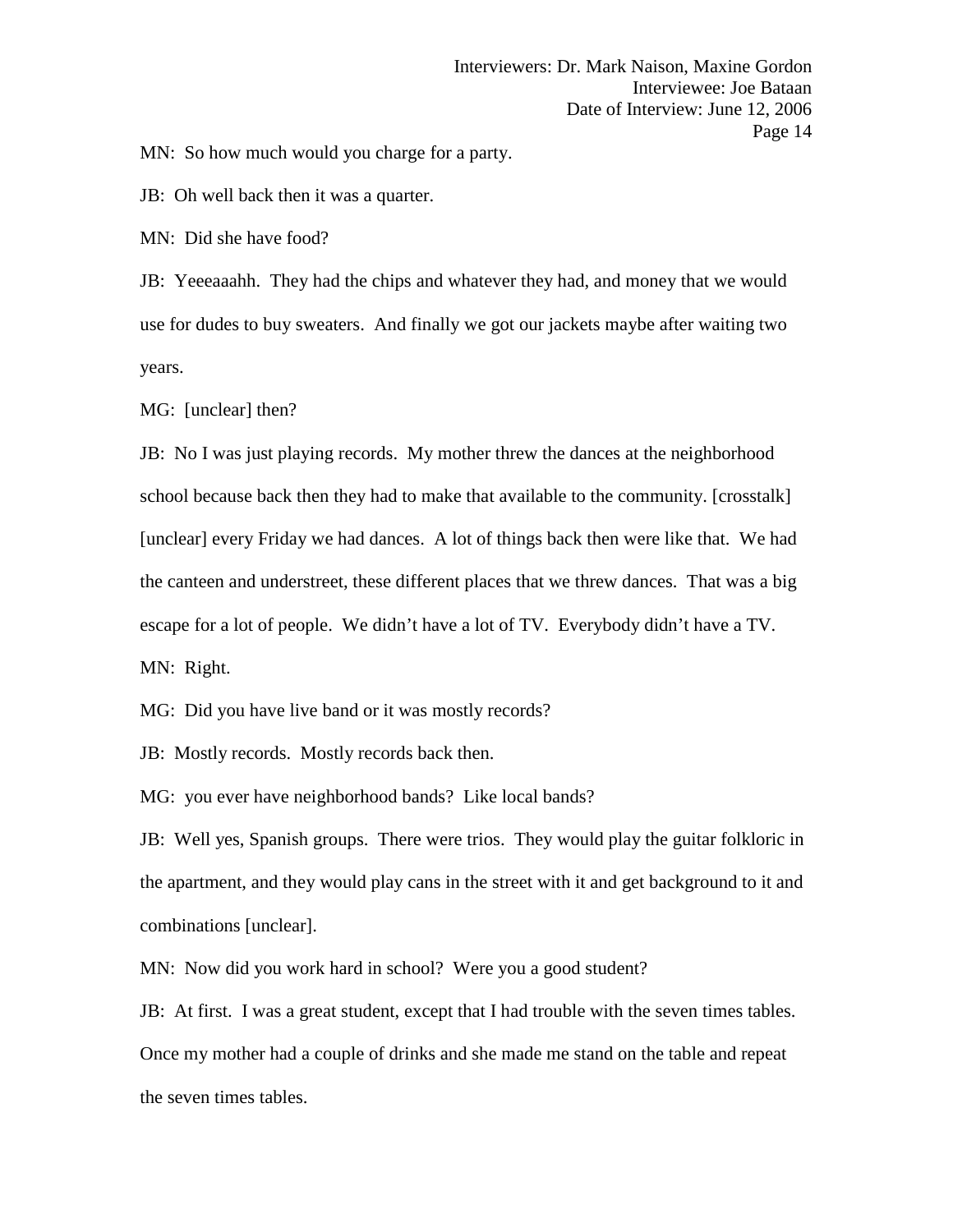MN: She made you stand on this table.

JB: On this table yes. [laughter]

MN: Do you want to give us a demonstration? [laughter]

JB: I stood on that table for three hours, ma can I come down? No you stay up there!

She had a couple of drinks. [laughter] That's how we all did back then. Boy did I know my seven times tables.

MG: I bet you did.

JB: Day and night.

MN: Now when did you start to turn away from school? Or did that actually happen to you?

JB: When you start [unclear] [laughter] I guess when started taking note of girls. I was really shy. I didn't have brothers and sisters.

MG: You were an only child.

JB: Yes. Well as far as I knew. [laughter]

MG: And now you found some right?

JB: Well that's another story. I went to play Philadelphia once and here's, what's the guy's name? He's singing there in the other room and one of the guards comes over and says I'm the [unclear] of Philadelphia. And he says the guy upstairs is your brother. So before I could say whip bang boom boom. Here's this guy rushing to me and he grabs me and he hugs me and he squeezes me tight, and he says yo I'm your brother, you don't know the story. Your mother [unclear] And before I knew it, I had a [unclear]. Something must've happened somewhere along the line and apparently when I got home and questioned my mother, she said yes.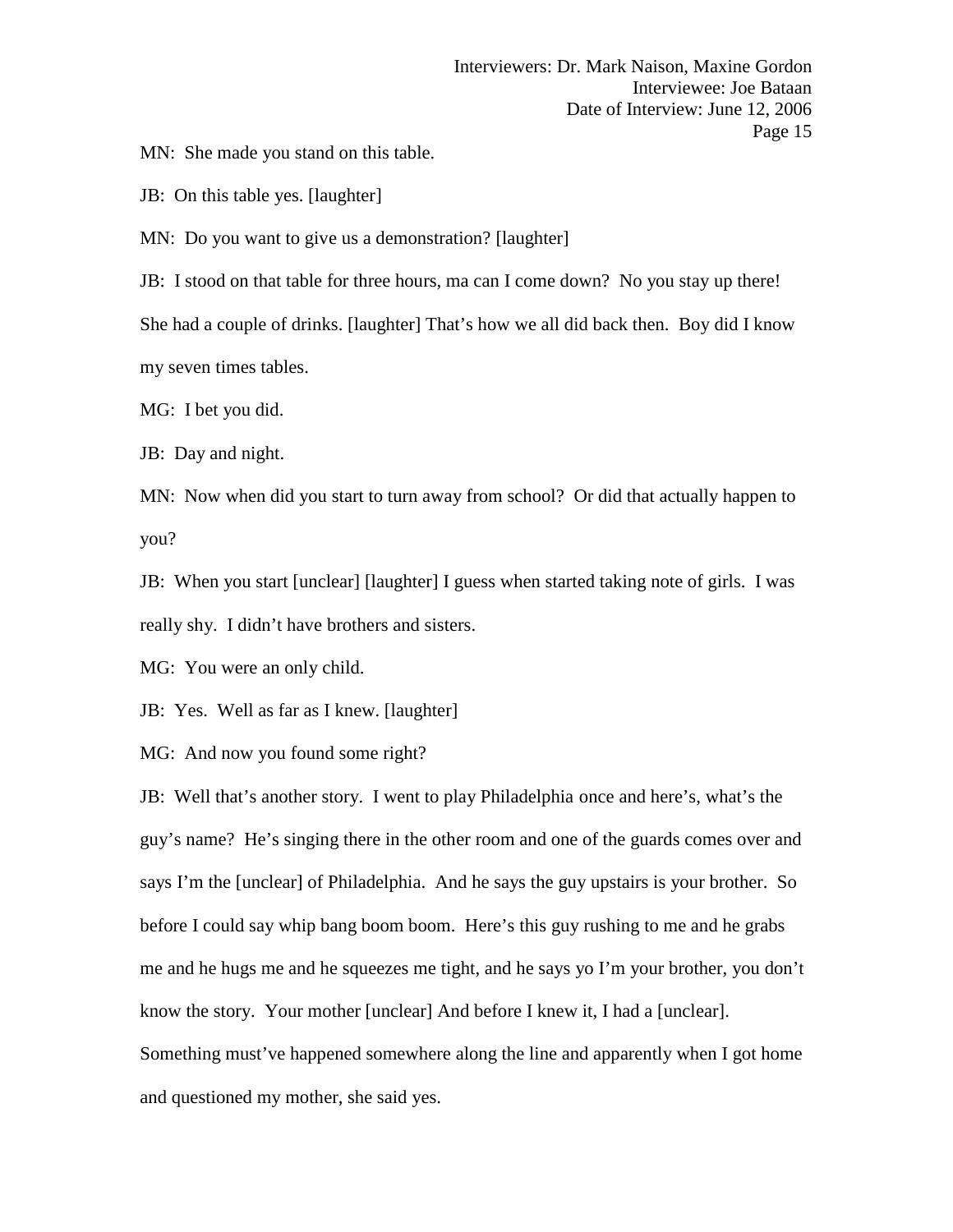MG: Oooh.

JB: So he was a child that was born. He was older than me, he was a boxer. And we never really got to see him that much, but I guess he was my half brother.

MN: Now did a lot of guys, when they reached adolescence, get drawn into the street and turning off school?

JB: Well yes, because there was the motivation factor. At that time college was out of range for a lot of us. Just like music lessons. My mother would always say do you want a piano? But my mother couldn't afford a piano. Of course I wanted a piano. But she couldn't afford it so, we thought about the next way possible to get it so we took shortcuts. We went to the neighborhood center. We went to somebody's house. See at that time the only [unclear] wore black [unclear] was to become an athlete or to sing. But that was your college. You didn't make it in that, you better hit the mills or the factory because the education didn't play that big of a role [unclear].

MN: Were there teachers who took an interest in you?

JB: Yes. Some took an interest. Later on, I mean I had scholarships to go to Howard and a couple, but it was too late. When I got in trouble they sent me away. He said I don't understand. He said you dress nice, you're fairly bright, and you're a great athlete, because I was a very good athlete, and he says I can get you into a lot of schools. How come you keep getting into trouble? It was having all that time on your hands. That's what happens to a lot of people, a lot of youngsters. And being that I work in the system now, I see it.

MG: How old were you when you go in trouble? When you went away?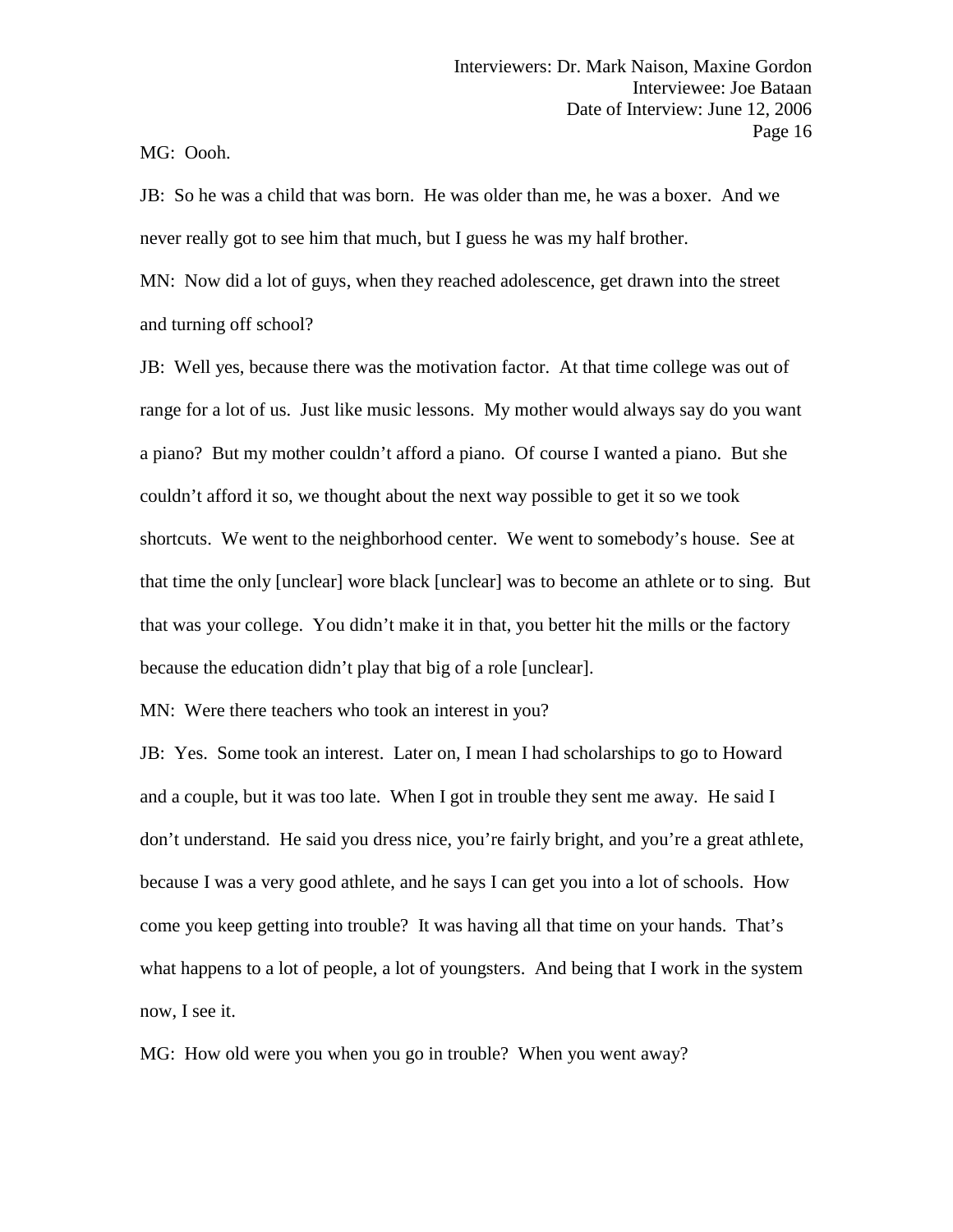JB: Oh the first time was nine. I just happened to be running [crosstalk] and everybody runs in the neighborhood, and they were coming out with stuff that was for free. But actually I didn't know they were breaking in, and of course I was the last one and the smallest one to run and I got caught. So they took me down to the family court, and after they finished testing me with pictures and all that, they found out that my IQ was fairly high and I didn't need to be incarcerated at that time, at nine years old so I was let go. But then again, after that when I started to fill my oats, when I started to defend myself, I told people I felt I had an advantage, I started to get cocky.

MN: What do you mean you found that you could fight?

JB: Yes. I didn't lose many fights and I was very good with my hands. But that was only because I was ambidextrous. As a kid my father had me in the back punching this bag. Where I used to go buy the newspaper with my father, this kid used to pick on me all the time named Popeye. And everytime I would to come home with a bloody nose, because he'd always punch me, and I would tell my father [unclear] they were very funny parents. They didn't get involved when you had a confrontation. They let you handle it. So I was always getting beat up. So one day he surprised me and he got a bag full of socks, tied it up to the apartment next door, and told me to come over there and start punching it. And that's what I did. From that I developed some kind of skills from punching, being ambidextrous with my left hand and right hand, and we went to buy the paper next time and I knocked him down. I never had a problem with him again. MN: That was very typical in those days. My father bought me boxing gloves, he taught me wrestling. By the time I was fifth grade I was beating up everybody in my school.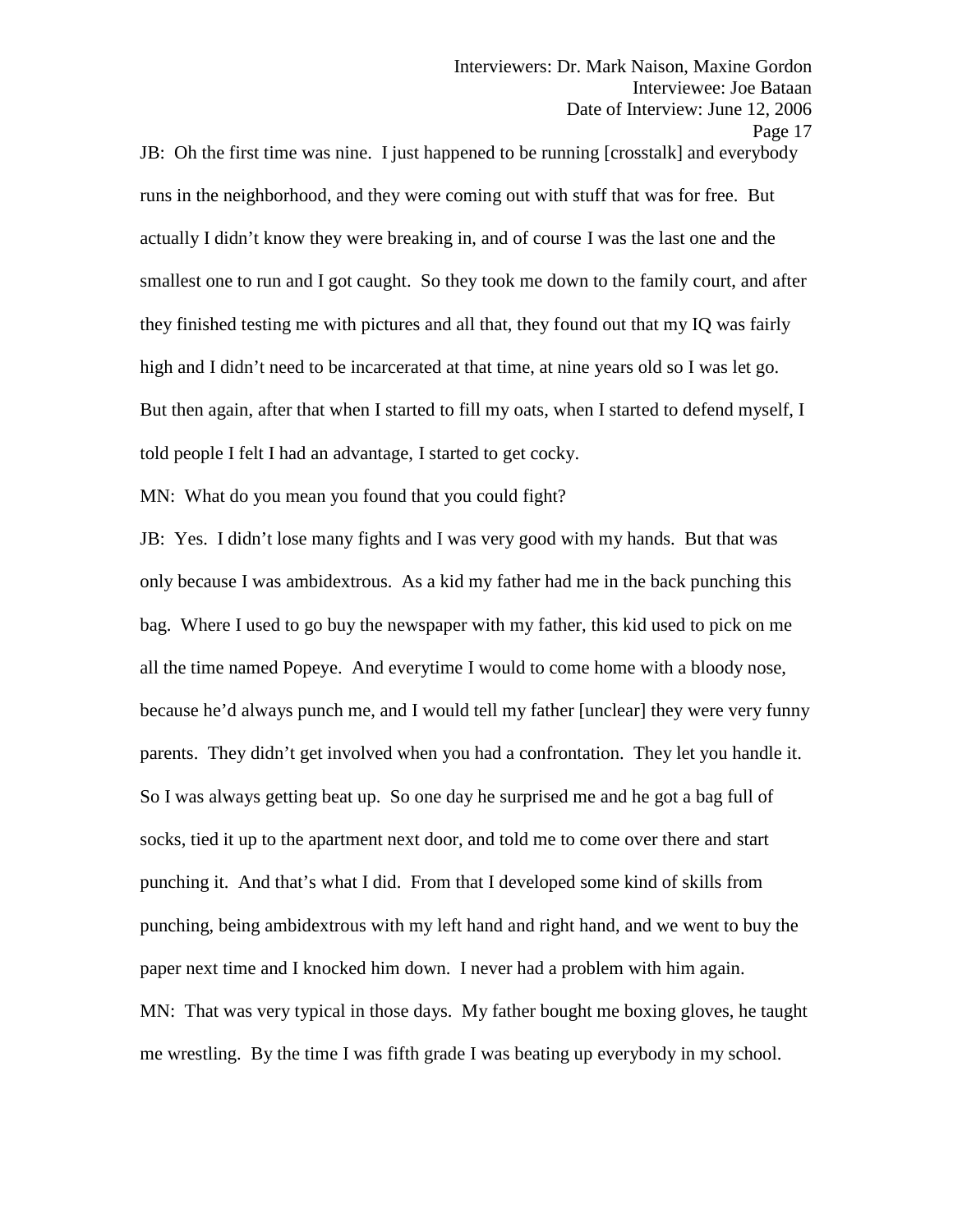JB: See that got out of hand. That can really get out of hand, just like taking karate or any other kind [unclear]. You know you have to have humility. You have to have fear of something. Once you start having the fear, and that's what happened to me. At the early age of fourteen and fifteen, I started having fear and I thought that I could get away with a lot of things and one thing led to another. I mean at fifteen I was running the neighborhood practically as the leader of The Dragons.

MG: Oooh.

JB: People feared me all over East Harlem.

MN: This was a gang called The Dragons.

JB: Oh yes very famous. Dragons and the Vicelords was a feud that happened for many years.

MG: Yes.

JB: Yes from Uptown to –

MG: But The Dragons is a Puerto Rican?

JB: Yes, both of them.

MN: [crosstalk]

JB: They took me for Puerto Rican.

MG: Yes right! Oh that's really interesting.

MN: So what were you called? The warlord? The vice council?

JB: I worked myself up to be the president.

MN: The President of the –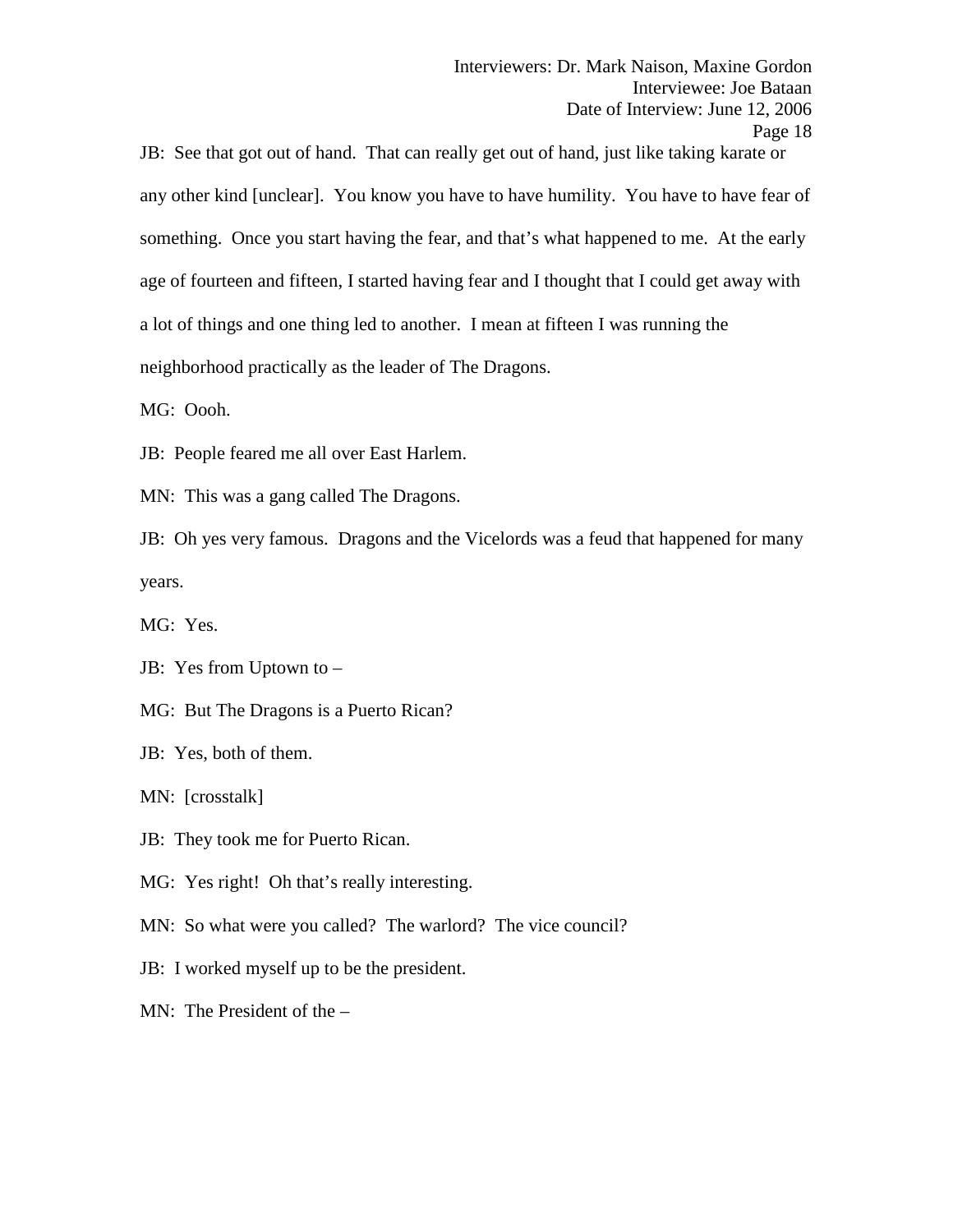JB: Yes The Dragons. And actually when I became president there were only two guys left in the gang. [crosstalk] And I guess I had my reputation down there. We didn't have our hands, we had a gun and that was dangerous back then because –

MN: You had real guns, not zip guns?

JB: Well occasionally a real gun came in. Then we had some [unclear] in East Harlem. I don't know if you remember those Velucci killings. And then there was Dracula. This was the front page back then. And those killings started to open up the juvenile laws of what was happening in the city with our kids.

MN: I remember the Caveman and the [unclear]

JB: Those stories started to come out back then.

MG: That took place in the late 50's right?

MN: Yes that was '59.

JB: Right exactly. Yes good memory. So that was like oh boy. And I guess that was fortunate for me that right after that, I was sent away. So whatever happened after that, I missed.

MG: Were you involved when they moved to take the swimming pool- -when they didn't let the kids use the swimming pool? Further east in the Italian neighborhood? JB: We had a problem with the Red Wigs back then. We didn't go venture into that neighborhood.

MN: The Red Wigs were Italian?

MG: Yes.

JB: And they were from Pleasant Avenue on  $60<sup>th</sup>$  Street. So we didn't go up there and they didn't come down our way. You came down our way you got beat up.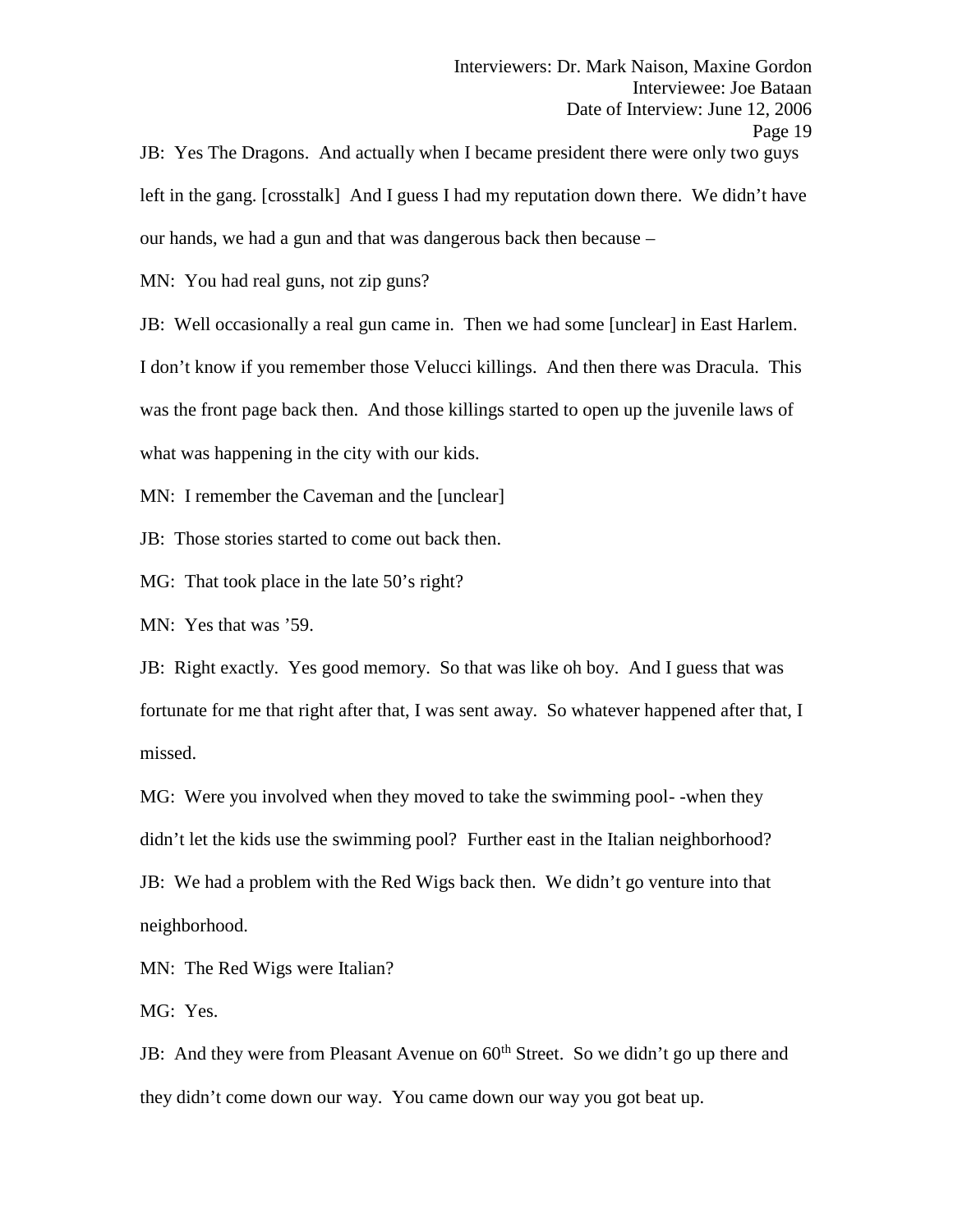MG: Was it later that they moved further east and took the pool from the --?

JB: They tried something like that, but it was predominantly Italians.

MG: So you left that alone and [unclear] stayed there.

JB: They went there anyway in the daytime, but what could you do in the daytime? [unclear] it was at night. They wouldn't venture around those neighborhoods. And how ironic it was, that after they threw me out of Thomas High School, which I forget the name of - -its Thomas school now - -

MN: Norman Thomas.

JB: I went to Benjamin Franklin, which is the school on  $116<sup>th</sup>$  [laughter], science or something like that. They changed the name again. And I couldn't get in the school and they said we don't want him in here. He's a bum. He got thrown out of the other school. What are you thinking, he had an assault there. So I went and got this priest, Father Elise, and he was one of those activists. And he said how dare them. You come with me, I'm going to get you back in school. He said you want to go? I said yes. He took me back there. When he finished with that principal, the principal was like, I'm not going to let him in here! He said you shouldn't have all these people in the school in the first place, how are you going to deny him? And something happened, and he got me into that school. And that changed my life. I was about to make the basketball team, but because I had failed subjects, they didn't allow me to play. I won my first relay at the Mayor's track meet.

MN: What distance did you run?

JB: I ran a short distance, but because I did cross country also, I was a sprinter. And I won the Mayor's trophy in '57. I was in junior high. The after that I broke my novice on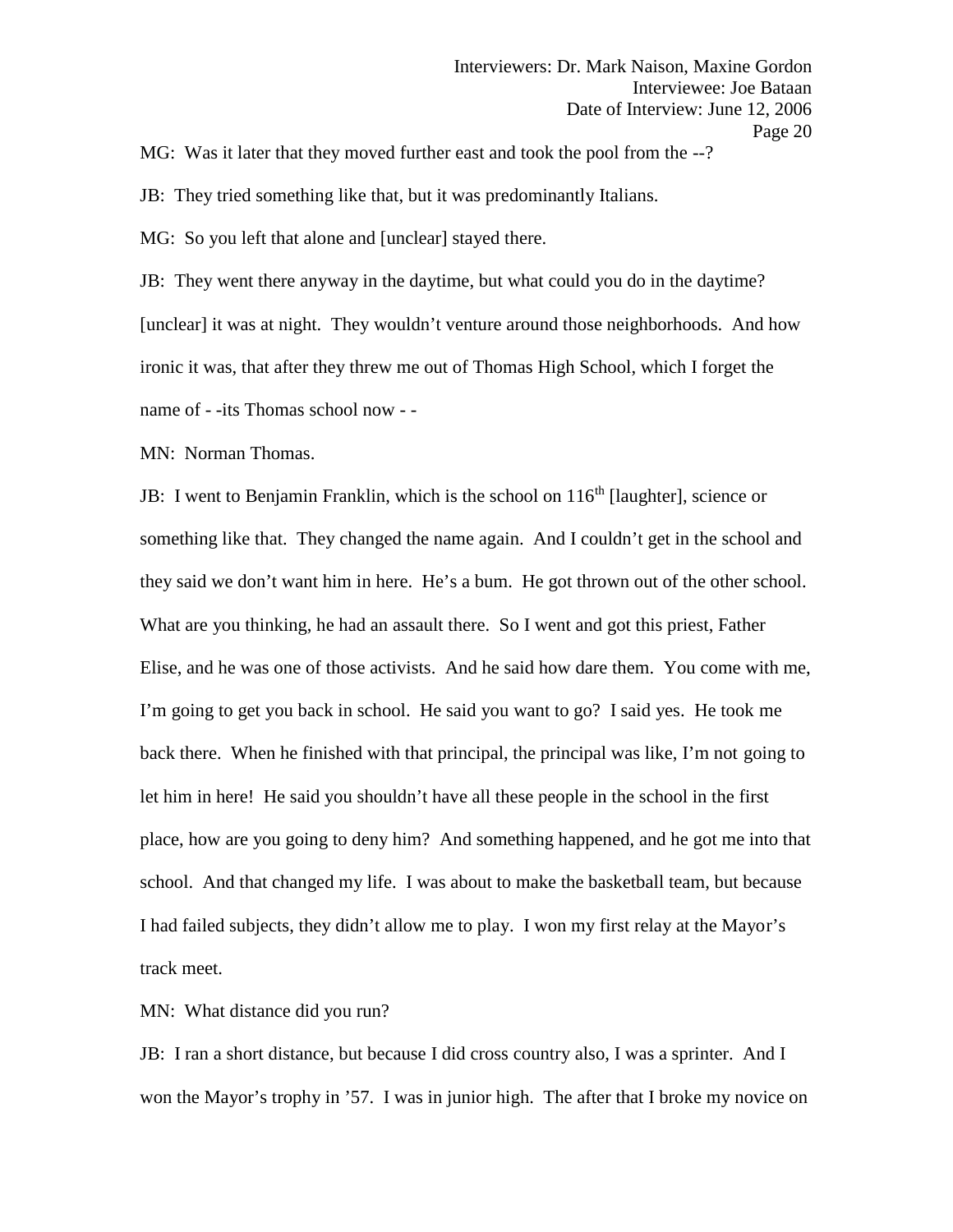my first race, and they said oh you got a lot of talent. He said I can get you into a lot of schools. And that's when my whole dream faded because it was too late. When I started to [unclear] and rob, the judge decided to send me away because I had got into trouble three times. I was on bail three times. So I was clutching to me rosary when I got sentenced, and I heard that judge say a definite three to five years, I said well it can't be that long. Then I started to ask the guy when he was taking me back to in the [unclear], and he said all you have to stay is three months and you'll be home. It didn't work out that way. I was there frankly  $2 \frac{1}{2}$  years before I [unclear]. But it's probably the best thing that ever happened to me.

MG: Many people have said that.

JB: Oh yes. I graduated three time while I was in there, I got my allegiance diploma, I was the first kid to ever pass the high school equivalency when I was only sixteen, which you weren't allowed to take at that time. You were supposed to be eighteen. I lied. Imagine lying in prison. [laughter] And then they forgot. They didn't know what to do with me because I had passed that exam. So then I didn't stop, I went on to get my reader's diploma and after that we got me into Bronx Community College for a while because the music came along and then the rest is history.

MN: Now when you were out on the street, did you have any thought of being a professional musician?

JB: Nah, I wanted to be a baseball player.

MG: Oooh.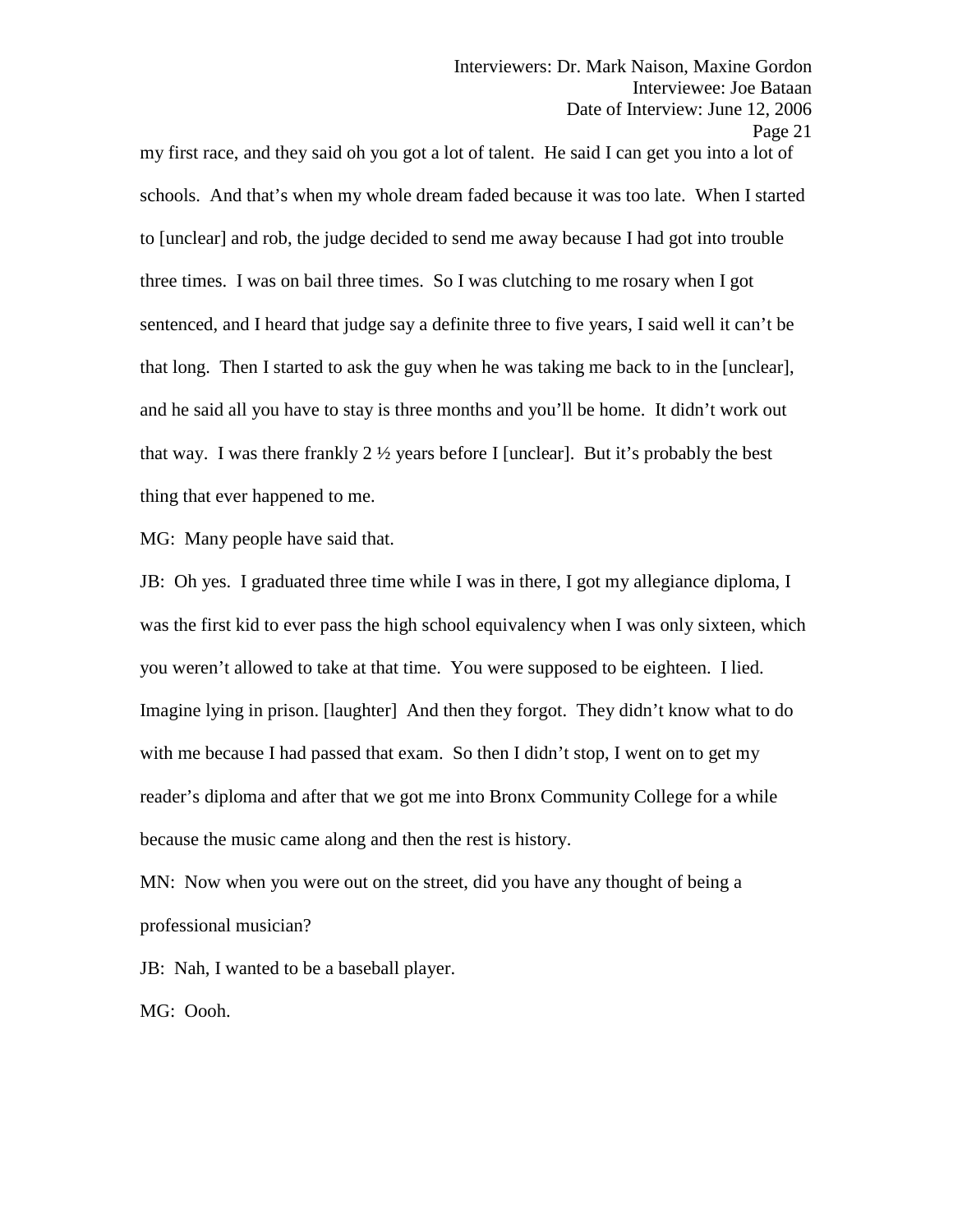JB: My dream was to follow the stitch of Jackie Robinson. And I was good at sports, but then I started to realize that I might not have had the physical qualities to do a lot of these things. So something else better come along. I made it singing.

MN: When you say you didn't have the physical qualities, you weren't big enough?

JB: I think so. I wasn't big enough. I was too short to play basketball so they said.

Even though that's not true. Baseball I thought I could've had a shot, but because of the

turn of events, having going, my critical years were when I was in prison.

MN: Right.

JB: I mean nobody could beat me running. And all the things that I could've done were wasted inside. All that time that I could've been out trying out for some big organization at that time, I was inside. So by the time I came out of there, I was on parole.

MG: How old were you when you came out?

JB: Oh, seventeen, eighteen.

MG: But you were young.

JB: Nineteen, something like that. But I had to work. So here I was, I was trying to dress with a cashmere coat out there. I had to get a job and I was a delivery boy. And they had me carry these hundred pound packages, and here I was trying to go to Bronx Community College at night. There was no way on that salary. It was \$1.25 an hour. So by the time  $-$ 

# MG: [unclear]

JB: Yes, I carried those packages from  $6<sup>th</sup>$  Avenue to  $11<sup>th</sup>$  Avenue, and I walked to  $11<sup>th</sup>$ and said I can't do it. He says, what do you mean, you're on parole. I said, I can't do it, it's too far. And I can't dress like this and go back to school. I said there's no way I'm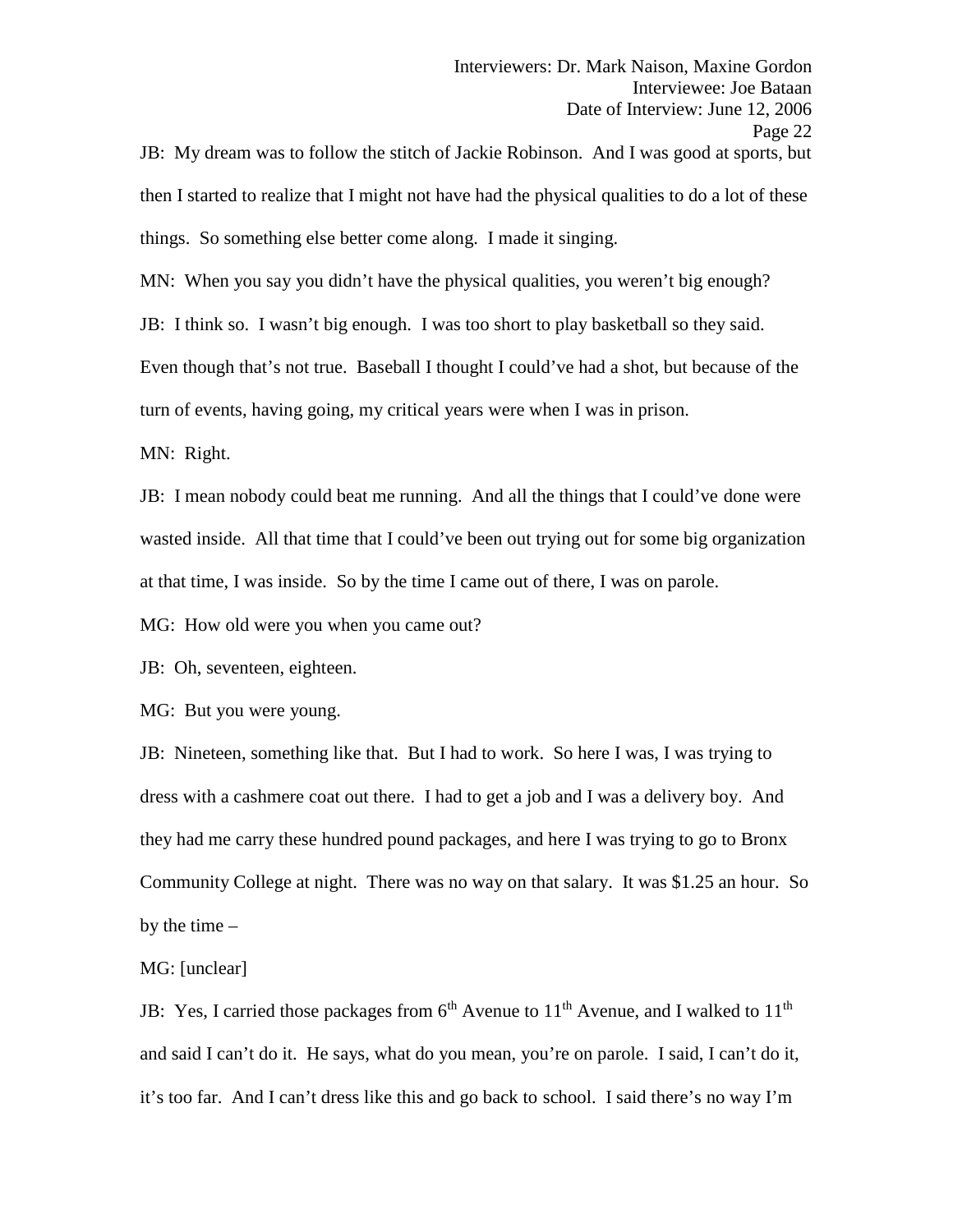going to be able to do it. So I quit. So he always wanted to know [unclear] they wanted to get into your business. And then I was happy because I had a child, and I wanted to get married. And she had the baby when she was thirteen. [gasps] I was fifteen. So the baby grew up while I was away. When I came home, eventually we got married, was a family, [unclear] I couldn't even go to the bathroom without hearing I was going to get married and try to support a family. We went through trial and tribulation with that for a while. Everybody was trying to help us out. We got an apartment. Of course if you know anything about youngsters trying to make it in this world without any kind of help, it's very difficult. I ended up going back to prison. And eventually when I came out, I got a job with the Counsel of Foreign Relations. I don't know how they talked that lady into hiring me, but this was the [unclear] place on Park Avenue. [unclear] the Kennedys go there and –

MN: When was your second time in prison? How old were you?

JB: Oh I was about nineteen. I came home when I was about twenty-two, or twenty-one. MN: And your music career started after the second time?

JB: Yes, it briefly tried to erupt during the first time [laughter] but it happened, I was sent away and then I had to regroup and get my [unclear] together. And I did a lot of writing inside the reformatory.

MN: What was the difference between going to a youth facility, and going to an adult facility?

JB: One was biggie adolescence, thank God. But the [unclear] was lock-up. That's where they lock the door. You see a lot of the youth facilities, they're required not to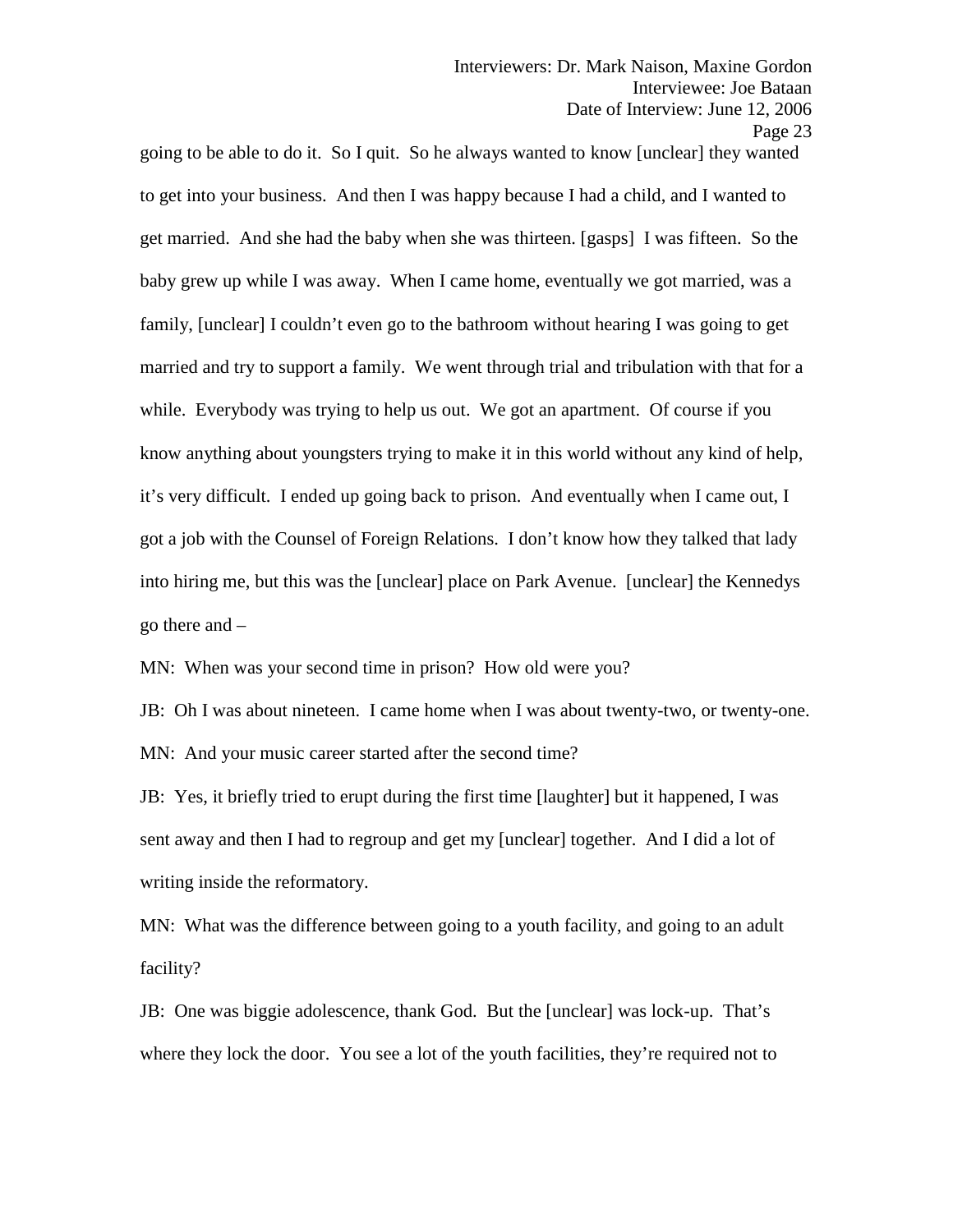Interviewers: Dr. Mark Naison, Maxine Gordon Interviewee: Joe Bataan Date of Interview: June 12, 2006 Page 24 lock doors on the residents that are fifteen and younger. [unclear] childcare, so the laws

are different. The other one was a lock-up and one was a [unclear].

MG: Where you work now is a lock-up.

JB: Yes, it's not a lock-up.

MG: It's not a lock-up. It's [unclear]

JB: Right. Only in a severe situation we lock a child up. But by the laws, the child abuse laws we don't lock kids up, unless they have weapons.

MN: Were there gangs in Cansackey when you were there?

JB: [laughter] Oh boy let me tell you. When I got down I had three people approach me when I was upstairs at orientation, and they kept saying where are you going to stand? I didn't know what they were talking about. And this is by crossroad of my life, identity. Because everybody that was –

MG: Are you Black, are you –

JB: Yes, they wanted to know what the heck I am! So they said you're going to stand with us right? With all the Latinos and Puerto Ricans. I said yes. And then the Blacks say, boy aren't you going to stay with us? So I didn't know whether [unclear] Black or yellow [laughter] and all them. And then they had White kids that were the good boys. They didn't want to be associated with Black or Puertos so they [unclear] on the wall. The Blacks had their wall, and those that didn't want to get into any trouble, they stayed in the middle. They were called creeps. [unclear Spanish] That means home of cigarettes. [laughter] And to see all this in one little yard, and to see the authority not doing anything about it, and then condoning it is how they kept the peace, you start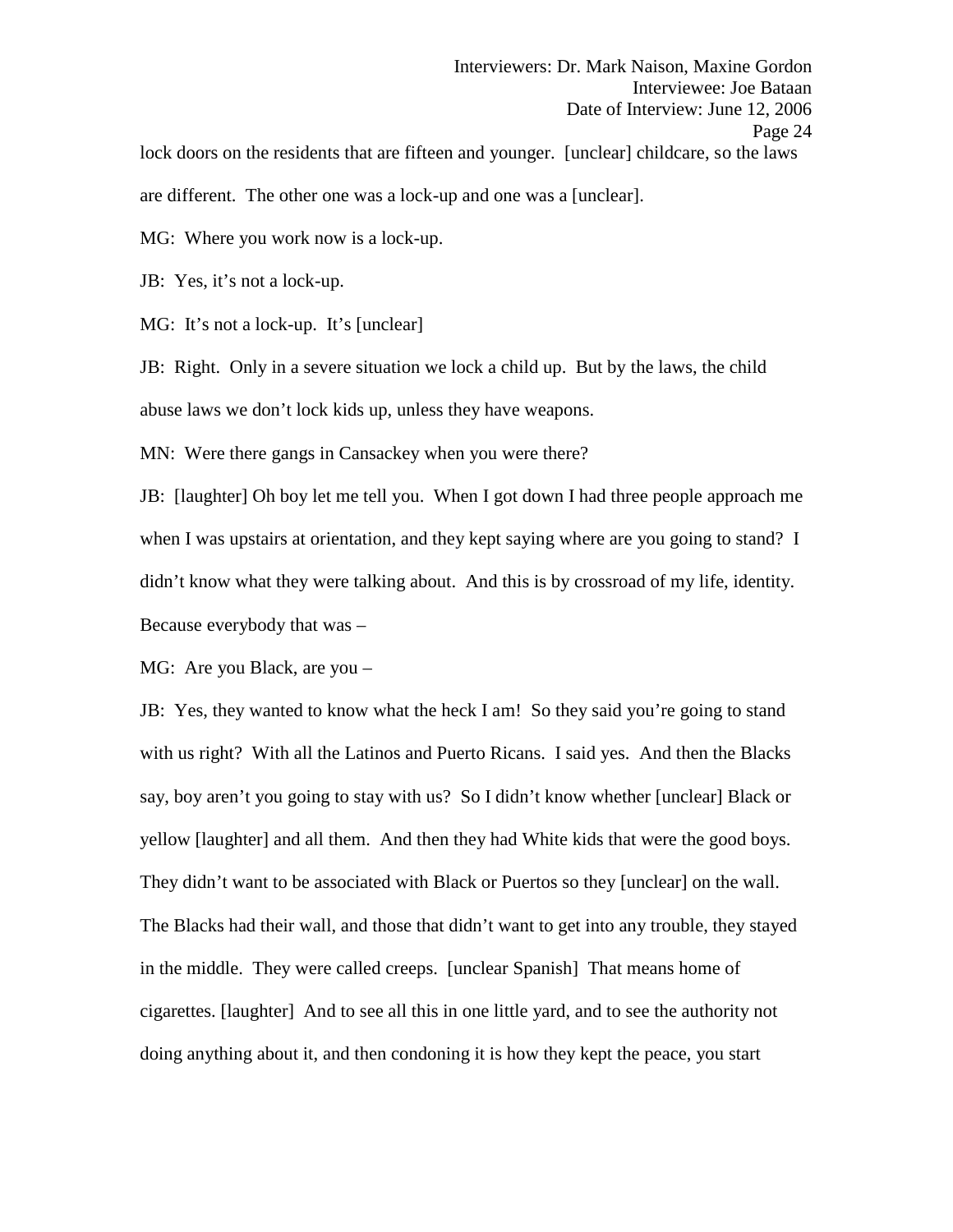Interviewers: Dr. Mark Naison, Maxine Gordon Interviewee: Joe Bataan Date of Interview: June 12, 2006 Page 25 different thoughts about American and about everything that goes on. Because I was a number. 12-173. I will never forget that number.

MN: Twelve –

JB: 173.

MN: 1-2-1-7-3.

JB: That's what they say. Here you're called by a number. You're told what to do in and out. It takes something from you. You really have to be strong to survive something like that.

MN: Toots and the Maytoves have this song, 5448 that's my number.

JB: Wow.

MN: I'll play it for you when we get back to the office.

JB: Yes the number that's what it was. Then, memories there I wouldn't want to share with anybody, but then it is--it needs to be, it was because a lot of things that happened there, shouldn't happen. I went to return there after I became famous, to play for the population. And I wasn't treated very well. They actually went through my car to search  $for -$ 

MN: These are the guards?

JB: Yes weapons, and then they only let me play for the Latino and Black population. MG: Wow.

JB: They didn't let me play for the White kids. So it was like filtered racism in the jails, and you have that to this day. We got guys doing life in California everyday, and the conditions are so horrible that it never gets out that people don't know why these people end up being like animals. The rehabilitation thing –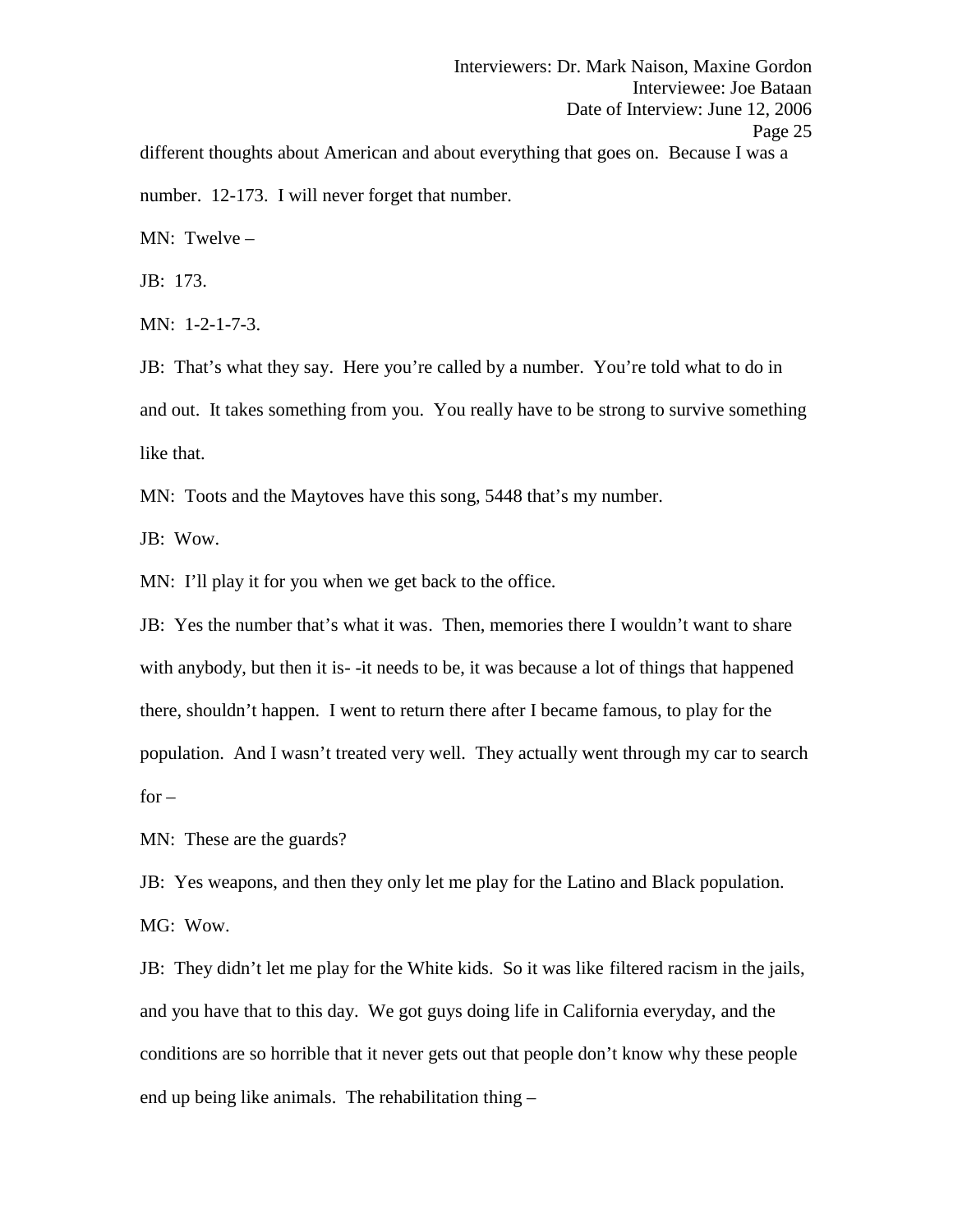Interviewers: Dr. Mark Naison, Maxine Gordon Interviewee: Joe Bataan Date of Interview: June 12, 2006 Page 26 MG: They said that some of the best musicians in New Orleans are in jail for life. But

you can't get a band there because they have the streets stark rule.

JB: Wow.

MG: [unclear] Dr. John.

JB: yes, Dr. John.

MG: You can't get a band; they're all locked up for life.

JB: Whoo!

MG: That's unbelievable right?

JB: Yes, when you think about, a lot of people made mistakes back then and it cost them. I guess, it's still vibrant. Sometimes you look in the [unclear] a lot of people have survived I know, but it didn't make it any easier for people who ended up doing [unclear]. A lot of things weren't available to us like it is now. If I knew I could go to school - -there's not a kid in this country that shouldn't have the chance not to go to school. Everybody has the opportunity. They don't even take advantage of it. And I'm thinking about me, I *wish* I was living back now and we had the free education all these things that I can do now. There's no telling what I would've done.

MN: Now when you were growing up in East Harlem, did you every go up to the Bronx? JB: Yes, it was difficult because the Bronx was like Connecticut. You had to travel, so if you didn't know how to travel you weren't going anywhere. If you took a train, it was slow as molasses. Or you had to take the bus, and then you had to go through yellow to get to the bus, and change here to get back here. I remember going to Coney Island, it took a whole day to go to the beach. And then you got there, you were tired, you were angry, you were nasty, the food was stale, the sandwiches were soggy [laughter], and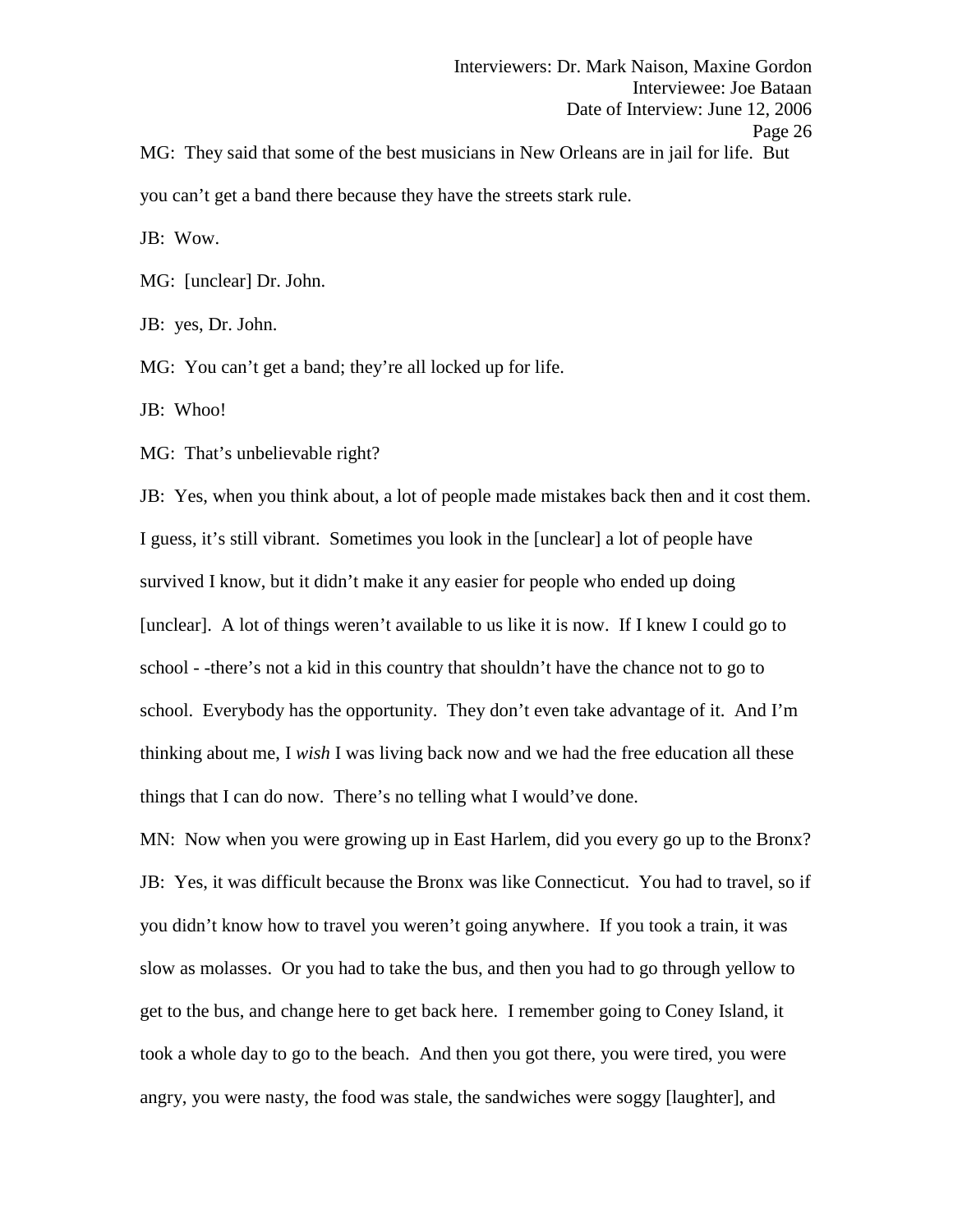then the water - -forget it. It was piss pure! Everybody was in the water, but then that was probably [unclear] back then. It's not like you have now, the Internet, and everything is so close. Back then if I had a girlfriend that lived in Brooklyn, I would only call her two or three days and then we'd call it quits because I couldn't go to Brooklyn all the time.

MG: What about the career? How did you start the band - -the first band?

JB: Well after I came out I was determined to start this band, and I went into the Center on 106<sup>th</sup> Street called Willymetager. And it was a grand piano in the auditorium. And I had seen –

MN: Was this in the settlement house on  $105<sup>th</sup>$ ?

JB: This was a public school.

MN: Oh a public school.

JB: Yes, it was an auditorium where I got my first spot in. Junior High School 13, and there was a director there, I forget his name now, but I'd ask could I go in there and touch base with him. Everybody knew I was the neighborhood thug back then, but they saw it was a change in me, and for me to say that I wanted to be a part of anything that was art, a piano, they'd say go ahead.

MN: So everybody knew you from The Dragons?

JB: Oh yes, my reputation was widely known.

MG: Did you go by Joe Bataan then?

JB: No I went by Bataan.

MG: Bataan was it.

JB: It was a name that –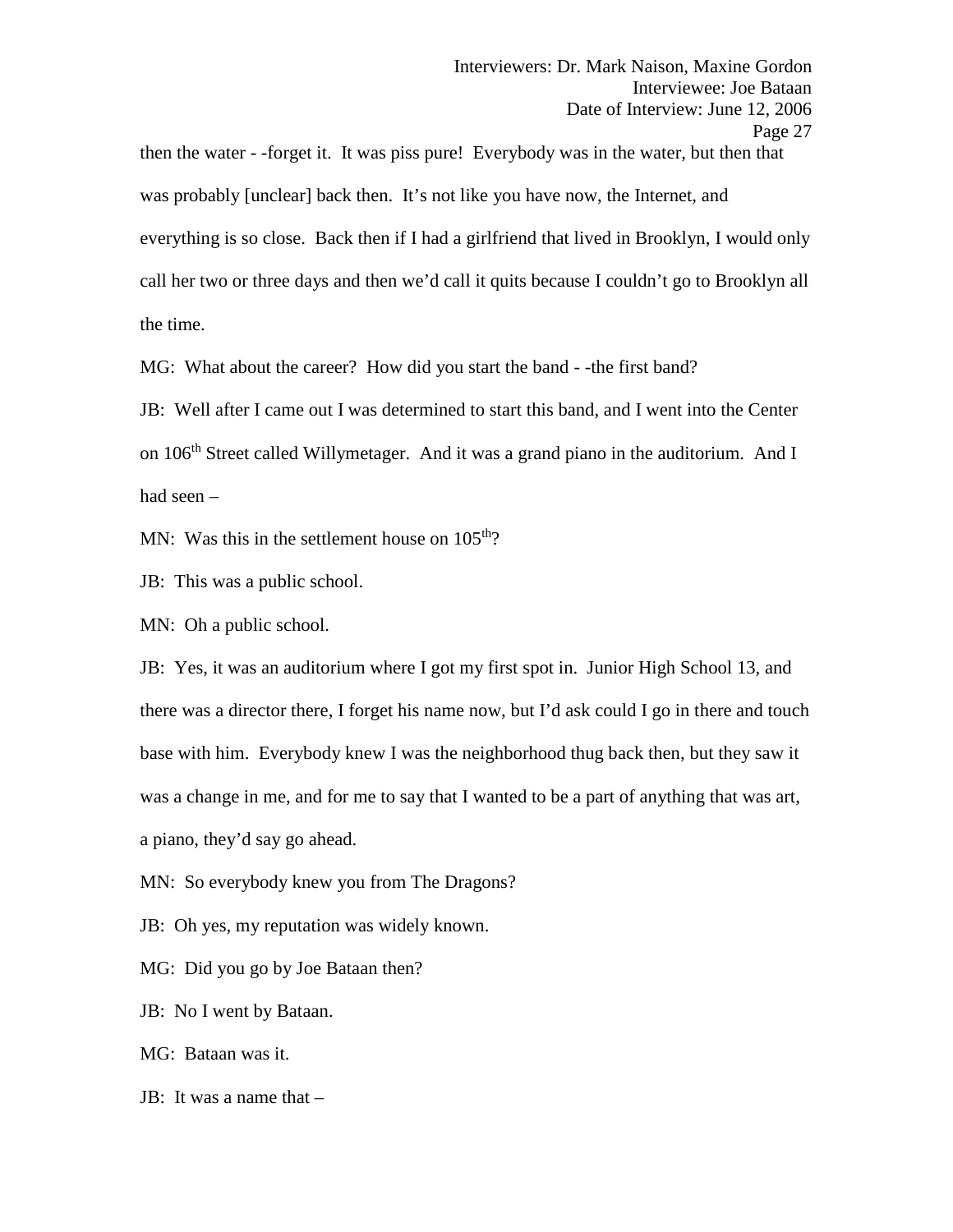MG: Struck fear.

JB: Yes. [laughter] It struck fear because no one had ever heard that name.

MG: Right.

JB: Nobody knew the history of Bataan. That it was from the Philippines, and brought over here [unclear] let me take Bataan. So folks associated it with something like, or whatever it was, a nickname. My nickname, everybody else in the neighborhood was using nicknames, and here I use my real name and that's how they always used to catch me. [laughter] You see they let me sue my real name, right? [unclear] So they say he's got a mole on his left cheek, and his name is Bataan. Okay come to my house and fix me up.

MG: Oh.

JB: Don't ever put a tattoo on your arm.

MG: [unclear]

JB: Yes I used to tell kids, I don't have time. But no, God forbid you ever do something wrong, they just look at the tattoo as a mark for life to identify you. My kids, nobody wants to have a tattoo.

MN: Now you learned to play piano in Cansagi?

JB: Actually my teacher was Mark Francis. He's a graduate of Juilliard School of Music. And when he got there, his first rule was you don't touch any instrument here, unless you're going to [unclear]. And we had to read the books. We had to study the theory.

MG: He was teaching music at Cansagi?

JB: Yes he got the job. They threw somebody out that had been there for years.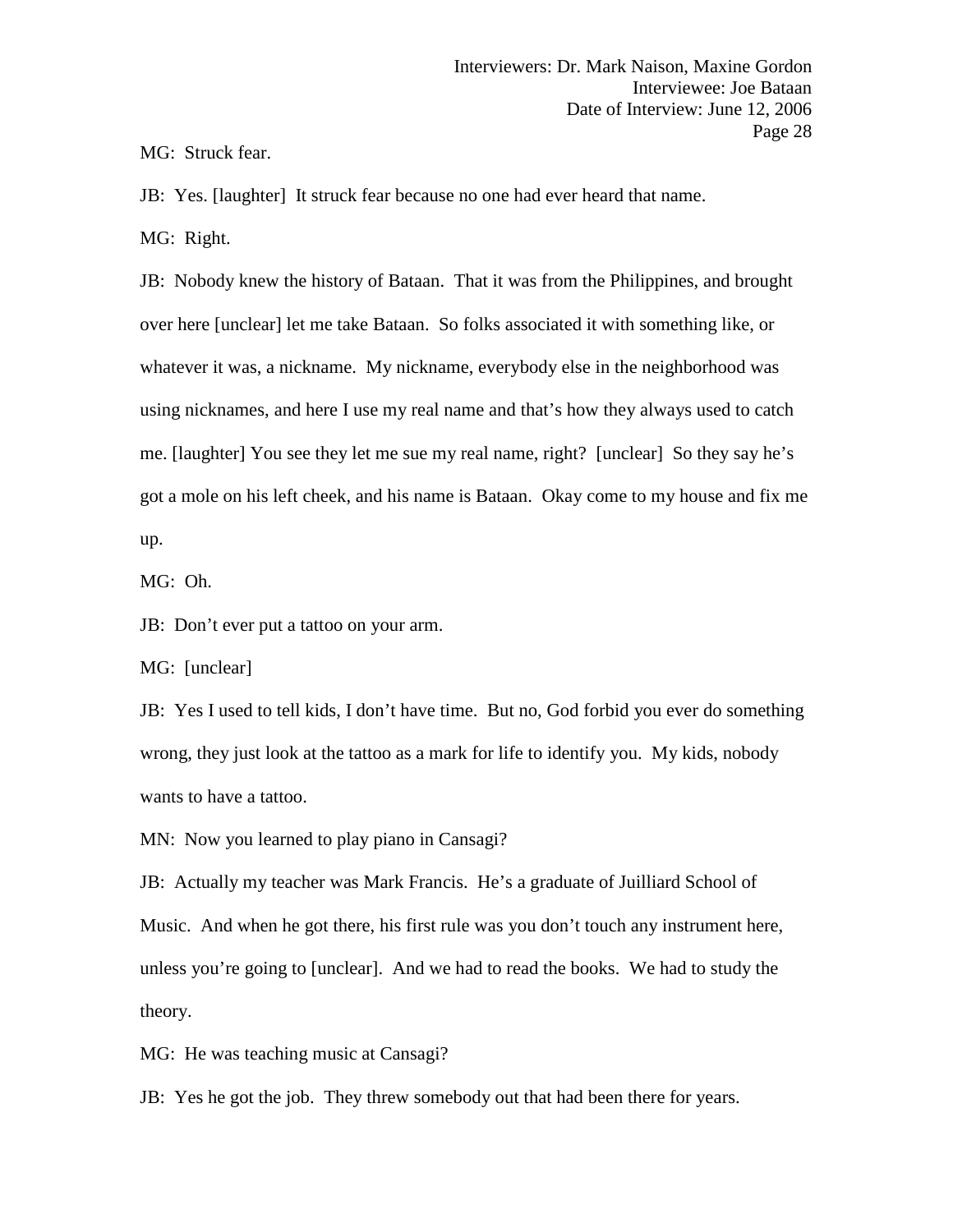MN: At the prison.

JB: Yes. We didn't have to qualify –

MG: What's his name?

JB: Mark Francis. And because I learned, I wasn't very good at it [unclear] I never could hit the line notes. But I saw this kid, he happened to be playing the piano one day, and I was amazed at the chords and the structure and the sound that was coming out of the piano. So actually I was very good at watching somebody do something [unclear] So when I got home I remembered those same keys, and I discovered that it was three chords. It was a triad right? And I played those three chords and wrote about ten songs, on three chords. I played backwards, frontwards, sidewards. And it was [demonstrating] dan-dan-dan, dan-dan-dan, and anyway I wanted. Change the beat, and that's how I developed to try to be a writer. Because I learned different chords.

MN: Now did you write in English?

JB: Yes.

MG: That's the thing about what they call Latin. With the style that he invented, they said it's Latin but he's singing in English. So nobody had done that.

MN: Its Latin beats, but you're singing in English.

JB: Right, see what had happened was, I grew up in the R&B day, rock 'n roll. But actually when Latin came along, I found out that the cha-cha beat, was pretty similar to the disco beat. It's just that I did it in English. But people didn't know how to tell the story. And I was very good at that. I had written many songs like that, so what I did was transfer my stories and my history and what I went through to the music. And I made it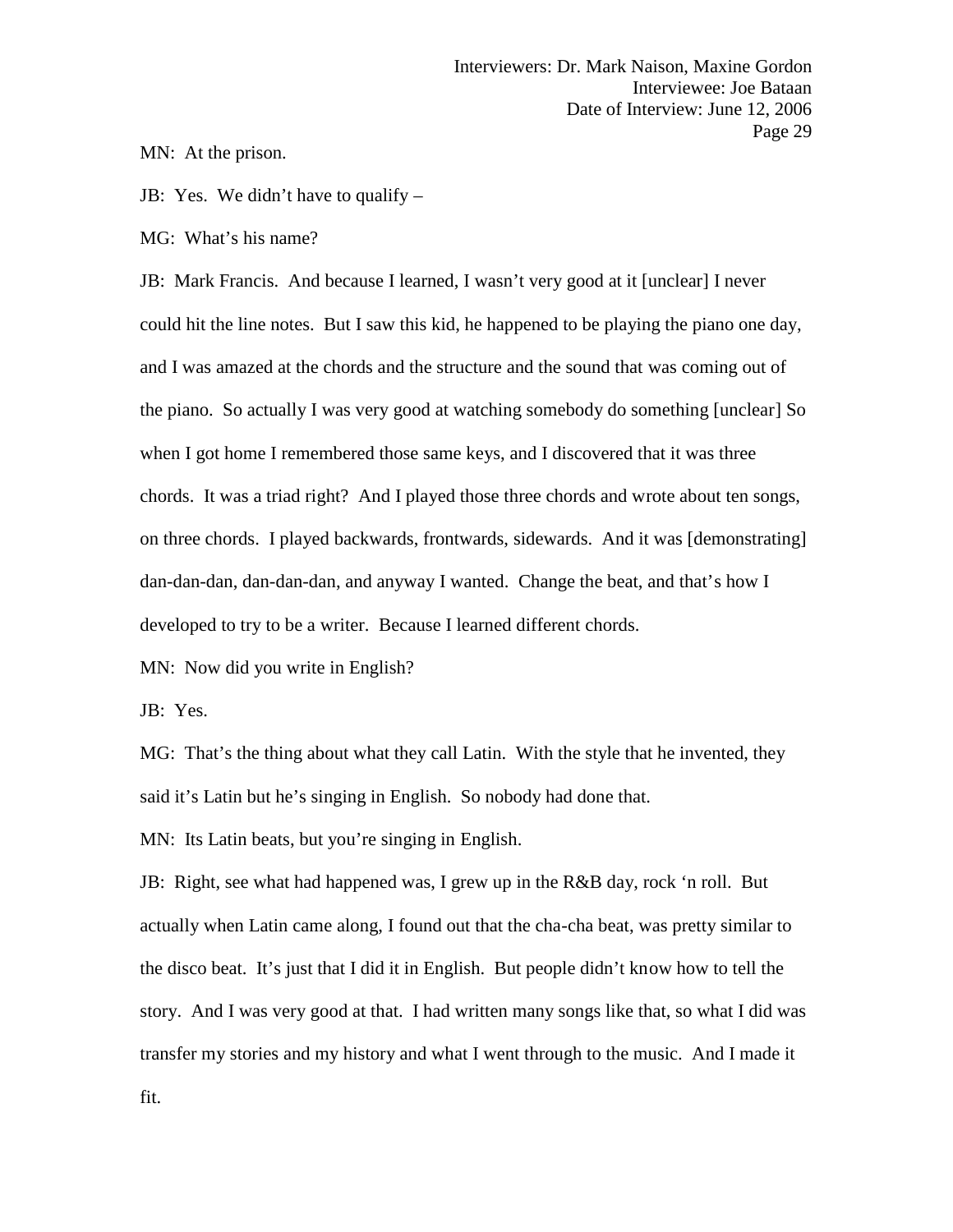MG: So how did you get your first recording?

JB: First recording. I went into the Milgoode Center. I couldn't get a band to play with me for beans. I had everybody try. I had girls, boys, everything that you want to name under the sun. Everybody was always giving me a hard time. I couldn't keep a band together. Finally it was a group of kids playing in the auditorium one day, and they were about twelve years old- -thirteen years old. And I saw this and my dream was there to [unclear]. So I went up to the piano, they had no piano player, and I stuck a knife into the piano. I said I'm the leader of the band. Anybody have any objections. So of course I was the number one thug.

MG: Is that true?

JB: This is true. So [unclear] I was the [unclear] of the band! [laughter] So the problem was, what came with the territory, I had to take all of them home. That's when I was nineteen, they were twelve. And their parents didn't want them to play with me, so I had to convince them, look I'm trying to start this, I'll bring them home every night, let me rehearse with them. And finally, they were skeptical, but they allowed me.

MN: This is at Junior High School 13?

JB: 13 yes. And the rest is history.

MN: And these are your musicians [crosstalk]

MG: From the first recording?

JB: The youngest band ever in Latin music.

MG: [gasps]

JB: Let me tell you a story. When I finished with them in six months, I had them dancing, which nobody had done at that time in Latin music. [unclear] I'm going to give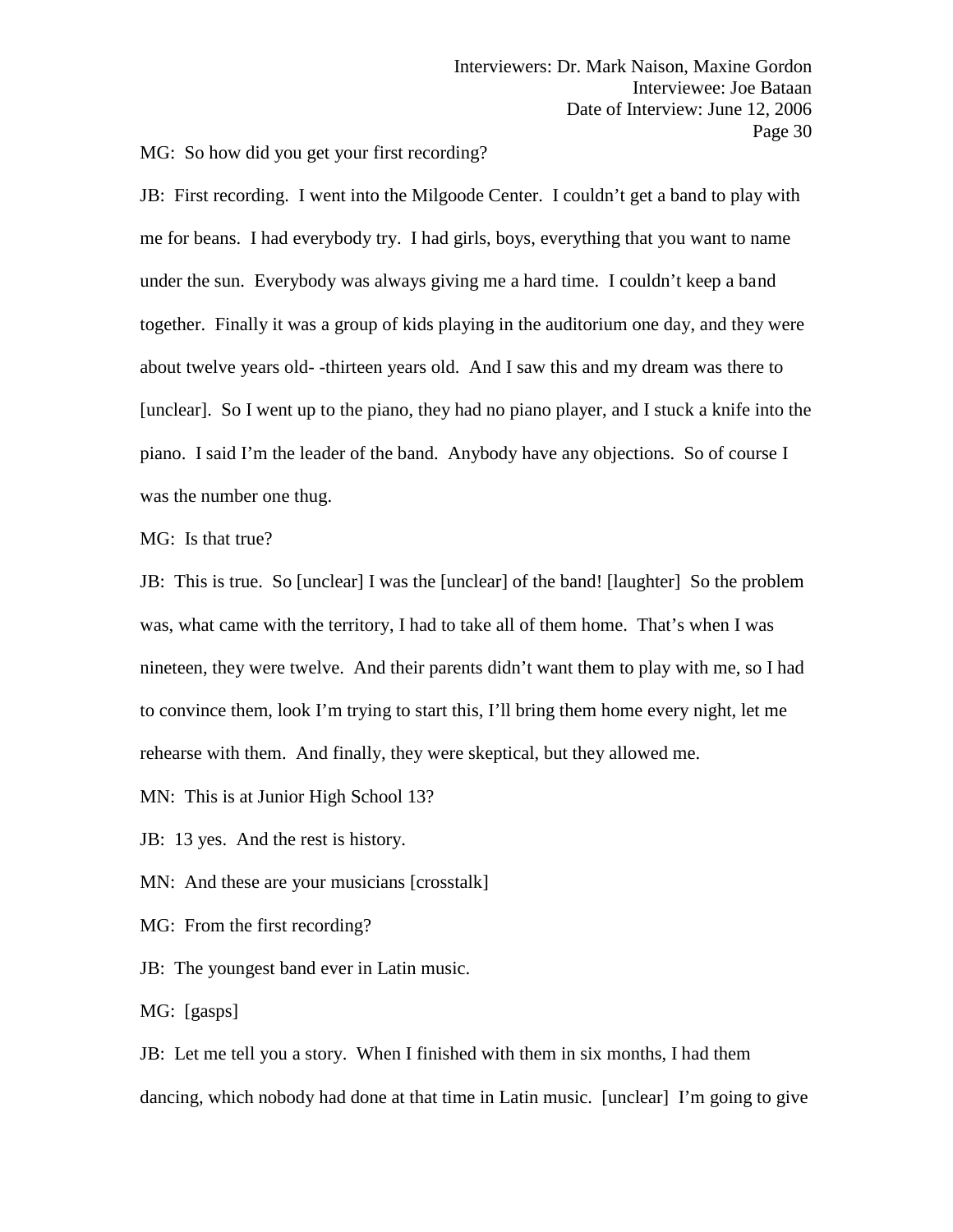Interviewers: Dr. Mark Naison, Maxine Gordon Interviewee: Joe Bataan Date of Interview: June 12, 2006 Page 31 you a show. And the music started to be hypnotic. Everybody would come into the center and say [unclear]. Six months later we were making records.

MN: Were these Puerto Rican kids?

JB: Yes.

MG: They played on your first recoding?

JB: Yes.

MG: Don't know how you did it. So what's the first recording?

JB: Gypsy Woman.

MG: They're twelve years old on that record! The original recording of Gypsy- -get out of here!

JB: First time recorded, it was them because you see I was able to incorporate the idea that I was growing up and they would listen. I couldn't get anybody else to listen to me but a twelve year old. Those twelve year olds found out the magic, and found out they were making records, and they were eventually getting paid. It was like a dream. They were ahead of their time!

MG: Who'd you make it for Gypsy Woman?

JB: Fonman Records.

MG: Fonman.

JB: Actually if you saw the Frankie Lymon Story, the same guy in there that had the cigar –

MN: George Golder.

JB: George [unclear] Maurus Leavy.

MN: Maurus.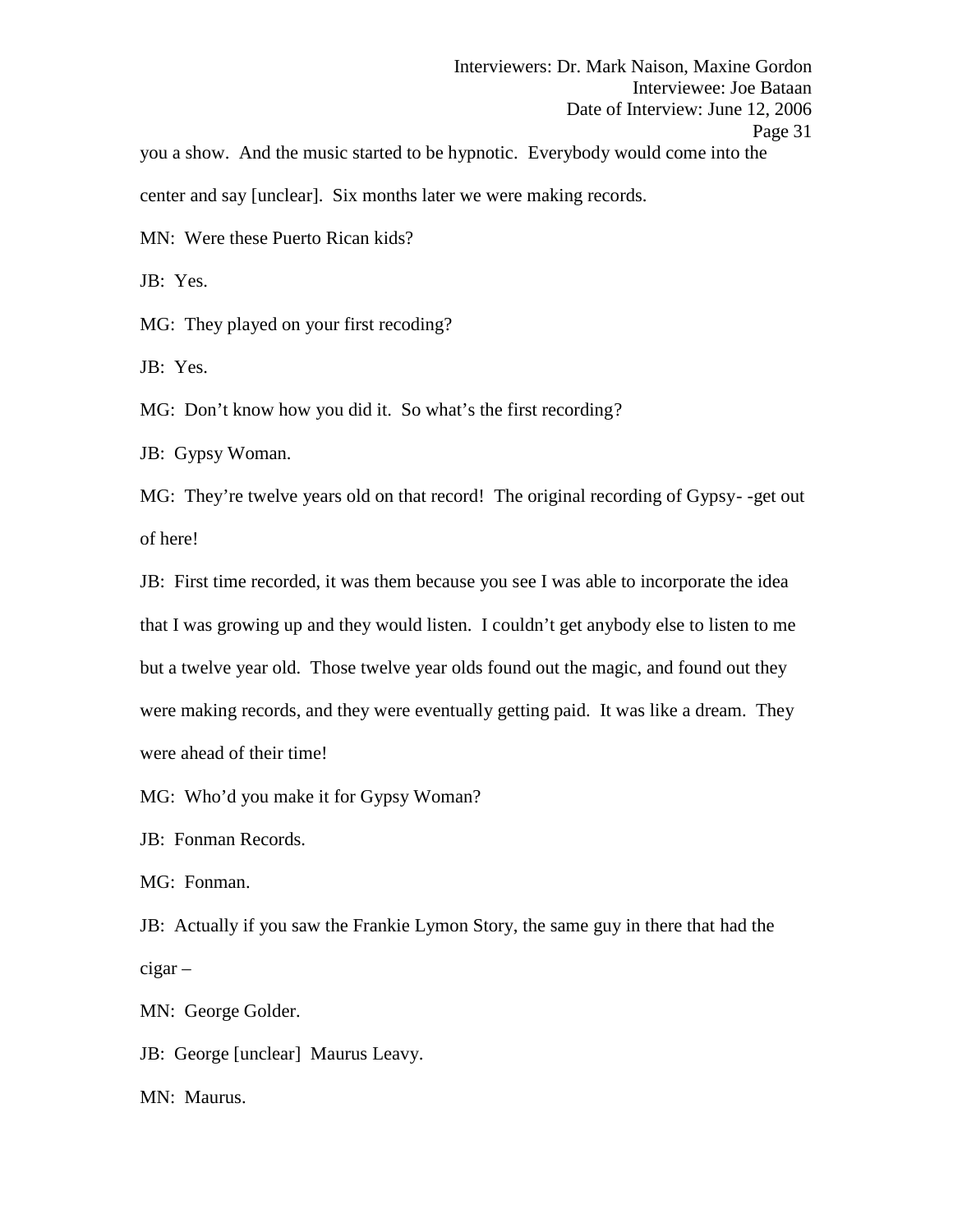MG: Maurus, oh yes.

JB: Maurus, the same way he told me.

MG: He had Brulette.

JB: Right, and he sold me [unclear] what do you want kid? [laughter] [unclear] I say I want to record sir. He said yes, what else? I said well these parents are telling me if I don't sign with them, they're not going to pay my rent. He said what punk told you that? Get him on the phone. [unclear] but he got the DJ on the phone.

# **END OF SIDE A**

MG: And Maurus Leavy, that's how he –

JB: Yes Maurus Leavy said look what is the problem son? I said well they said if I don't sign with them they're not going to play my records on the radio. He said what creep told you that? Get him on the phone! [unclear] Which one, hey wake up! He said you little faggot you, I pay you, I run you! What do you mean you're not going to play this kid? He said take it easy Maurus I'm sleeping. What are you talking about? He said I got a kid in my office that doesn't want to sign the contract because you said you're not going to play the records. He said I didn't say that. Yeah, well you better play it, you understand, and get your ass down here right away. Click. [unclear]

MG: Ooooh.

JB: So yeah, I'm shaking under the table right? And the other guy's there saying, see I told you, I told you. I'm saying, well I heard something about publishing, and I want to get paid. So he looked around [unclear] this guy's a wise guy, he wants to get paid. So okay you got it. What else? And I said, well I want to get paid for the session with the guys. Well we don't pay anybody. So I said, well I can't record. He says, you'll record,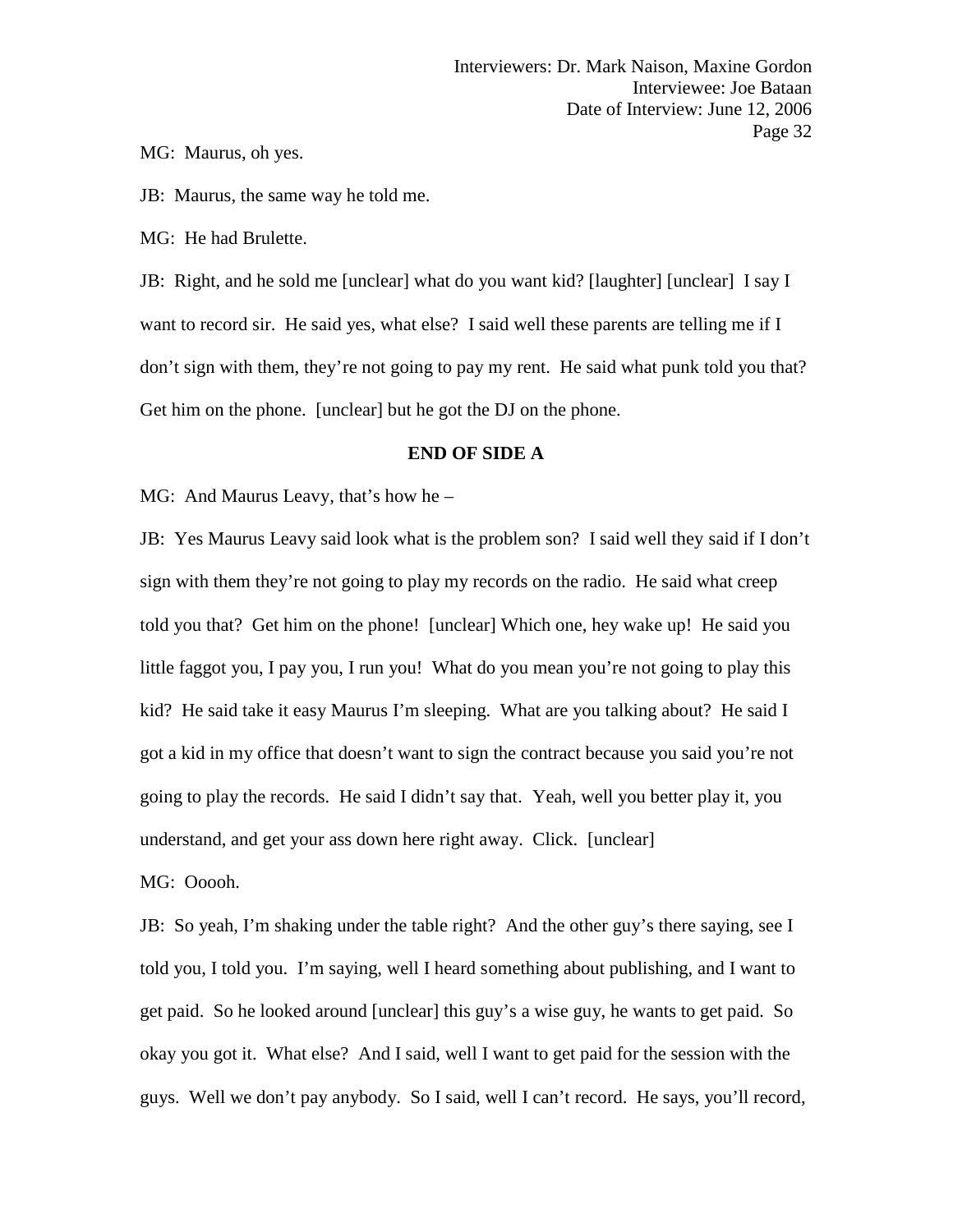we'll pay you. So then George Vonner walks in the room. George Vonner had been famous for starting roulette [unclear]. Then he says, Lawrence I have this guy under contract. I said, no he doesn't he tried to trick me. He tried to trick me. Then another guy came in and said I have him under contract. So actually I signed a lot of contracts. MG: Oh get out of here.

JB: But I signed them under Joe Bataan, that's not my name. [laughter] See I didn't know about the legal aspect, but I knew I wasn't signing my name. What are you going to hold me to, in case you were trying to recruit me and they all were. Everyone in that room was trying to recruit me. So they got together and said we're going to fix you. You're a wise guy. You signed with all these guys. We're not going to even touch you. Get out. Showed me the door, walked out. No contract, no nothing. This guy Dick Ricardo heard the story, and they had this retired young cop named Jerry Mazzuci who started [unclear] Records, meet me. And he asked me the same questions. And he said trust me Joe, I'll pay you whatever. Next day I was making records. I was so nervous, on that day I had rehearsed all the songs. The band was ready. Now you know it's typical when you go to a recording studio you do the music first, then you do the drums, then you come in sing later, then you put the background. I did everything on the same day in four hours. I played the piano, I sang the songs, I did all nine songs, but when Fonny played the last song I was a little hoarse. And that was "Ordinary Guy" - -became a style. He said leave that in, leave that in. Because actually I was scared they were going to send me home and I wasn't going to have a recording, so I finished the whole doggone album in four hours. Never done before. And they looked at me and said, don't you want to rest? No I don't want to rest. I don't want to rest. Let's finish this.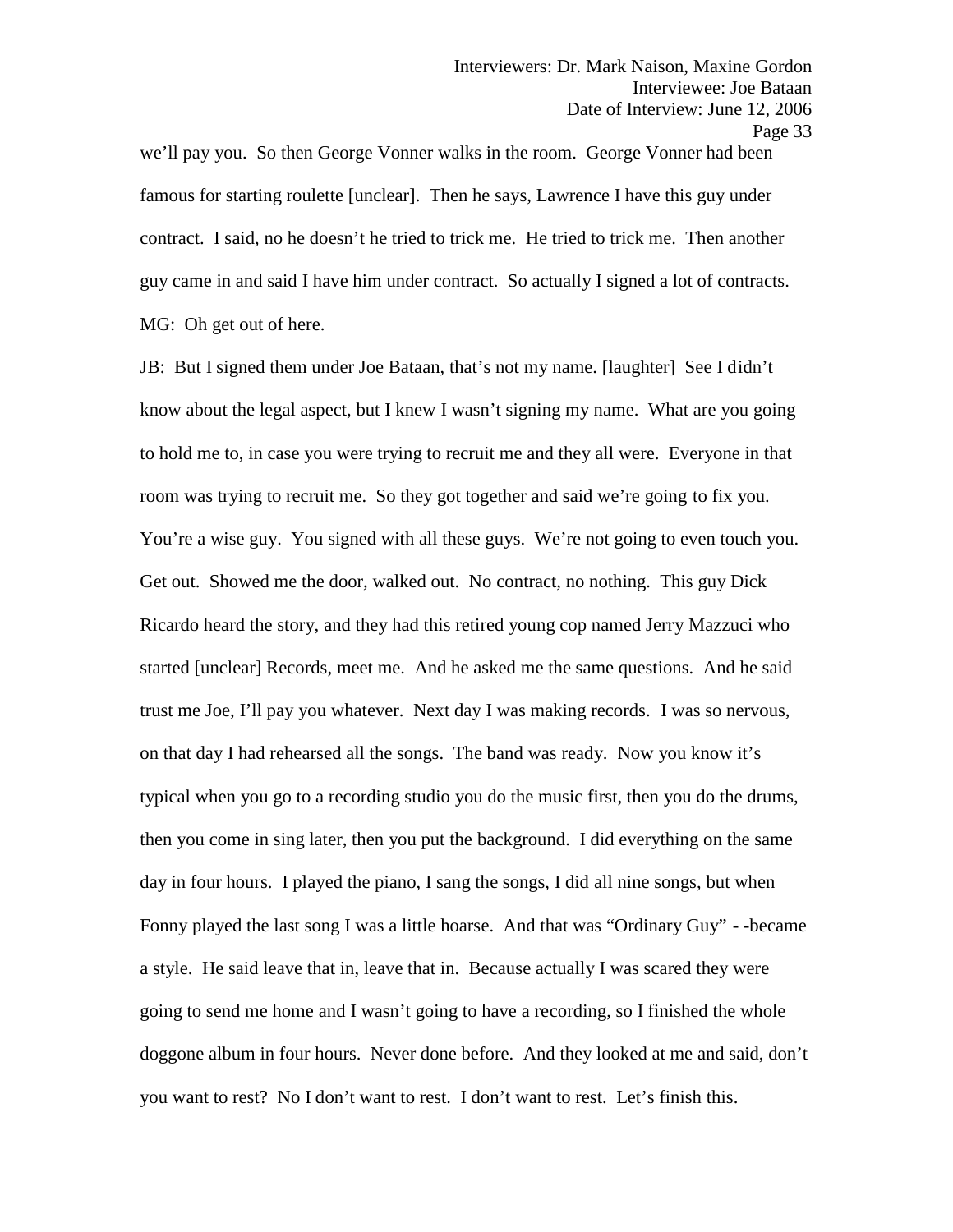MG: Wow.

JB: And I finished *Gypsy* album. So when I found that out, it got played on the American stations, WWRL at that time, and phenomenal.

MN: What year was this?

JB: 1966.

MN: 1966.

JB: Everybody went crazy in the neighborhood, because everybody knew I was from the neighborhood. People didn't know that I was the same Bataan that was a little gangster from around the neighborhood. So that actually erased my past.

MG: Yes.

JB: You see people found out- -wait a minute, that's the guy that took my jacket when I was thirteen! [laughter] Or something like that, but you know it erased and gave me an opportunity –

MG: How long after you recorded was it on the radio?

JB: Oh boy, right away. We had to put all kinds of dimes in the phone to call up and make requests. After the first week, we didn't have to do it anymore. The whole city was caught in it.

MN: Now what was the label?

JB: [unclear] Records.

MN: Now had they ever recorded before?

JB: Yes, but they never had the success that they had  $-$ -MG: [unclear]

MN: So this was their first big success.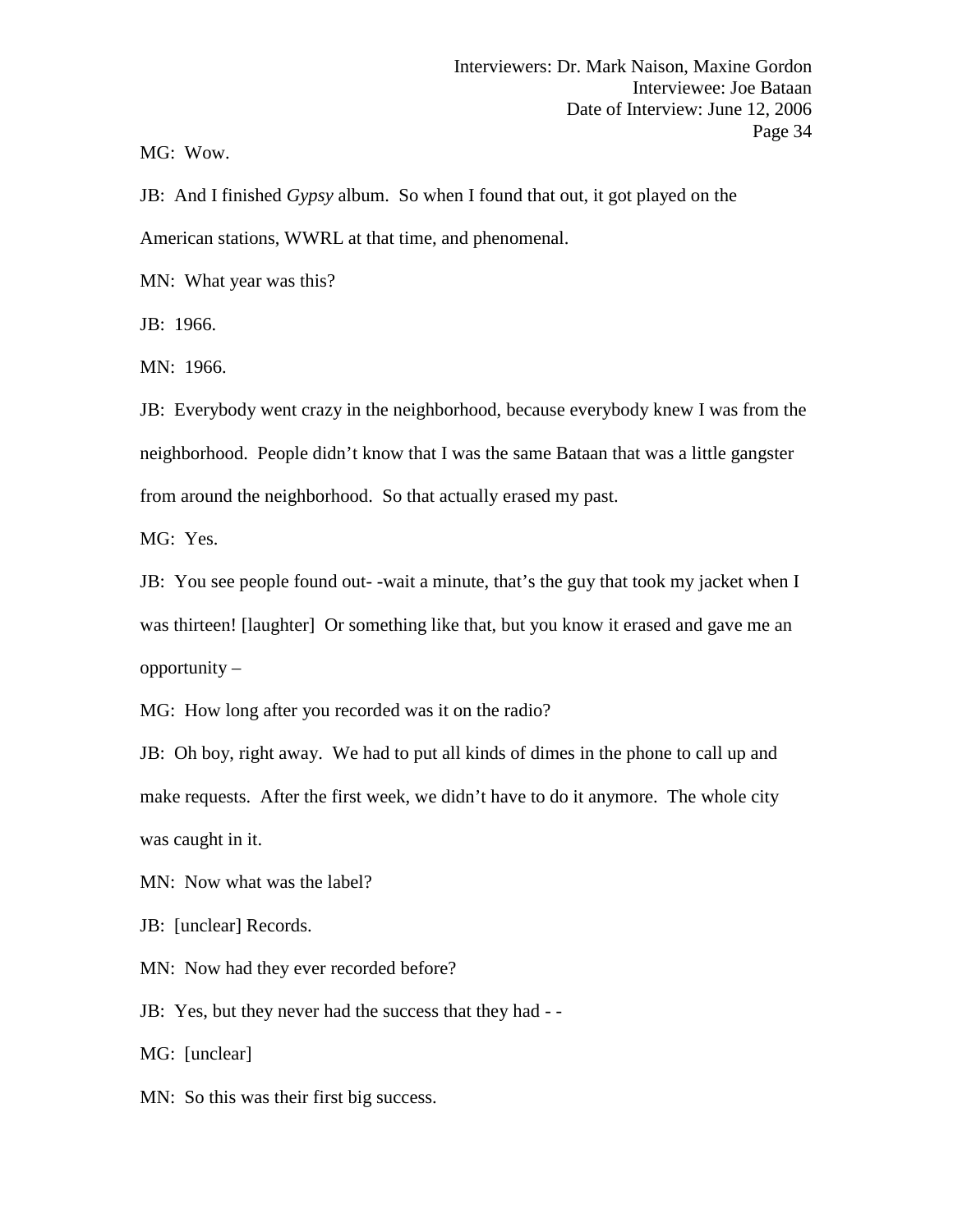JB: Especially going on an American station. A Latin record never went on a black station.

MG: This was a first crossover hit.

JB: Gypsy Woman. Even though they had other Latin hits from Roulette. [crosstalk] Pete Rodriguez, Joe Cuba, but as far as taking anywhere - -they had their little fling. MN: Now did you have an agent to set up court dates.

JB: That's funny because I had this guy named Frederico who was just interested in me playing any club that I went to. And he put me in all of these [unclear] make \$10 an hour offhand. But we played all these clubs and everybody was seeing us, and we were starting to get the exposure.

MN: Did you play any clubs in the Bronx?

JB: Oh yes, Thrope Corro, Carlos Ortiz' club. The boxing champion. I played there, used to be there every [unclear]. Call me at Gardens at Hunts Point, I mean [unclear] Gardens in Hunts Point Palace.

MN: Hunts Point Palace.

JB: Yes. The Palladium, the Bronx River Club. Oh it was so many back then. There were - -clubs were in abundance back then.

MN: Now were you playing with Latin musicians, or with soul musicians, or both? JB: You know I actually didn't really look, but they were predominantly Latin. Most of the guys were all Spanish. But I did have Blacks play with me at one time, before I even had the Latin cats play with me. And to this day now, my make-up is always, can he play. I'll teach you the sound and the rhythm, and what direction I'm going in. I've been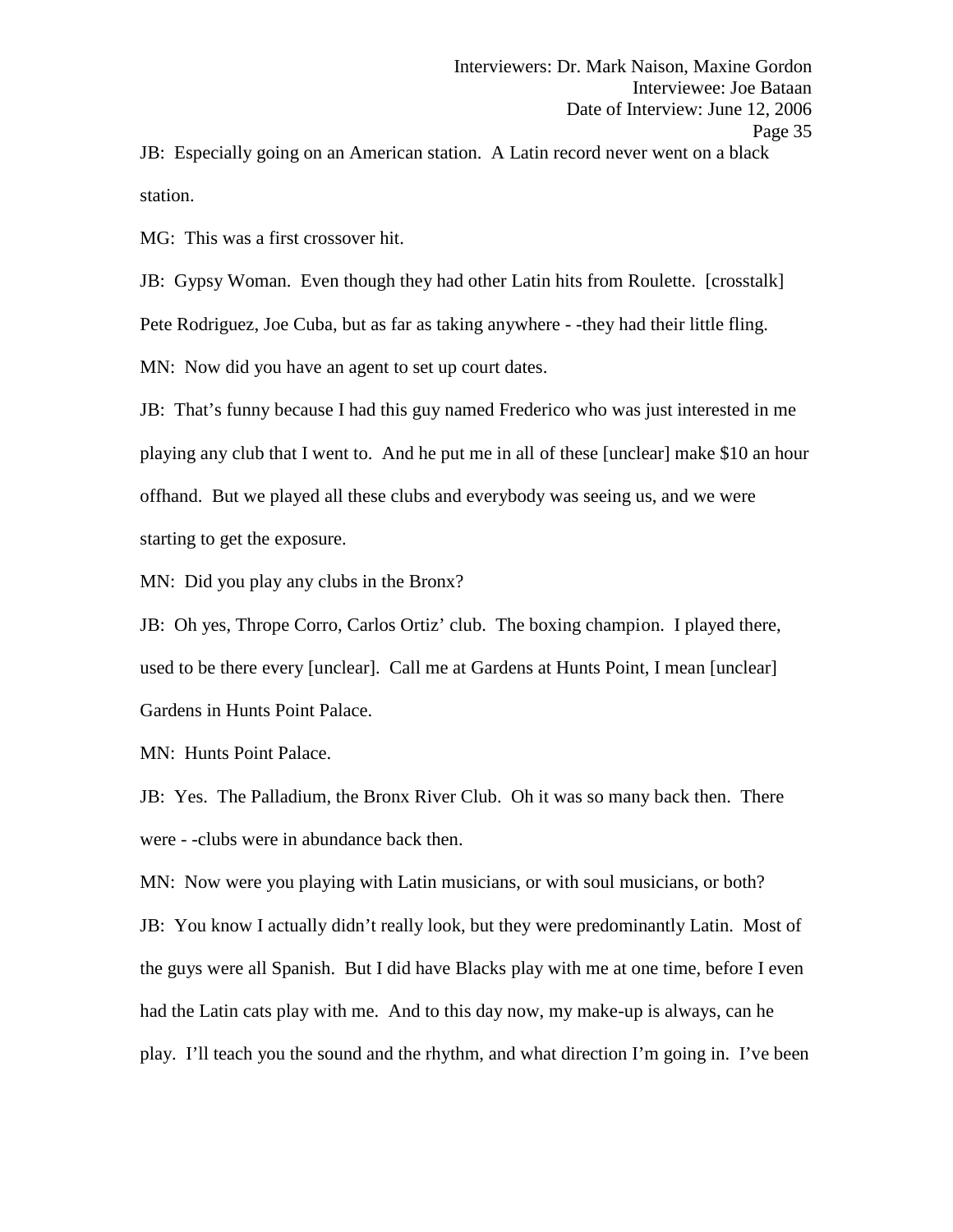Latin music.

MN: Now did you play the Apollo?

JB: Yes. I headlined Apollo when I was at CBS Records. Played there a couple times.

Played there with Jimmy Casper, and [unclear] after seeing Lena Horne and all those

stars. I saw Jackie [unclear]

MN: When was that? The late 60's or the 70's?

JB: 70's. Yes 70's. After I had been hit with the bottle [unclear]

MG: Yes I was going to ask you about that.

JB: Oh. Take it one, two.

MG: So, yes.

JB: Actually, this guy Gil Scott Heron [unclear], but Gil ran out of money- -he couldn't - -

MG: He was trying to eat and they couldn't cover the [unclear]

JB: Right, so me being the gifted fellow covering songs, I said I wanted the opportunity to do this song because it's not even being out [unclear]. So I said let me do it differently, and we'll do it instrumental. So I got all the guys together, I got Marty Cheryl who's an arranger for Motown Music –

MG: Oh no kidding!

JB: And Monty said, what do you want Joe? I said oh let's put a sax to do it. So everybody showed up at the studio CBS, I'll never forget that day. And then he says, I got this little white boy. He can blow his ass off Joe if you bring him in. I said well bring him. So everybody's sitting down, some of the best musicians, Lu Soft, Cornell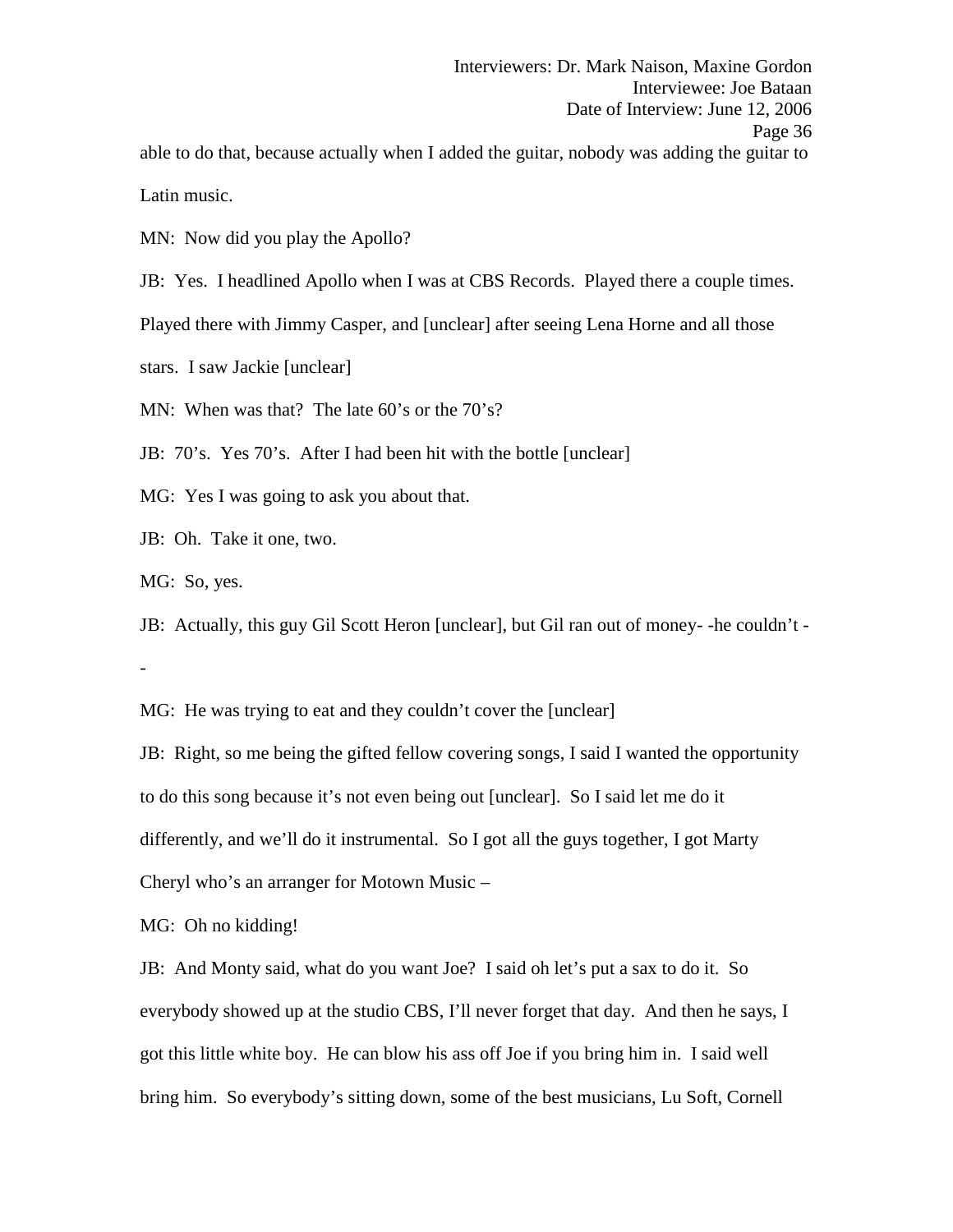Dupree. I mean you name it. They were there sitting in this room, and everybody showed up at the same time. Normally you're supposed to come at your time slot. So they said what do you want to do Joe, we're all here. I said yes, but I didn't want you all to come at the same time. He said well you want a hit record or not. I said yes! He said let's do it. So in walks this little white guy, and we didn't know who he was, and he starts to warm up and everybody looks at him. Nobody knows who he is. And then we take the song, and magic happened. We took one take. Everybody fell off their chairs after the [unclear] was played. The little white boy turned out to be David Sandball.

MG: Oh wow, that's great

MN: Oh boy! [laughter]

JB: Nobody knew him.

MG: Because in that time he was with Gill Evans Big Band and Lu Soft was in the band.

JB: Okay yes.

MN: [crosstalk] He was a horn player.

MG: He played alto. The great Alto part.

MN: I heard him on that Motown Revival, The Funk Brothers?

MG and JB: Yes.

MN: He's ridiculous.

MG: Yes, no he is.

JB: [unclear] Encyclopedia Soul. Richard T –

MG: Right, right  $-$ 

JB: Who was with Tasha Thomas with The Wiz? A lot of those guys yes. Gordon Edwards.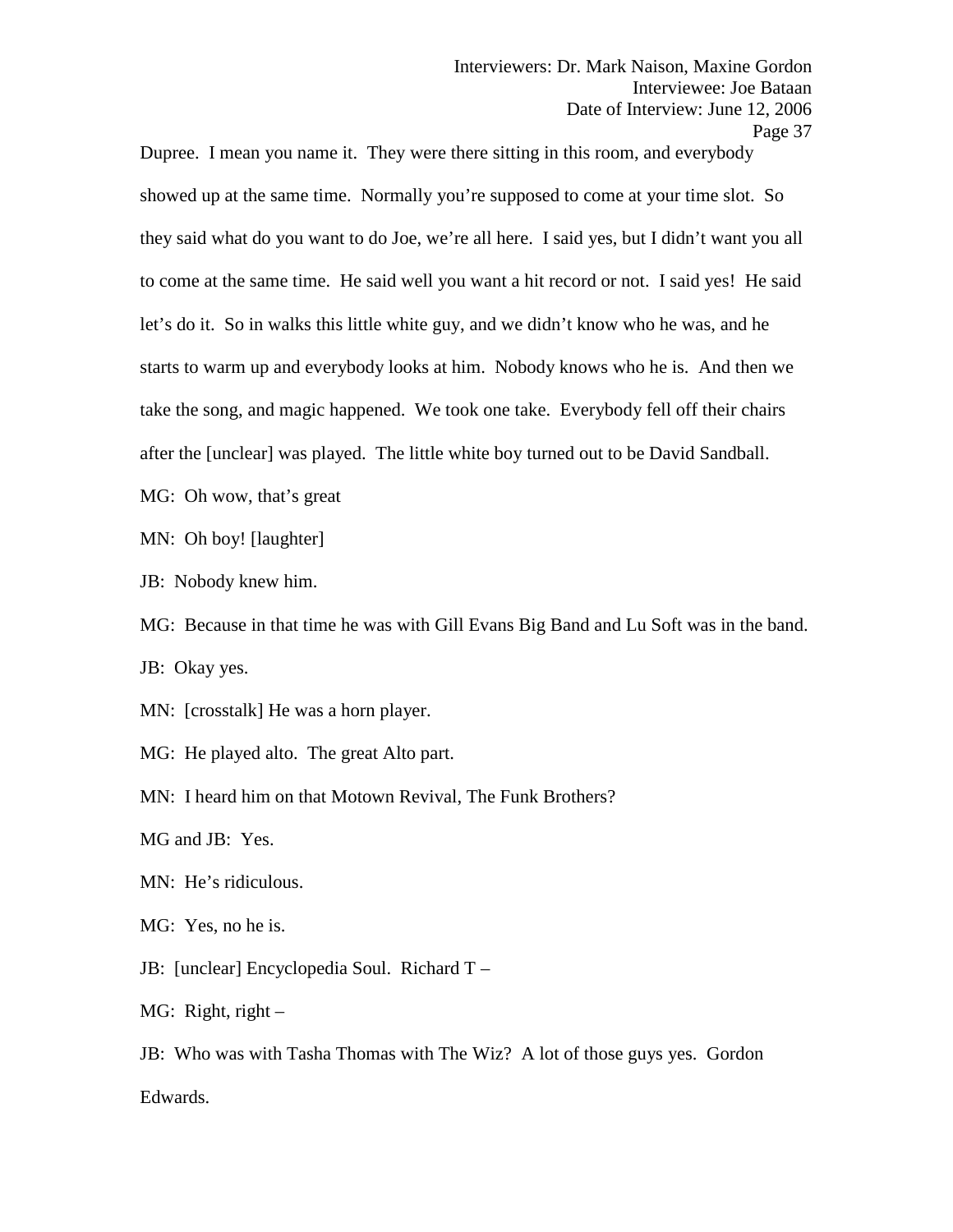MG: So Marty Cheryl arranged that?

JB: He did a lot of arranging for me.

MG: Wow.

JB: You know Marty had his little problem, but he was always good with his music.

MG: Right.

JB: Now he's straight. But back then, Marty knew exactly what I wanted. He wouldn't

deviate from what I told him to do.

MG: So did you know Barry Rogers?

JB: Yes! Barry played on my records!

MG: Oh.

JB: Barry, I mean later on, it was an honor to have Barry play with me. Barry, he played [unclear]

MG: Bobby [unclear]

JB: Yes I knew Bobby. Bobby played my records too.

MG: I see how [unclear]

JB: Lou Marini, a lot of those guys sure.

MN: When you started recording, did you have another job, or did the music - -was the music your main high?

JB: No I never had a job. I never worked in my life until I was 40. But I got my first job because I couldn't live by music alone, and when I went to work it was hard for me because everybody knew who I was. They said what are you doing here? They'd figured I'd be wealthy and rich. I said I need a job. And I've been there for 25 years and I haven't left it. I've been working - -I guess God sent me back there.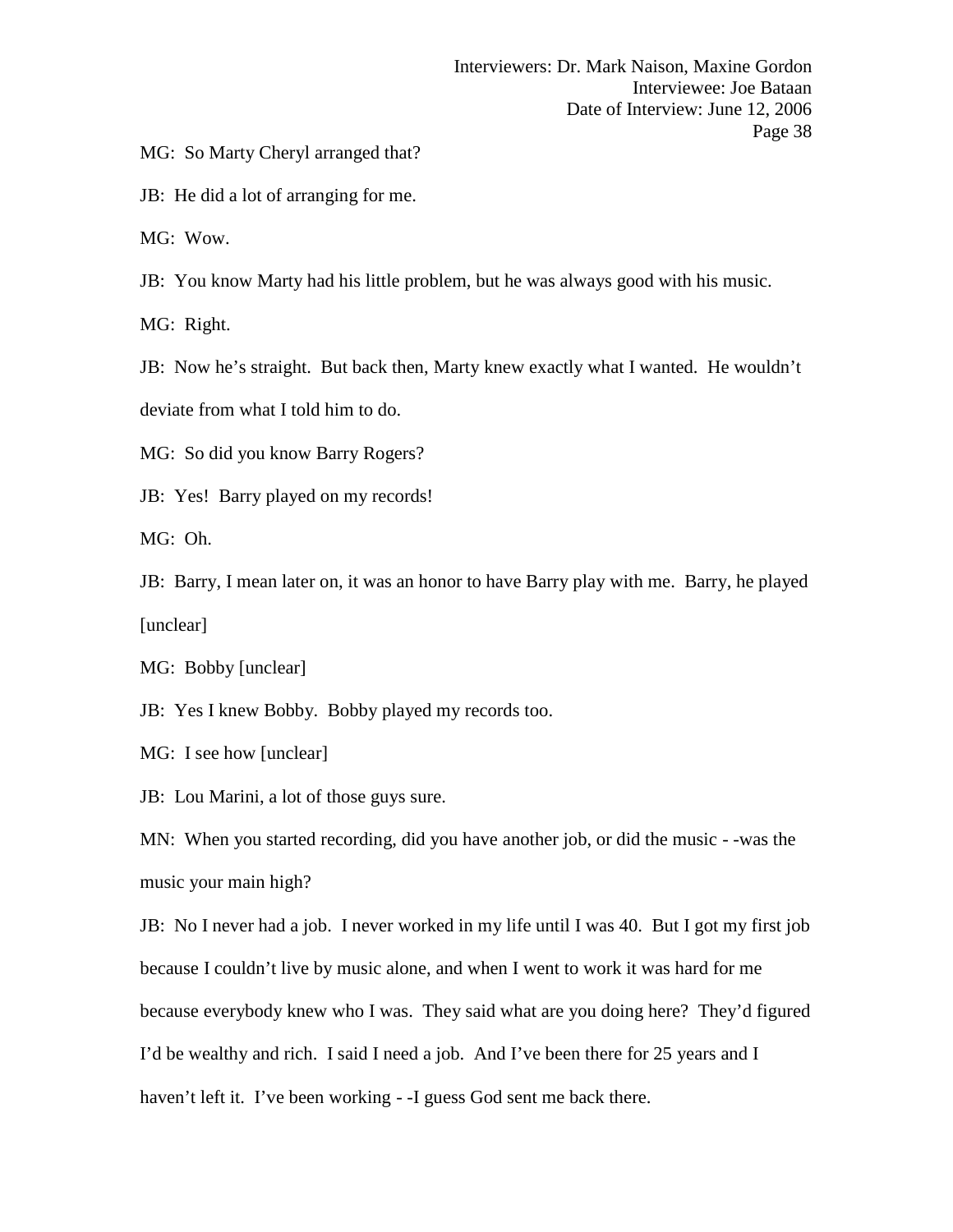MG: Was that your first job with [unclear]

JB: You might as well say so. The first job I stayed there any amount of time. My jobs were one week from here. One time I stayed at a job for three years. But actually, it's the longest I've ever worked,

MN: Now when you started recording, did most of the money come in from the recording or from club dates?

JB: Oh club dates. You didn't get any money from recording. Nobody did back then. I remember when Dionne Warwick got a check for \$200, and you know how big she was. I'd seen some of those checks that they got. I've seen The Moments, "Love On A Two Way Street." I'd seen Sugar Hill Gang, when they did the biggest rap record, "Rapper's Delight. I was making more money than them. In two nights, three days hotels in Europe when I was staying at the Hilton and The Ritz. You see actually I became my own manager, and that's why I able to control a lot of what [unclear] that came into - didn't pay us often but - -

MN: What was the first time that you played out of New York City after your first record?

JB: Well I don't know what you call out of New York City. I always went to Jersey, or Connecticut. Well actually we went to Puerto Rico and they threw us out. [laughter] The guys were twelve years old and thirteen, so all they did was water fights and all kinds of games we did in the hotels, so eventually, we got thrown out of these hotels. These were a bunch of kids still growing up. And here we are, the fame was thrust on us. They didn't know how to handle that. For some of them, it was the worst thing that ever happened.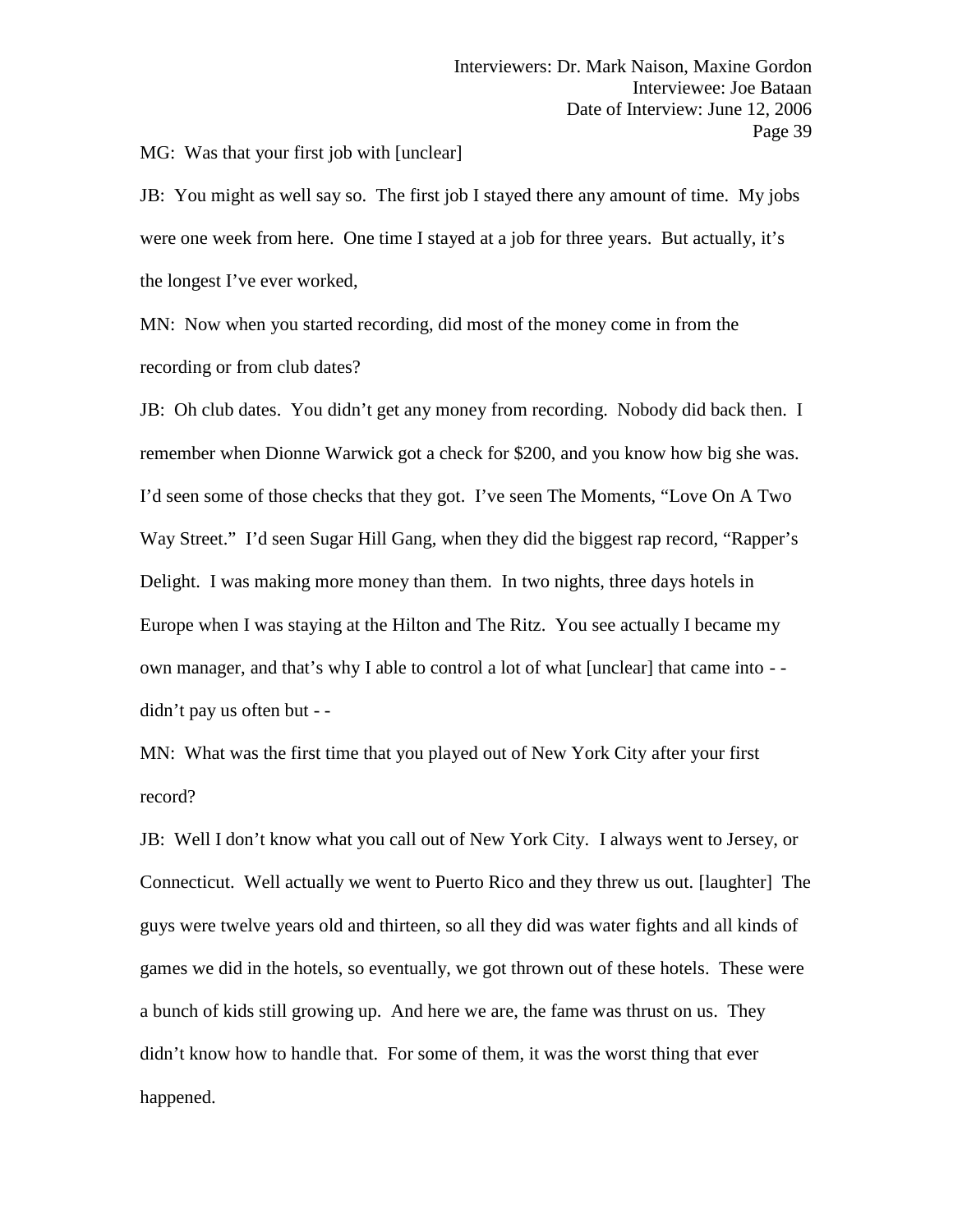MG: Oh really.

JB: A lot of them didn't finish school after that. They were too popular in New York. See what the story was, when a high school wanted to hire somebody for their prom, they'd say who are we going to get? They'd say get Kool & The Gang, for the Black kids. Then the Latin kids would say, no we want Willy Cologne or Tito Puente. So then they'd say we can't agree, so okay get Joe Bataan. [laughter]

MN: Wow.

JB: I got over.

MN: Now are any of the kids in that picture up there?

JB: Yes, they're all there. That's Willy Cortez, he's in Florida. This is Tito Gonzalez.

He just retired from the Port Authority, Chito [unclear] lives on 110. That's Ruben, he's still around. And some of the guys that you can't see in the picture are still around. Yes, Chicky's still around. He's in California, the bass player. And Ruben is a retired officer for the Air Force. So there's a lot of them around.

MG: Do any of them still play?

JB: No, no. Not that I remember. I'm about the only one.

MG: Wow.

JB: Yes.

MG: So when did you come back now to have a band?

JB: Okay started back in 1994. I worked for Castle Hill Community Center. I was working with the little pee wee kids after work [unclear]. And Neil Burger kept saying, Joe why don't you get the band together. We do these banquets and fundraisers for the kids and stuff like that. I said, [unclear] the band. I'm not doing it anymore. It's been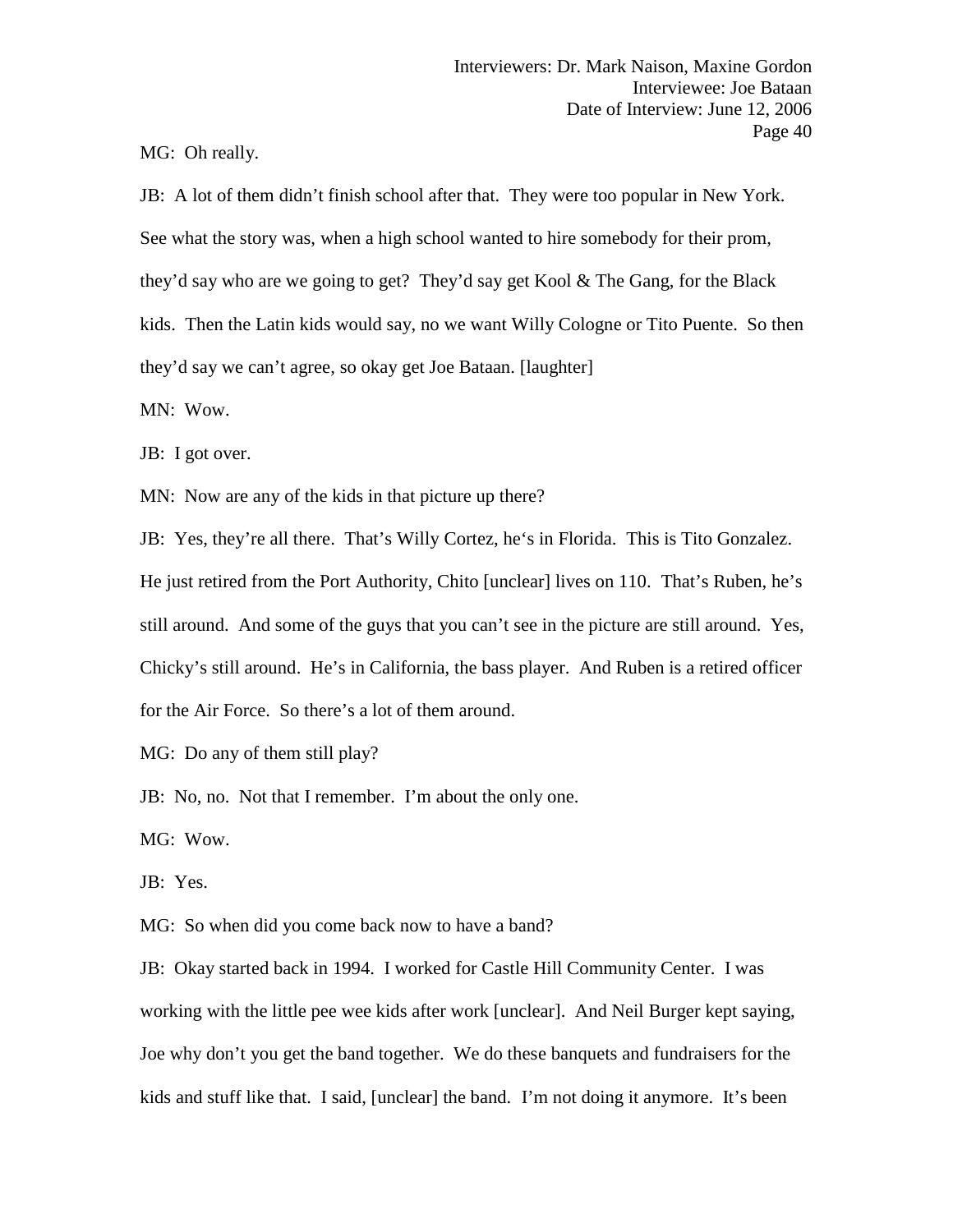Interviewers: Dr. Mark Naison, Maxine Gordon Interviewee: Joe Bataan Date of Interview: June 12, 2006 Page 41 almost 10 years. He said come on put the band together. So he talked me into putting a

band together. We'd rehearse and I'd play at Lehman College or was it? Or Hostos College –

MN: Holsten.

JB: And the rest was history. The people were so receptive, went there, everybody came. They said Joe you haven't left, you haven't gone anywhere. And then that Phoenix started coming back into me, like what was I doing. Why did I get away from the music when I loved it? This is what I want to do. And then I guess God blessed me. That's another story. Seven years ago I almost died. What had happened was - -I testify this everytime I play now. I was working, I'd just got paid. I told my wife I wanted to be the first to see *Star Wars*, so right after work like now, I said we're going to go to the movies, so we went to New Roc City. And we got up there and I had high blood pressure and I was probably in denial of diabetes, not knowing. Scratching my leg off for two years, I didn't know why I always scratched it. It was the sugar, that sugar was high. So I came out of the movies and I got into the car and we were ready to drive off, and all of a sudden I started to feel faint and blood came out of my mouth. And the first thing you start thinking about is how you think about material things. I reached in the back of the seat, and I tried to grab my bag, which is my whole life --my badge, my credit cards, my paycheck. And let me tell you, when that happens, you're not cognizant of what you're doing. I started to choke my life because she wasn't listening to me. That I was fading out. I was going. My daughter was in there, and then I got out of the car and started banging the car, banging the car. And she didn't know what was going on. Finally the security guards tried to grab me and I punched them. The next thing I knew I woke up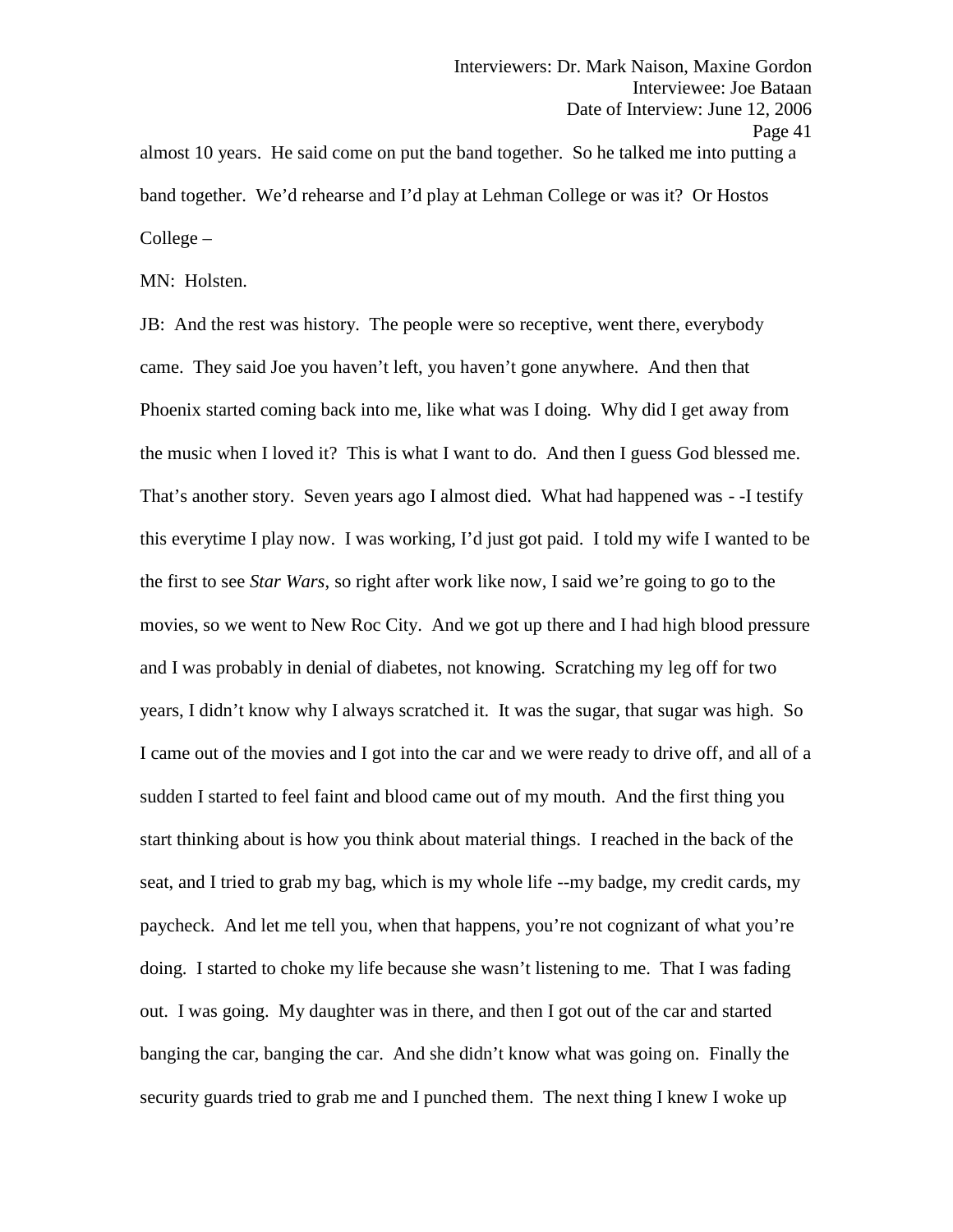ten hours later in the hospital. While I was in a coma, they told my wife to get in touch with the whole family. That it looked like I had some brain damage, that I wouldn't make it. What are the chances of getting your whole family there at the hospital bed? When I was starting to come out of my coma, I saw everybody over there, and God forgive me now, but I started cursing because I couldn't talk. They had a tube down me! They said Dad you're alright? I'm like [unclear]. They said, he's normal, he's back. [laughter] But actually the story is, I was sinking, and God reached down with his hand and said, Joe why do you keep running away from me all the time? He said I got something for you to do, and you haven't done it. I gave you this talent. You never did anything to help anybody. You're always worried about your own self. He said it's time for you to do my work. And that's what I've been doing. And that's why I'm playing more than I've ever played in my life. I'm 63, and I'm running around the world - around the country like a 22 year old. I jump off stages. I do all that. You can't tell me that that's me. You see the words that come out of my mouth, it's him. It's just something I have to do. I have to help people. And this is what I try to do, and I testify this all the time. I recorded the Lord's Prayer back in the 70's as a way of saying thank you. Never sang the song, I felt it was too corny. Now I can't go anywhere without saying it.

MG: Wow.

JB: That's my way of saying thank you and trying to keep on the right track and give something back to the young kids, and people that [unclear].

MG: And your daughter sings in your group. I saw her picture [crosstalk] JB: Yes, yes, yes.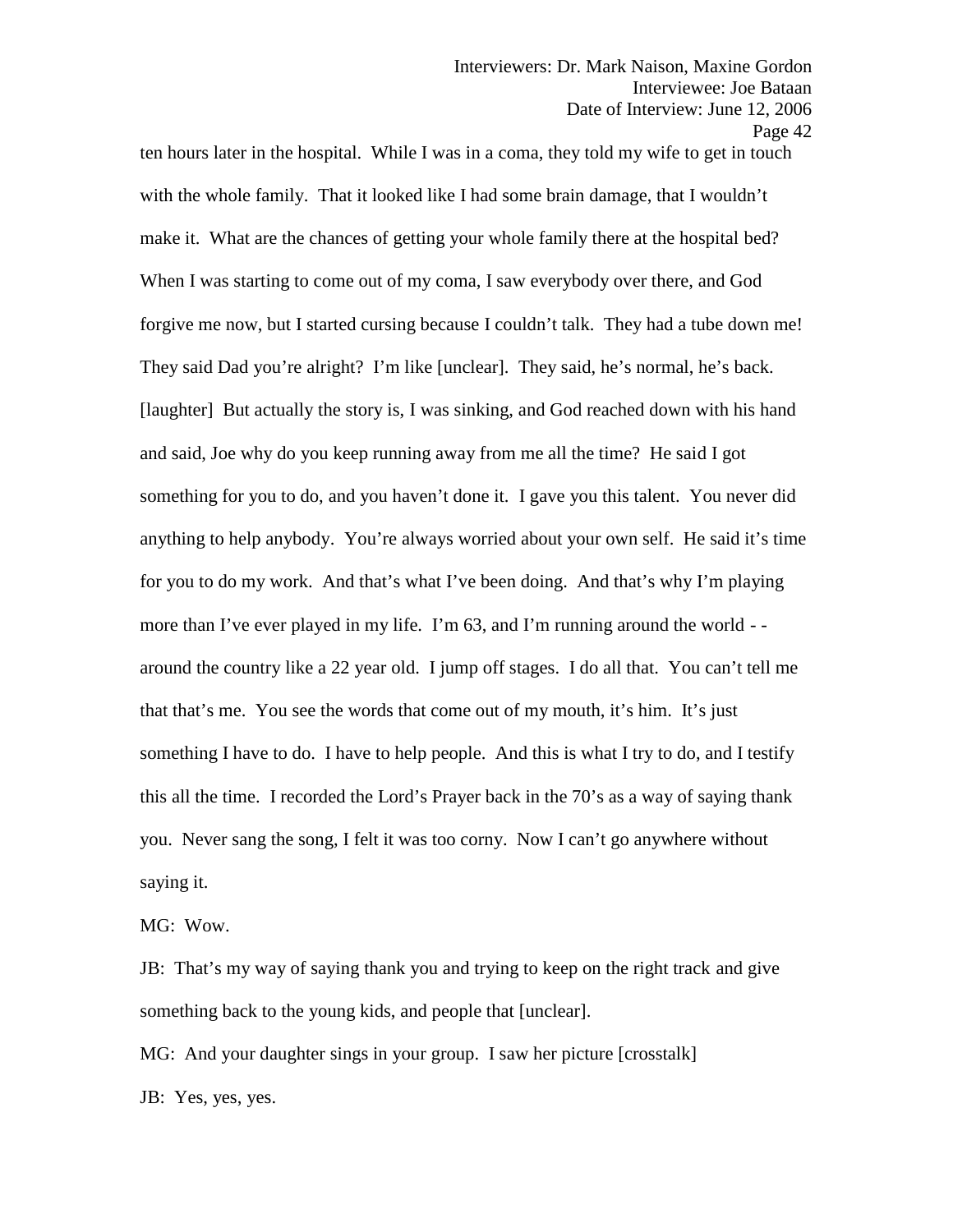MG: Is that the daughter you had when you were 15?

JB: No that one is 45 now. That daughter is big, she's a [unclear], she's retired.

MG: Wow.

JB: This is my youngest daughter.

MG: Beautiful.

JB: Yes, yes. Aja, she's a dancer and she brings a lot of excitement when we play.

She'll be there [unclear]

MN: Now your audience in New York for the first 10 years was mostly Puerto Rican and Black.

JB: Right, Puerto Rican right.

MN: Right.

JB: There were Blacks there but –

MN: It was mainly a Puerto Rican –

JB: Yes.

MN: Now today you've developed new audiences. Tell us a little bit about your new audiences.

JB: Well I was always trying to branch out and find new avenues for my records to get played because I was only known in New York. And I took this trip to California, not knowing where I was going. And they said don't go out there Joe. You don't have to sell your records, it's too spread out. Nobody knows you. I said I want to go. Give me \$500, let me go. I went out there and I met this guy by the name of Ray Andrani, who was the producer of Chico The Man. That was his life story.

MG: Oh right, right. He did the video on you right?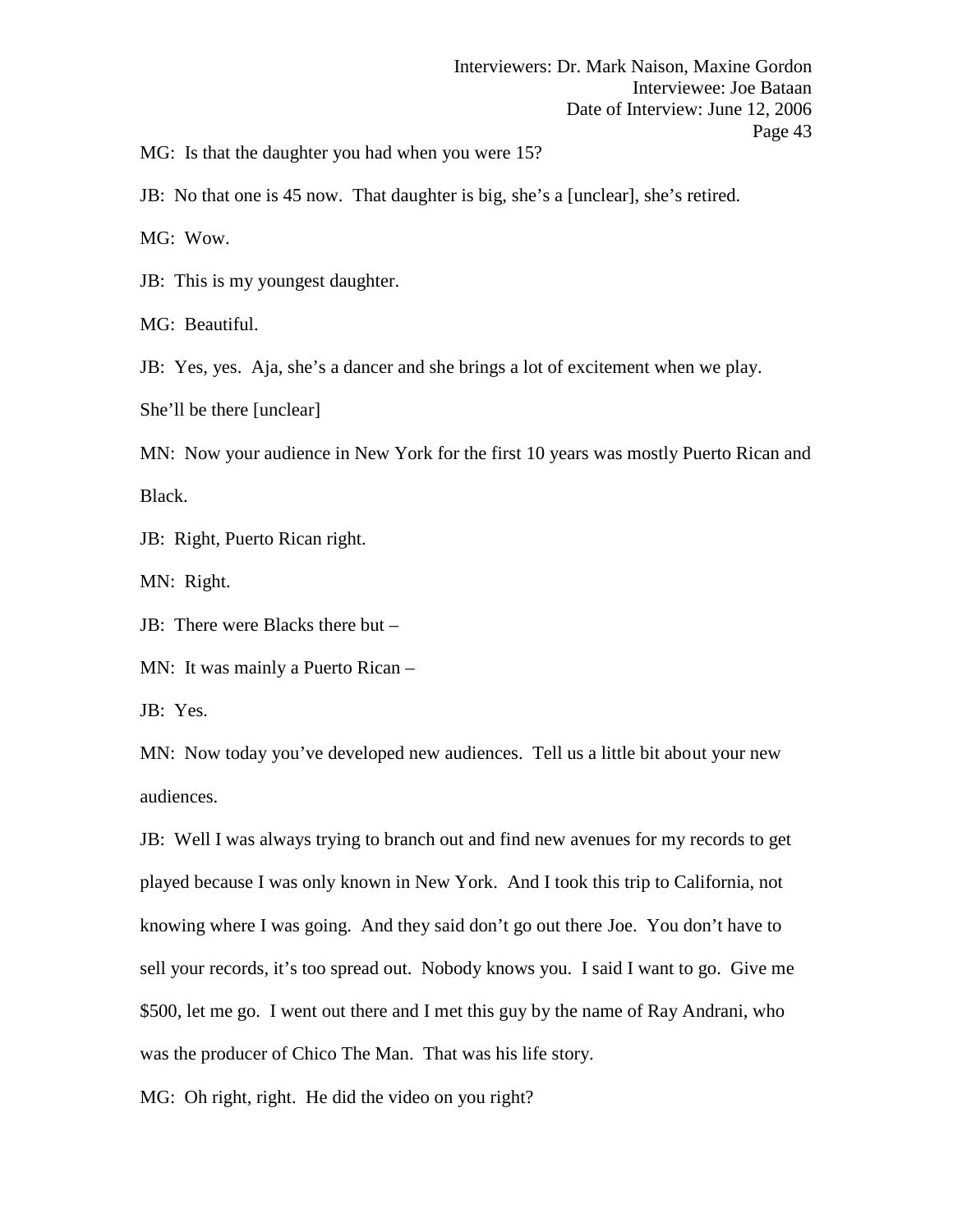JB: Oh no, that was somebody else, but eh was a good friend. And I told him I had difficulty - -actually the time of that song for that TV show, I was supposed to do, but Jose Feliciano got to do because they couldn't find me. Communication was bad back then. And he says, they love the songs you do. You talk about "Young, Gifted, and Brown." And you talk about Chicano. Let me tell you what a Chicano is. [unclear] Mexicans that are more recognized here in the States. And it's like when you call Puerto Ricans, you call them Nuyorican, we call them Chicano. I said okay can I be a Chicano? He said hell no. You just be yourself. He said, well why don't you listen to your own music because they don't say what you say. We love your old sound, we're very loyal. And that's what happened, my bass duked, and Ralphie [unclear] got killed in Columbia that I was supposed to have written with. I saw I disappeared from California, and they were looking for me. My records, [unclear] and I was a mystique. Right? I was an underground legend. And now that I've gone back, people have come from all over there. Never seen them, played my record for years, and they're amazed to see me because most of the groups that go and perform are imitations. They're not the originals. But Joe Bataan is the original. So when I go and perform, they say that's the same guy? They can't believe it. I went to Columbus, South America, and the guy said that's not Joe Bataan that's his son. He's got to be about 92 years old. So they made me sing when I got off the plane. Some songs that I couldn't even sing in New York as a kid [unclear]. And finally they ended up letting me off the plane. Because in Columbia, they play anything after 1973. They love their old stuff. They have their old jukeboxes there, with the old records [unclear] and it's just phenomenal, phenomenal. They don't like new stuff.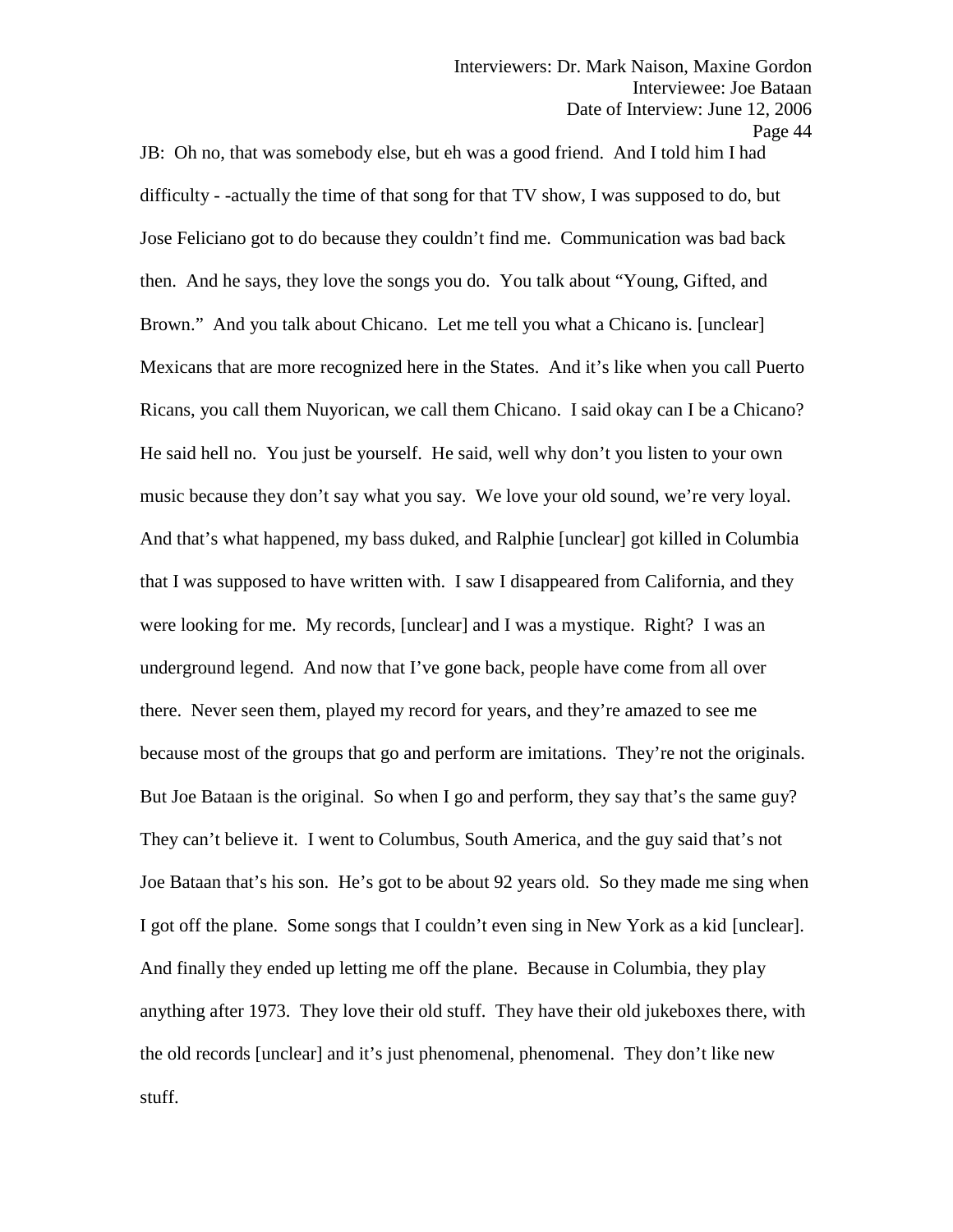MN: Now you've also re-connected with your Philippine roots?

JB: Yes, well I opened [unclear] Every two years they throw a festival. And other Filipinos were starting to recognize that I had some Filipino heritage. But actually being a Mestizo, I figured I didn't belong to anybody, but I found that there are a lot of Filipinos like that.

MG: That's right.

JB: [unclear] that I had something in common and we shared stories, and I guess it's much more of an atmosphere on the west coast than it is here. Predominantly with a lot of Asians. And I've been endeared to them, so now they invite me all the time.

MN: Wow.

MG: Have you been to the Philippines?

JB: No never have. That's on the agenda, Japan and the Philippines.

MN: Now how does your band now differ from the band that you started with when you played with in the '70's?

JB: I'm able to make money now only for one reason. They got all my charts and actually I just take two or three people with me that have been with me for years, and we pick up the rest of the group around the country. And that has enabled me to play around the world. Before it was just too expensive to carry a big band of my size around the country and play everybody. You just can't do it.

MN: So you can pick up studio musicians who can read the music and follow your lead. JB: Right, right.

MN: Anywhere in the world.

JB: Right.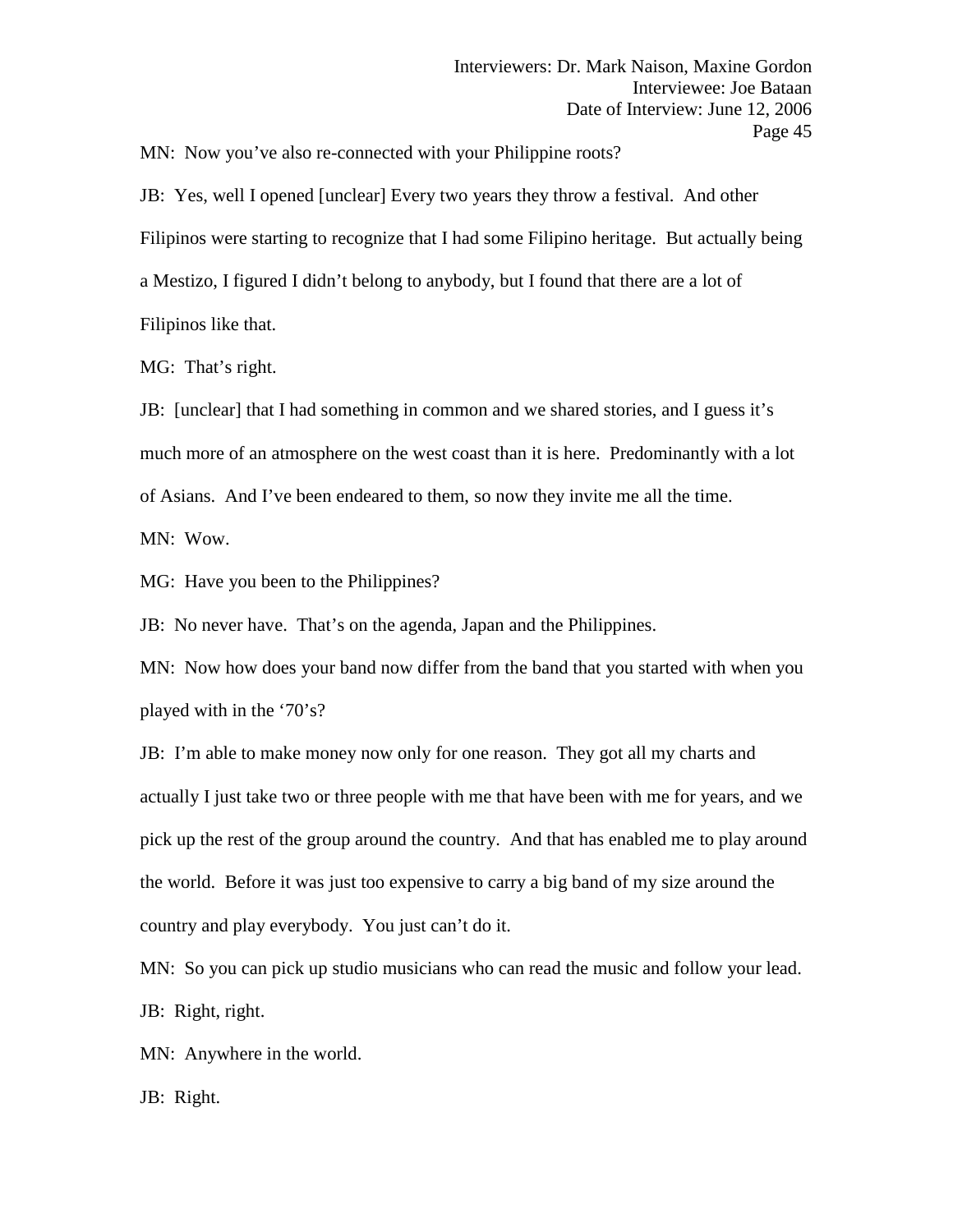MN: That's what Trump Barry did.

JB: I wish I would've known before. [laughter] I wouldn't have been an ordinary guy. [laughter]

MG: What about Europe? How was the reaction in Europe?

JB: Oh great. We just came back from Finland.

MG: Finland?

JB: Yes. Everybody wants to be Black over there.

MG: Oh thank God Celia Cruz is in Finland.

JB: Oh do they.

MG: She's the queen of Finland.

JB: Yes I'm on national TV right now –

MG: Wow –

JB: because she sent me the tapes back. And the people just went ape. They had never heard the sound of - -the Latin soul now. They play Latin there and soul, but never Latin and soul mixed together. So we brought something to there and everywhere we went, I've just been blessed. I was able to do the [unclear] it was very funny. When they pick your music, I played to the audience. So whatever they wanted me to play, that's what I was going to give them. I have no set routine on stage. I never do the same show twice. MN: Now are you ever asked to rap on your shows?

JB: Yes, occasionally,

MN: Because, we don't have this on tape, could you the--what is it, rapper clap?

JB: Rappo Clappo?

MN: Yes.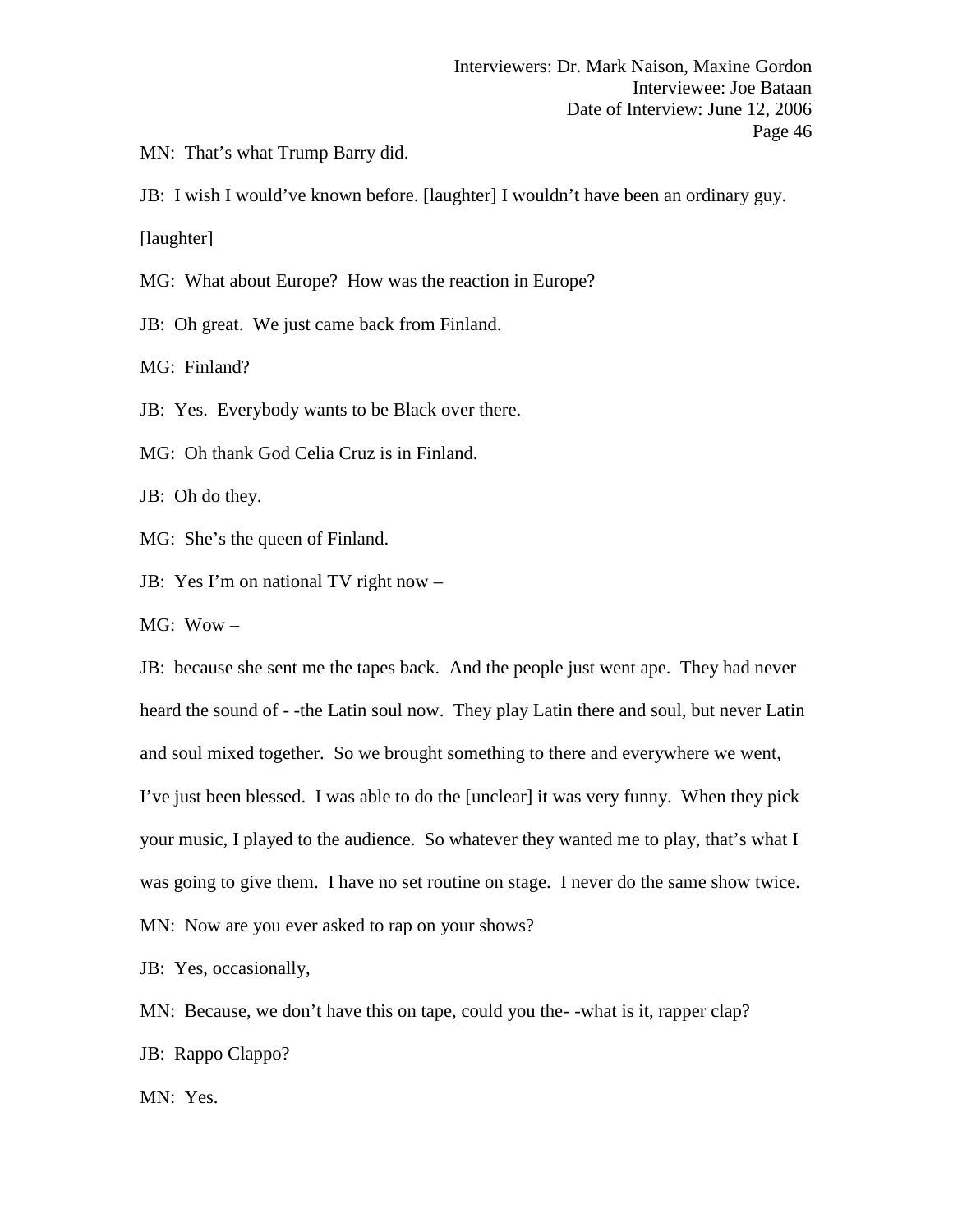Interviewers: Dr. Mark Naison, Maxine Gordon Interviewee: Joe Bataan Date of Interview: June 12, 2006 Page 47 JB: Let me tell you the story. Actually it was, Jekyll and Hyde. I don't know if you

remember, it was old school. It was Bambaata back then and all the old schools.

MN: Yes.

MG: I know Bambaata.

JB: I wasn't a rapper. I was running the community center. I was a singer. And these young kids were doing this thing [unclear] didn't even know how the names were rapped back then. And they said look at this man. It was a thousand kids in here paying a dollar, jumping up on the mic and stomping their feet.

MN: Where was this community center?

JB: 110<sup>th</sup> Street on the famous [unclear] William Carver or Edinger, one of them.

Anyway, it was on  $110<sup>th</sup>$  between Lexington and Park and people would come from all over New York to dance this hip hop music, which had no name back then. And I took these guys and I said look, not right here. Nobody has recorded this? He said no. I want you to come to the studio and let's put this down, I'll pay for everything, and I figured these guys would fly right. They never showed up. So here I spent all this money on the studio with the music and everything and nobody was there. And I said, no I can't go down and take a loss like this. So I sang the song myself, and the next day it was a [unclear].

MG: Oooohhh.

JB: Number one record in Harlem. They called for me to come over and they said we have a hit record. And I said how do you know you just had it for two weeks? They said we know. This is something that's going to be a sensation.

MG: What label?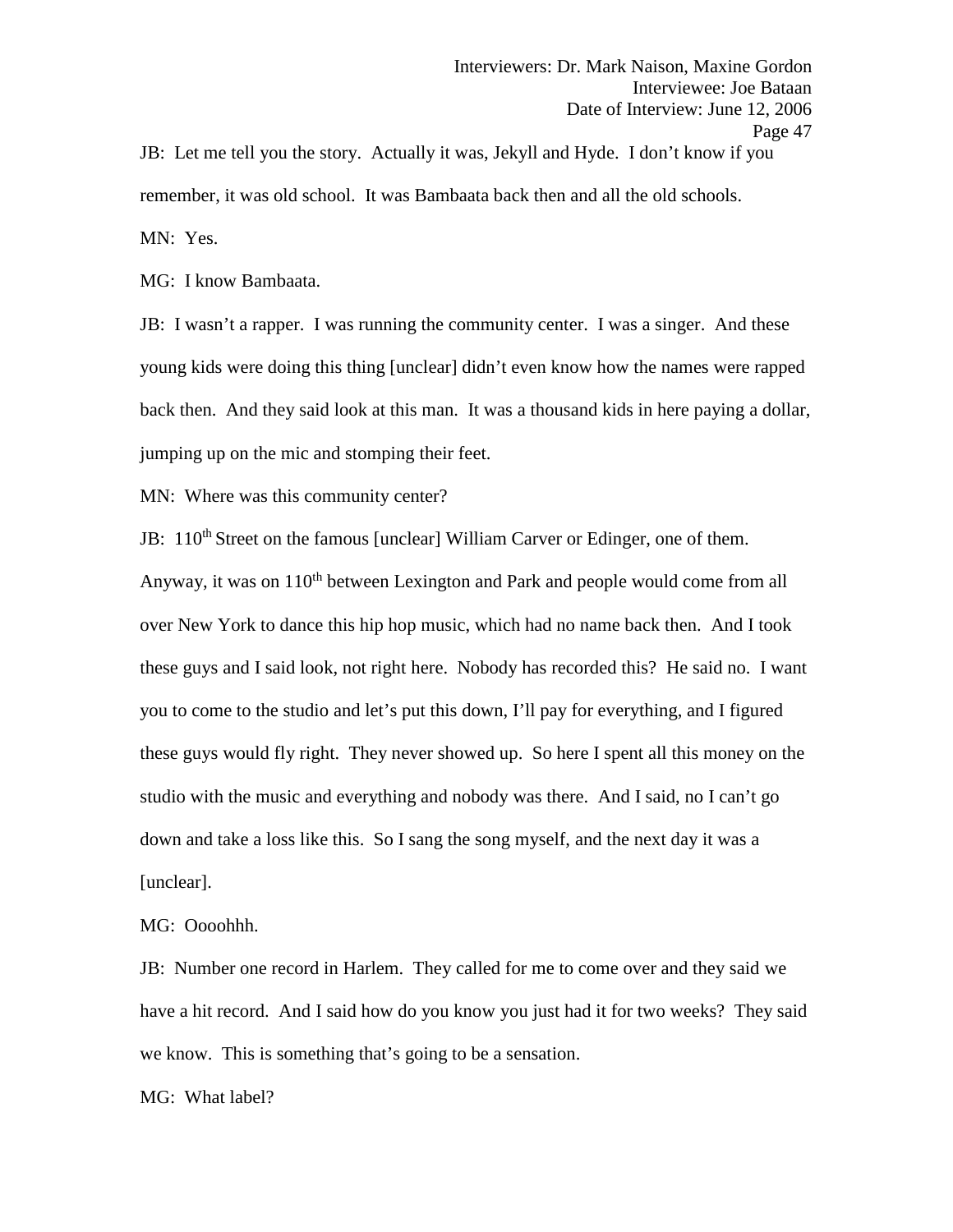JB: It was on - -it started on Salsoul Records, ended up on RCA.

MN: So could you do the little rap for us?

JB: Of course. And I'll say to you, one more story, the shirt that I bought - -I had no money. I bought a two dollar black shirt and I painted on it a disco queen one there with a guy dancing, and then I bought a fifty cents pen and put it on there and got two dollar suspenders, colorful. Right? And then I ran on TV with this, and I forgot my shoes. All I had was these green track shoes that I put down and became the rage of Europe, this outfit. It was a mistake.

MG: If you sold a million copies of that, how much money did you make off of three million copies?

JB: I made the most money I've ever made in my life, because you see residuals in Europe are much higher here than the States. I think I made at least a quarter million dollars.

MG: Oh God.

MN: That's off that song right?

JB: Yes, yes.

MG: [crosstalk] It was a bigger hit than that right?

JB: No not at one time. Ordinary Guy might compare to that over the years.

MG: Did you make that much on Ordinary Guy?

JB: No. But I'm still making money off of Ordinary Guy.

MG: Because its been a sample right?

JB: Yes.

MG: [crosstalk] What did The Fugees sample?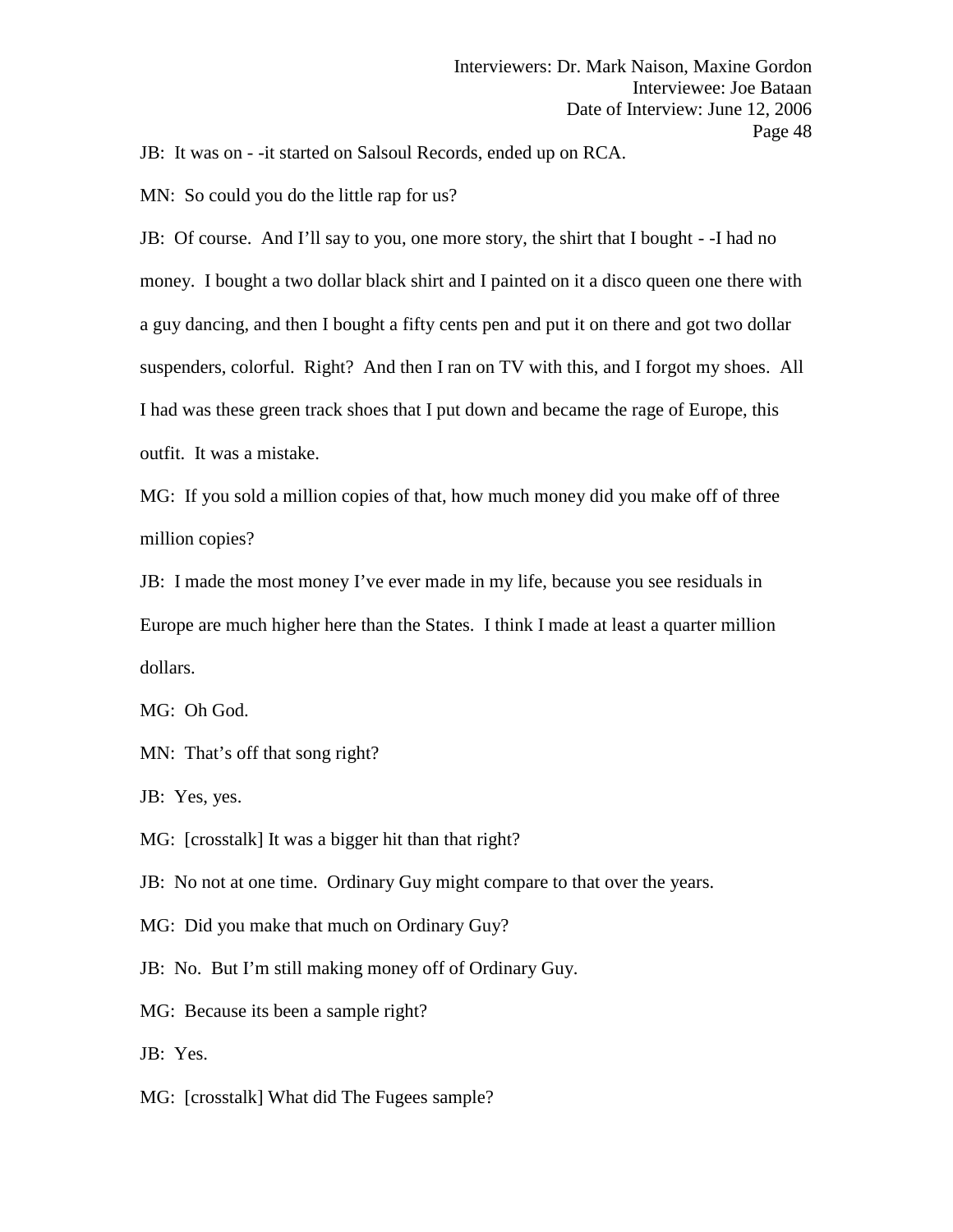JB: Oh you know that story?

MG: Yes. What did they sample?

JB: [unclear] That's how I got my brand new house. [laughter] See God works in a funny way. Before I do this rap. Actually a lot of kids were coming up to me and they were saying, Joe we heard you on the radio today. I'd say, you don't know. You have me mixed up with somebody else. He said no some group called The Fugees. I said who are The Fugees? So then another girl came, and then the guy that actually knows music said, I heard your voice I know you. I went to go to the record store to buy this album by The Fugees. I said give me that one. I go home and I told my wife, they said I'm on this record but I don't if it's true. I play the record, and after the seventh song, here comes my voice singing Gypsy Woman and it's a lot of cursing. [laughter] I say shit after two seconds of my voice, they can't do that. So I call up my record company and say oh Joe you can't do anything, they sample everybody. Well meanwhile on the album cover, he's thinking everybody around the world for sampling them, but they don't mention me. He probably thinks I'm dead.

PO: What song was this?

JB: Killing Me Softly.

PO: Oooohhh.

MN: Killing Me Softly is the biggest song.

MG: Wait there's talking in the beginning.

PO: Probably on the album.

JB: Yes [unclear] But whatever happened, and I never told this story because I didn't want anybody to find out and they might try to take the money back. [laughter] So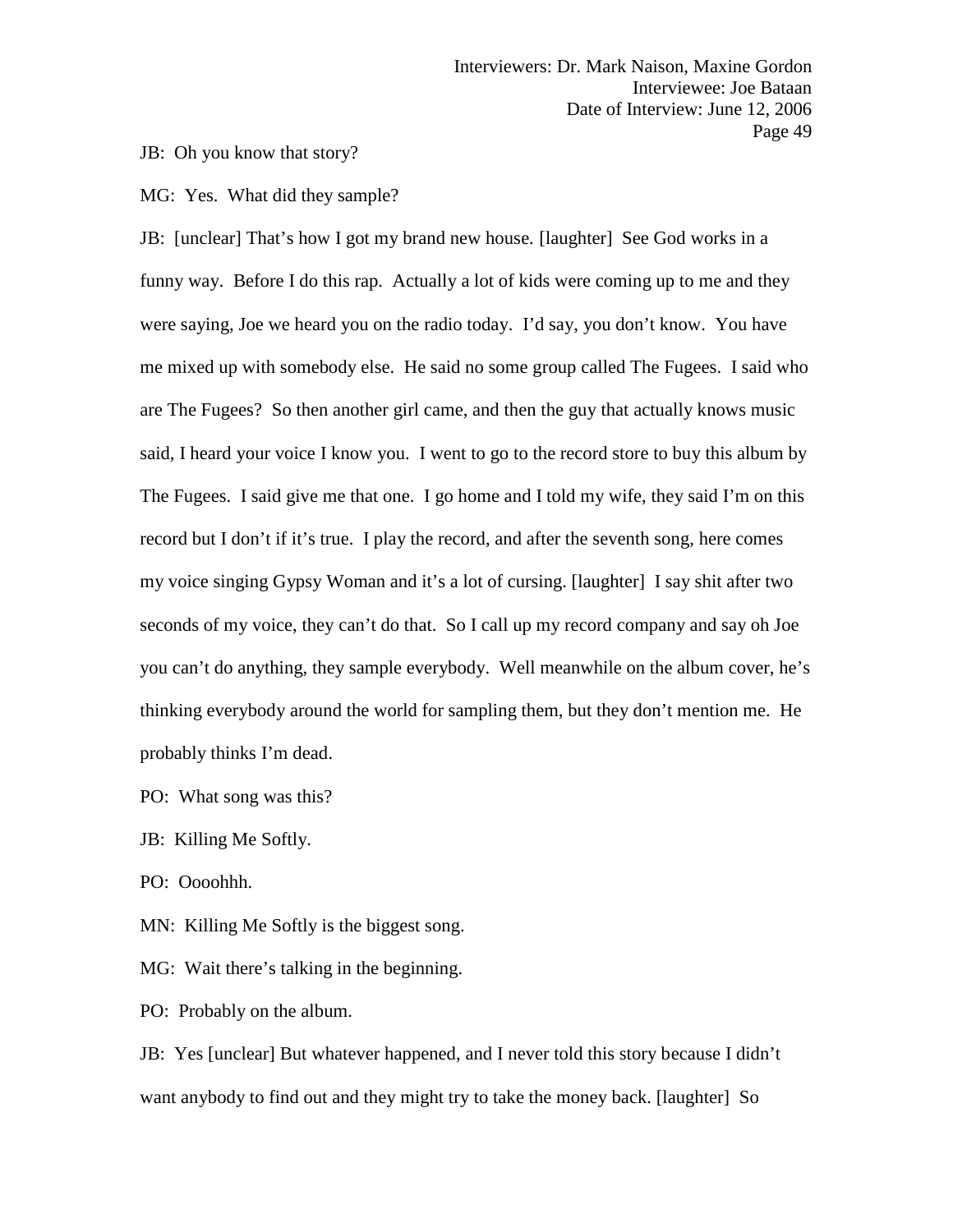actually what happened, is I took my granddaughter. I said Veronica, there's a plan for me and I don't what it is. I said something's going to happen. They can't get away with this. I'm going back. So I went down to CBS Records. And now things have changed, they have bodyguards out there.

MG: Oh yes.

JB: You can't even walk in the building!

MG: That's right.

JB: You can't even walk in the building. I said oh man forget it. So sooner or later I get a copy of the tape and I write to them, and I acted as my own attorney. I used a different name. I said I'm the attorney for Joe Bataan, it seems that something was sampled, and I know he didn't know anything about this but please, could you please explain. We don't want to take this to court, so maybe we can settle this out of court. I get a call. They say how are you doing. It's Mr. Silverherd from CBS Records. So I'm shaking in the house. They say we have your letter and we want you to know the kids didn't know what they were doing. They want to pay you. I said okay. So if you come up with an idea of what we can settle this for, we'll be fine. He says give me a little time, so I hang up the phone. My wife says, don't go crazy now. Ask for something that's reasonable. I say don't worry about it. So he calls back, he says well we're ready. So, I'm going to tell you this, it's not me talking it must be the Holy Ghost. I said \$100,000! [unclear] other side of the phone. And I was shaking. My wife says - -she kicked me in my leg and said are you crazy? \$100,000! The guy said I didn't think, I'll get back to you. So I had to hear for three months from my wife, see they're never going to call you back! You got greedy, and you ask [unclear] you're not going to get one cent. You should have asked for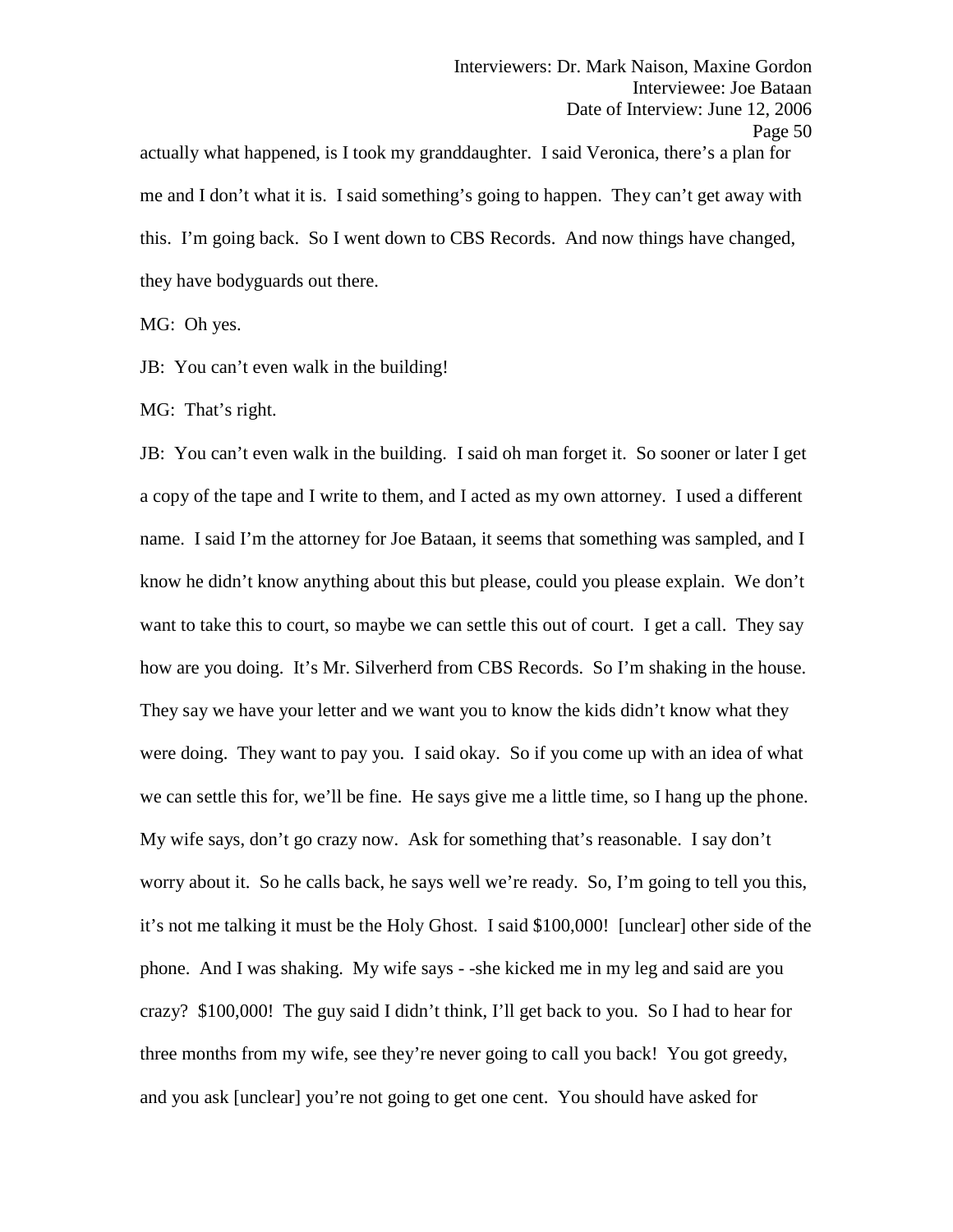something [unclear] we could have gotten a car or something like that. [laughter] So three months later, I'm crying in my bed. He calls back, hi Joe. Hi. Okay I talked to the kids. They don't want to pay \$100,000. He says, we'll give you eighty. I said no. My wife kicked me in my butt! [laughter] She kicked me! This is not me talking you understand? You have to understand this. I never saw these people. In six months in negotiating as the lawyer for Joe Bataan [laughter], I never saw them. They didn't know who they were giving the money to.

MG: But they knew it was you. [crosstalk]

JB: What?! [crosstalk] God was guiding this. God was guiding this you understand. Because he knew I needed that money for the kids and everything right. I wanted to get an [unclear]. So lo and behold he calls back and he says, what do you want? I said ninety, he said no. Take eighty-five. It's a deal!

MG: Aw good.

JB: And the first time in my life I ever did anything was I bought the house. A nice new house.

MN: Where did you buy the house?

JB: Mount Vernon.

MN: Oh wow. Now where were you living before?

JB: Where was I living before - -right there on White Plains Road and Stevenson Commons in the Bronx.

MN: Oh so you were living in the Bronx.

JB: I was yes.

MN: And moved from the Bronx - -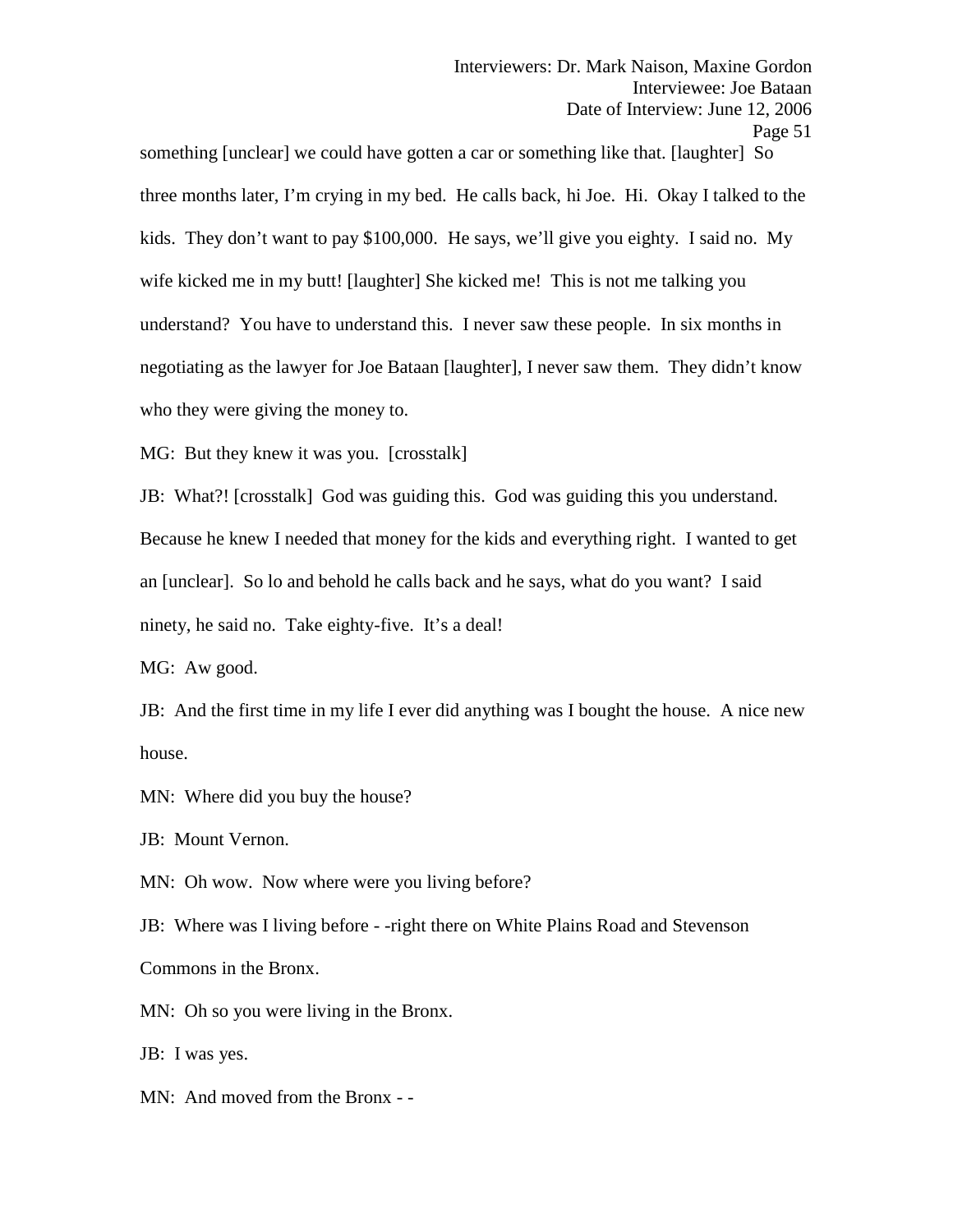JB: Bronx to Mount Vernon.

MN: There you go.

MG: You took that whole check and put it down right?

JB: The whole check. [laughter] It was the down payment and I still paid for it. But I got the housing. God blessed me.

MN: Wow.

JB: There was no way I could've paid that mortgage we'd been paying. And I got the house worth today almost \$800,000. And I bought the house for two hundred eightyfive.

MN: Wow.

JB: Brand new. Actually the guy that I went to see about the house, he said, you're such a nice guy. Here's the keys. I said don't you want the money. He said no go ahead, we trust you. You need help paying for it. We'll give it to you. I'd never bought a house. I thought he was pulling my leg. Right, because these things don't happen to you. What guy will tell you, here's the keys you can pay anytime you want. In a brand new house? He said you need help with the loan, I'll help you. Suspicious.

MG: Yes.

JB: I got the house, you don't even have the money. I didn't have the money until the last day, until they made the settlement.

MN: How long did you live at Stevenson Commons?

JB: Oh about 11 or 12 years.

MG: Oh good!

MN: So you brought your kids up in the Bronx?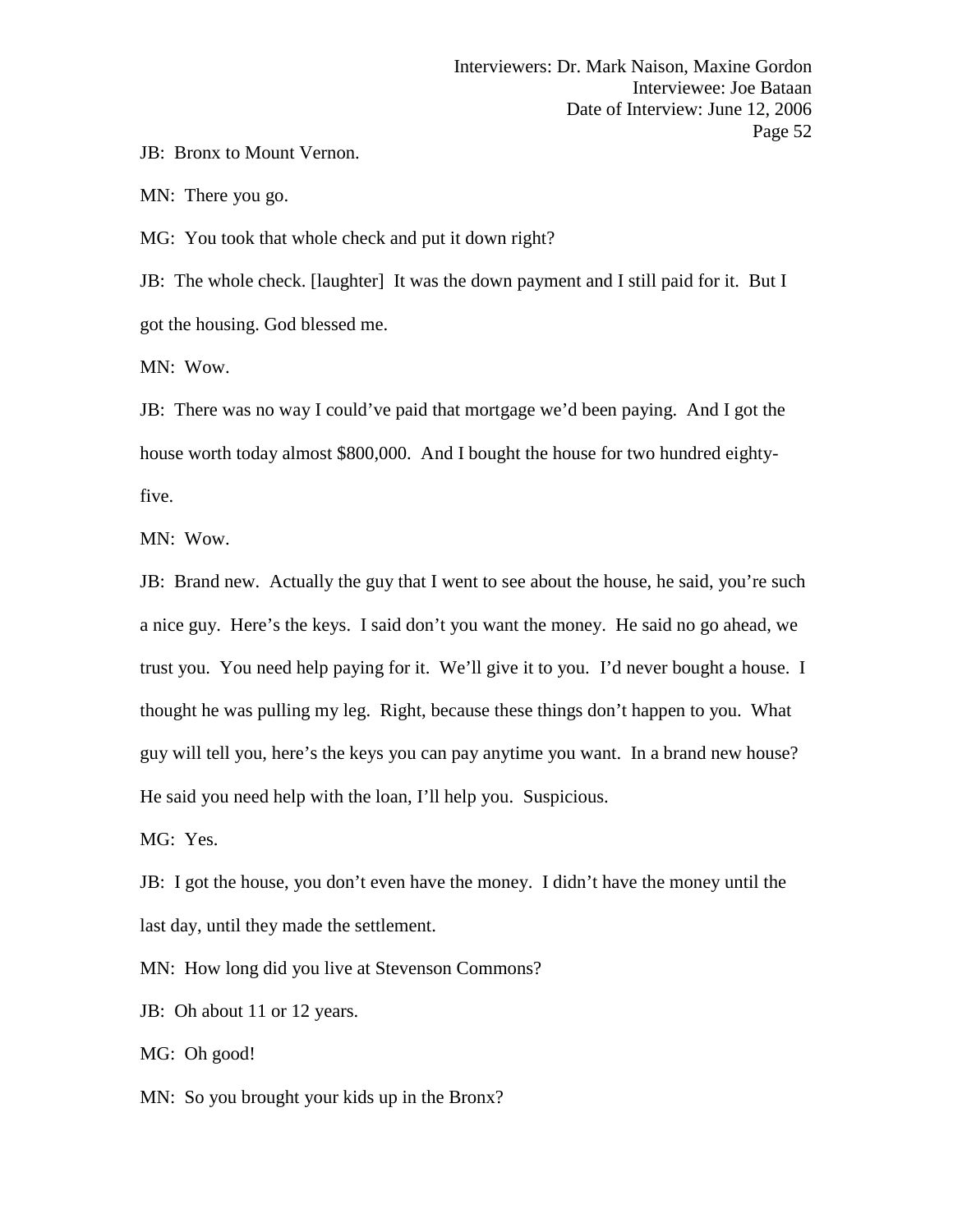Interviewers: Dr. Mark Naison, Maxine Gordon Interviewee: Joe Bataan Date of Interview: June 12, 2006 Page 53 JB: Oh yes, yes, yes. We were into karate. We actually studied [unclear] Kong because I had all these girls.

MG: How many children did you have?

JB: I had six.

MN: You had six girls.

JB: Two girls by my first wife who passed away and then the other four. But the three girls, all of them are girls except for one boy. And everytime we would sit there on the couch he'd say, what is it? Another girl. [laughter] So he had to defend her. So I put them all in karate, and they were beating up the boys.

MN: Where did they study the karate?

JB: Right there at Stevenson Commons under Derrick Williams. Master Derrick Williams. And that was my life, my family.

MN: What schools did your kids go to?

JB: Well we got the boy to Mount Saint Michael. We had some problems there. He wanted to play football. He had a scholarship from Saint Raymond, but he didn't want to go to Saint Raymond. I don't know why we listened to him. We sent him up to Mount Saint Michael, which he had difficulty in getting on the team, it was private. A lot of red tape in some of those schools. And the girl went to another Catholic school, Scanlin. And the one that we have now we should [unclear] she's graduated last week from Columbus. Some of these schools that they have [unclear].

MN: Yes one of these academies.

JB: Right. The other girl graduated from Mount Vernon. It was a wonderful school. That's it.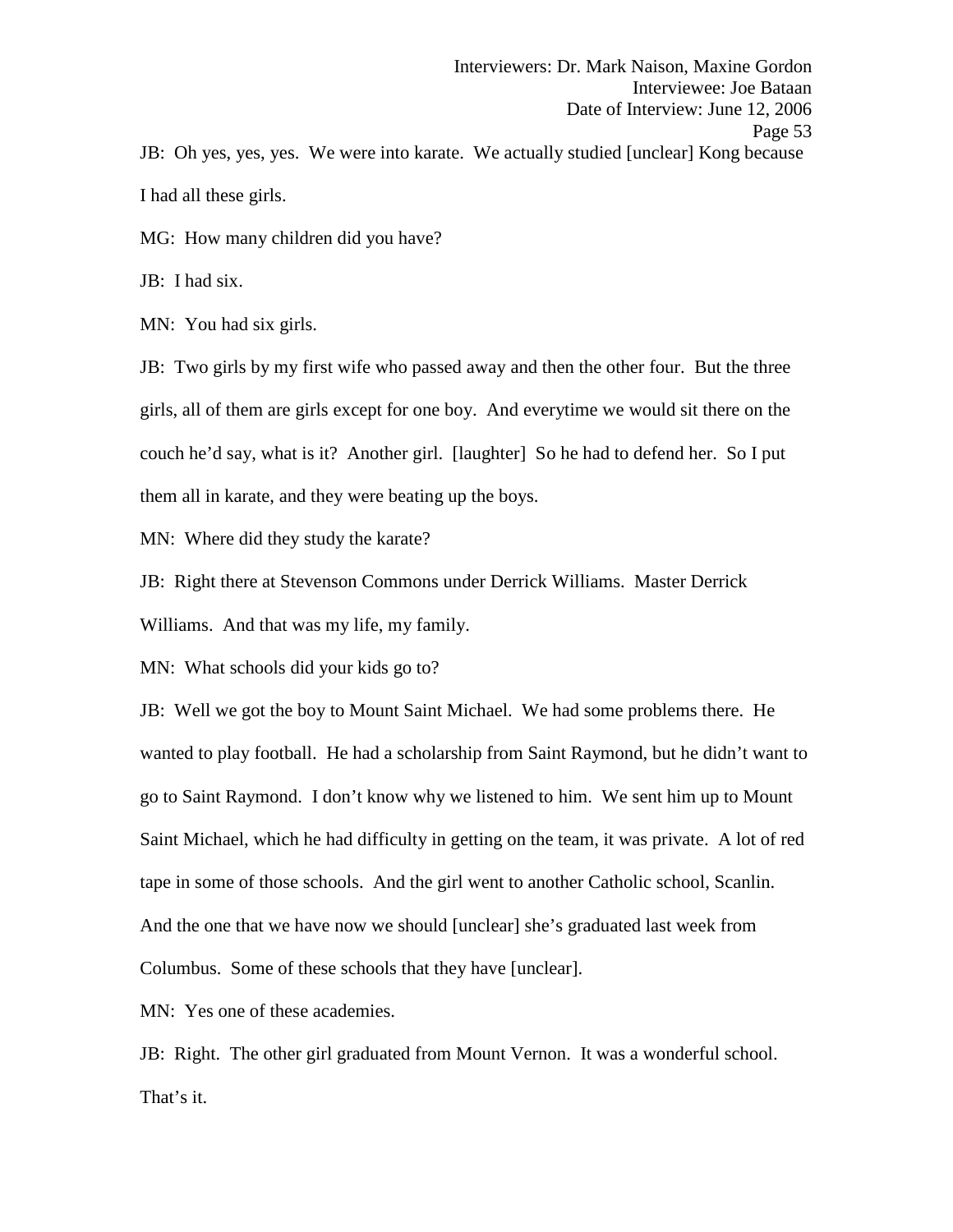MG: And which is the daughter that sings with you?

JB: Aja. She's the one who graduated last week.

MG: Ooohh.

JB: Yes, she - -which brings me back to the turn my life has went. It's also many different stories, and when you collect them all it all comes down to the Lord blessing me now and me making my way. And with a dream and a mission, that's what I had. So I've had maybe a hundred and fifty interviews this year. More than I've had in my whole life. There's a new record that I [unclear] Call My Name. And actually what it's done is opened up the doors of finding me another audience. I'm getting Christians listening to my music.

### MG: Ooohhh.

JB: they get hysteric because I talk a lot. You can tell right, I talk a lot. I'm the same way on stage. What I developed was, I connect with my audience. So some of them say, you know I felt like my uncle was talking to me on stage because I'm the same exact way. I bring their kids up on stage and I'll ride in their car without sitting a car with them. They can't believe it. But they expect you to be something else, and it's such a mystique when they have artists that say I'm going to give you my phone number. Actually what I did is I did a dedication on stage because I was trying to find out [unclear] and I called up. I gave my number out and people were calling me on stage telling me what to play.

# MG: Ooh. [laughs]

JB: The phone did not stop ringing for three weeks. [laughter] I had to cut it off because I couldn't pay the bill. [crosstalk] Here's the rap song, are you ready?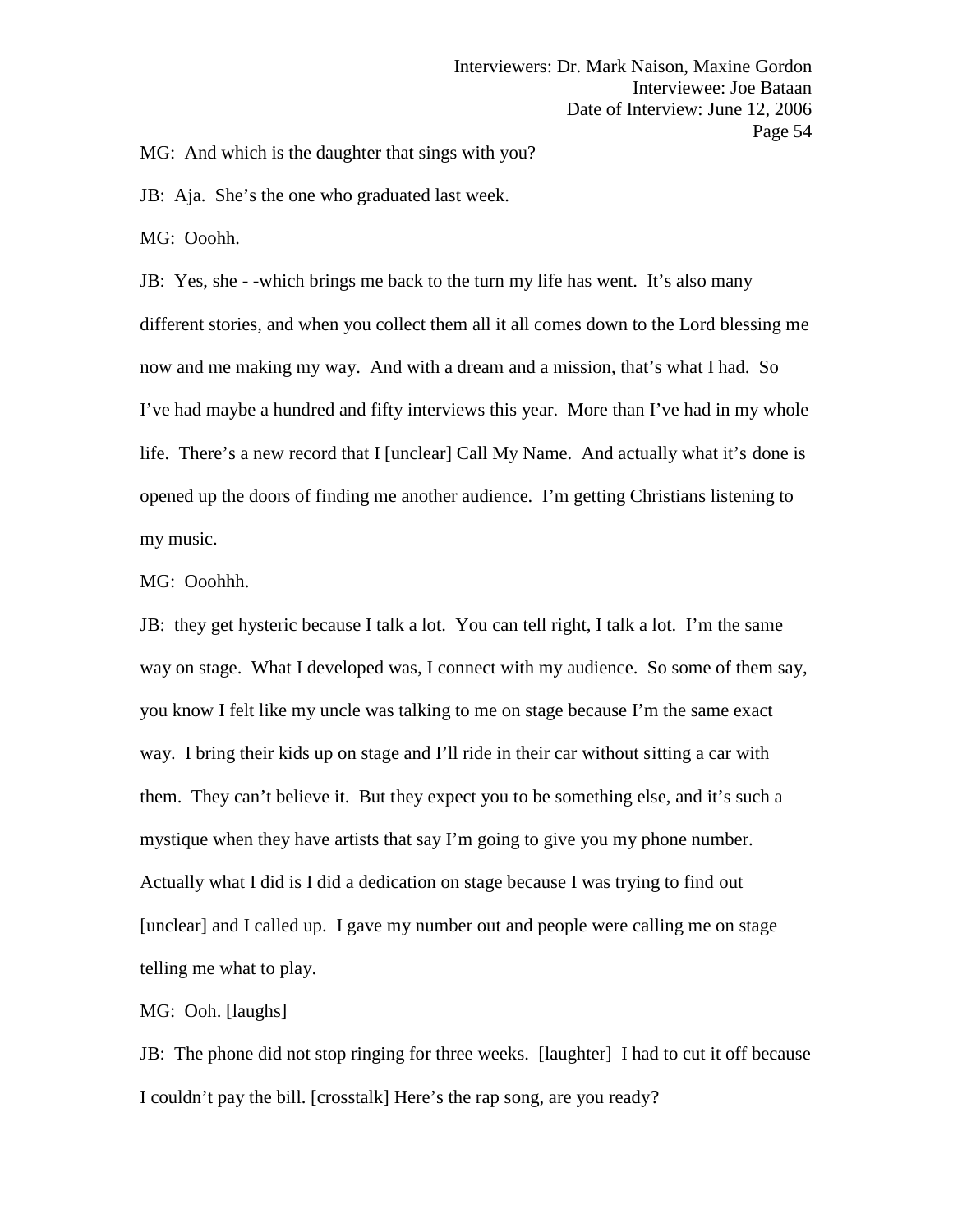MN: Yes, yes.

JB: It's a new thing now gonna make you shout/Got rhythm, got beat, g'on move your feet/Got class, finesse, sure got style/Gonna be around for a long, long while/Got something for the young, something for the old/Something that's missing from rock and roll/Just clap your hands everybody/Everybody clap your hands/Just clap your hands everybody/Everybody clap your hands.

MG: Wow. [applause]

JB: Yes. That record –

MG: Do you have time? I wanted to ask you a couple - -what groups came after you that were influenced by you, you think?

JB: Well you never like to say that somebody [unclear] I can only tell you what people have told me. At one time they said, I - -

PO: I'm sorry the tape is about to end. There's four minutes left.

JB: From what I gathered there were a lot of Latin souls all around me. They actually gave me an article saying that I am a father of it, and I've been so successful with it. It's because, I escaped the [unclear]. I needed it to last, so according to Latin soul - -actually I'm the inventor of Salsoul Records. I started that company. That's my name and it meant salsa soul for my protection for a long time to fill my audience base. For Blacks and Latinos and to get it mixed.

MG: That's great.

JB: Actually I was going to have a TV show at one time where it talked of - -the advertisers were [unclear] because I wasn't really a pure Latino but that's another story. But I believe a lot of people have been influenced by my music, especially in California a